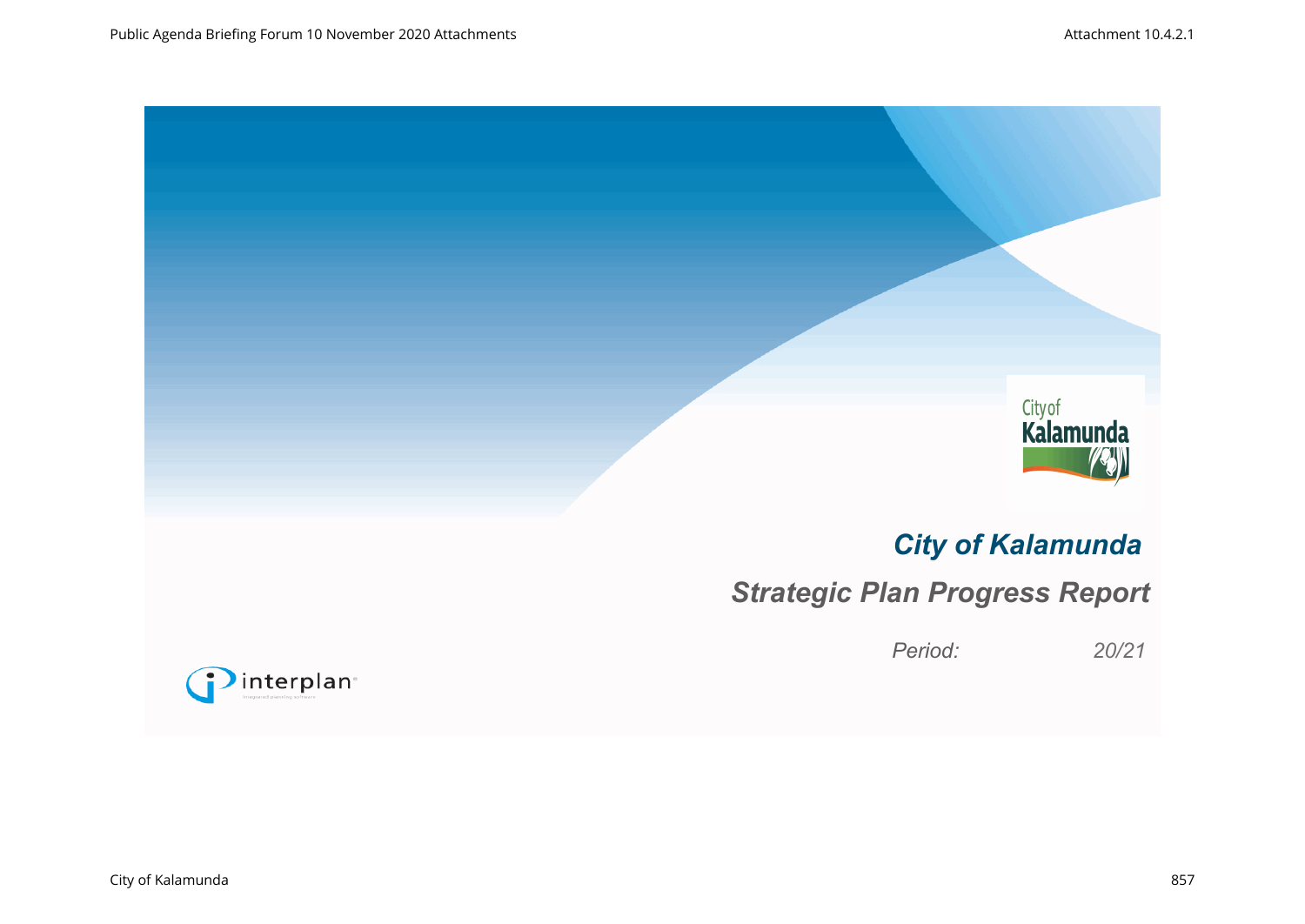### *Goal: 1 Kalamunda Cares & Interacts*

#### *Outcome: 1.1 To be a community that advocates, facilitates and provides quality lifestyle choices*

| <b>Actions</b>                                                                                                                                                     | <b>RISK</b> | <b>STATUS</b> | % COMP | <b>PROGRESS COMMENTS</b>                                                                                                                                                                                                                                                                                                                                                                                                                                                                                                                                 | <b>RESP. OFFICER</b>                                 | <b>COMP DATE</b> |  |  |  |  |
|--------------------------------------------------------------------------------------------------------------------------------------------------------------------|-------------|---------------|--------|----------------------------------------------------------------------------------------------------------------------------------------------------------------------------------------------------------------------------------------------------------------------------------------------------------------------------------------------------------------------------------------------------------------------------------------------------------------------------------------------------------------------------------------------------------|------------------------------------------------------|------------------|--|--|--|--|
| Strategy:<br>1.1.1 Facilitate the inclusion of the ageing population and people with disability to have access to information, facilities and services.            |             |               |        |                                                                                                                                                                                                                                                                                                                                                                                                                                                                                                                                                          |                                                      |                  |  |  |  |  |
| 1.1.1.1 Review and implement the Age<br>Friendly Strategy (2017-21).                                                                                               | None        | In Progress   | 50%    | City staff have commenced year four of a four<br>year plan, delivering a variety of activities,<br>workshops and events for seniors.<br>Workshops recently held include:<br>- Seniors Food Sensations workshops -<br>Twelve attendees (series of four)<br>- Train the Brain workshop - Thirty three<br>attendees (at full capacity due to COVID)<br>- WayFairers Project - Clubs Engagement<br>Workshop<br>- Outdoors October - Seniors First Aid<br>Workshop - Twelve attendees<br>***Note staff time has reduced for this role ***                     | <b>Manager Community</b><br>Development<br>(DE00007) | 30/06/2021       |  |  |  |  |
| 1.1.1.2 Review and implement the<br>Disability Access & Inclusion Plan<br>$(2017-22).$                                                                             | None        | In Progress   | 50%    | The Disability Access and Inclusion Plan<br>(DAIP) is a five year plan with established<br>priorities and strategies to provide a<br>framework for implementation of initiatives.<br>Initiatives that have been undertaken include:<br>- DACAC meeting was held on 10 August<br>2020 with the DACAC Committee requesting<br>a register of carers to be established.<br>- DAIP report was submitted to Department for<br>Communities<br>- Carers week promotion campaign started<br>*** Note staff time has significantly reduced for<br>this position*** | <b>Manager Community</b><br>Development<br>(DE00007) | 30/06/2022       |  |  |  |  |
| 1.1.1.3 Initiate a Local Planning Scheme<br>amendment and the transfer process to<br>facilitate aged care, residential and open<br>space improvements to Cambridge | None        | In Progress   | 50%    | Local Planning Scheme Amendment 104 to<br>facilitate aged care, residential and open<br>space improvements initiated and in the<br>process of public advertising (OCM153/2020).                                                                                                                                                                                                                                                                                                                                                                          | <b>Director Development</b><br>Services (DE00004)    | 30/06/2022       |  |  |  |  |

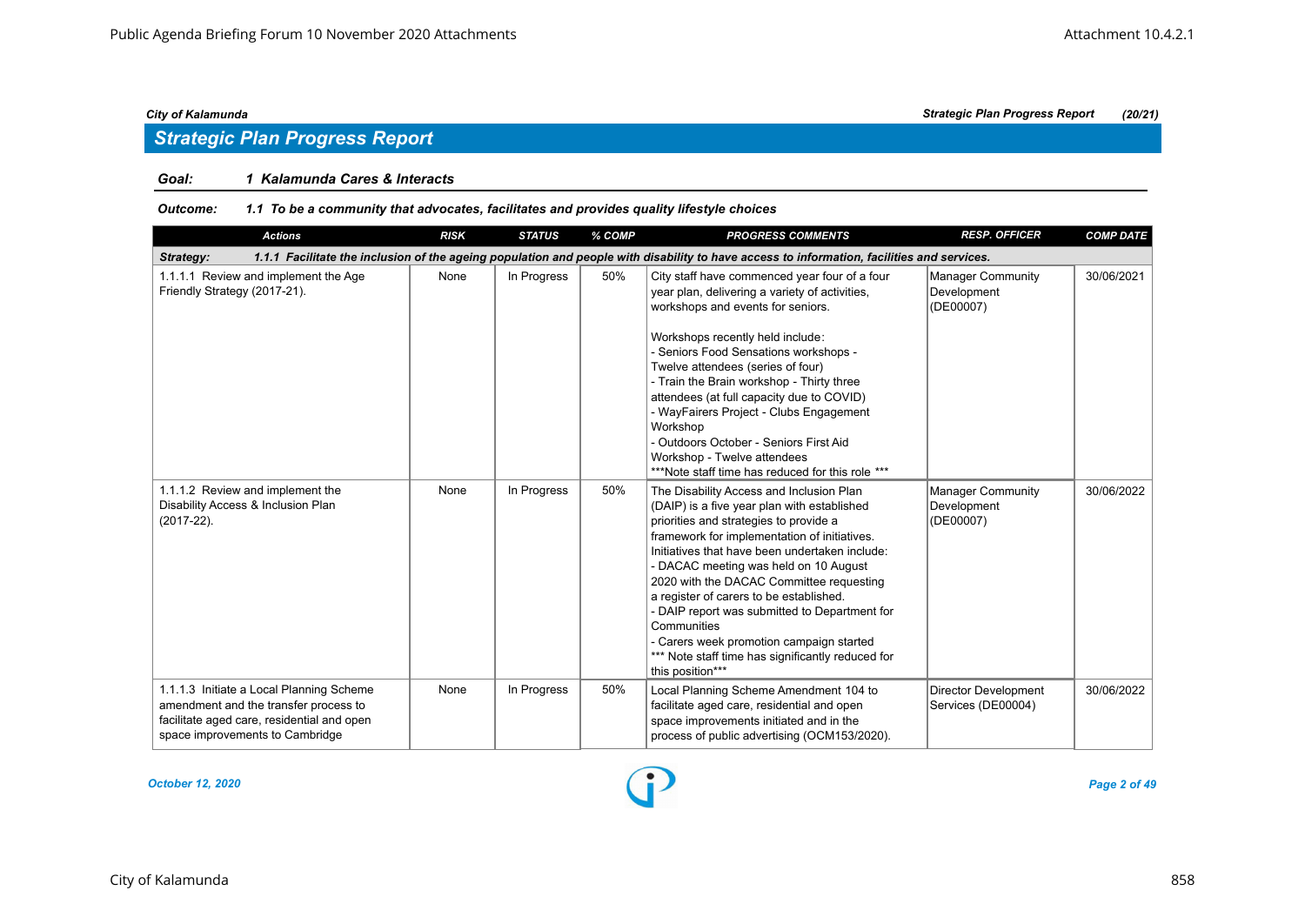# *Strategic Plan Progress Report*

### *Goal: 1 Kalamunda Cares & Interacts*

#### *Outcome: 1.1 To be a community that advocates, facilitates and provides quality lifestyle choices*

| <b>Actions</b>                                                                                                                                                                                                                                          | <b>RISK</b> | <b>STATUS</b> | % COMP | <b>PROGRESS COMMENTS</b>                                                                                                                                                                                                                                                                                                                                                                                                                                                               | <b>RESP. OFFICER</b>                                 | <b>COMP DATE</b> |  |  |  |
|---------------------------------------------------------------------------------------------------------------------------------------------------------------------------------------------------------------------------------------------------------|-------------|---------------|--------|----------------------------------------------------------------------------------------------------------------------------------------------------------------------------------------------------------------------------------------------------------------------------------------------------------------------------------------------------------------------------------------------------------------------------------------------------------------------------------------|------------------------------------------------------|------------------|--|--|--|
| 1.1.1 Facilitate the inclusion of the ageing population and people with disability to have access to information, facilities and services.<br>Strategy:                                                                                                 |             |               |        |                                                                                                                                                                                                                                                                                                                                                                                                                                                                                        |                                                      |                  |  |  |  |
| Reserve.                                                                                                                                                                                                                                                |             |               |        | Correspondence is on-going with the<br>Department of Planning, Lands and Heritage<br>in relation to formalising the land transfer<br>process.                                                                                                                                                                                                                                                                                                                                          |                                                      |                  |  |  |  |
| 1.1.1.4 Support the Western Australian<br>Planning Commission to progress a<br>Metropolitan Region Scheme amendment<br>and concurrent Local Planning Scheme<br>No. 3 amendment, to facilitate aged care,<br>residential and open space<br>improvements. | None        | In Progress   | 50%    | Responses to Metropolitan Region Scheme<br>Amendment adverting provided to the<br>Western Australian Planning Commission.                                                                                                                                                                                                                                                                                                                                                              | <b>Director Development</b><br>Services (DE00004)    | 30/06/2022       |  |  |  |
| 1.1.1.5 Support the Aged Care Advisory<br>Committee in advocating for increased<br>aged care.                                                                                                                                                           | None        | In Progress   | 30%    | The KACAC met in August 2020 to develop<br>their advocacy action plan. Focus is being<br>placed on securing the Heidelberg Park site<br>and Cambridge Reserve.                                                                                                                                                                                                                                                                                                                         | <b>Chief Executive Officer</b><br>(DE00001)          | 30/06/2021       |  |  |  |
| <b>Actions</b>                                                                                                                                                                                                                                          | <b>RISK</b> | <b>STATUS</b> | % COMP | <b>PROGRESS COMMENTS</b>                                                                                                                                                                                                                                                                                                                                                                                                                                                               | <b>RESP. OFFICER</b>                                 | <b>COMP DATE</b> |  |  |  |
| Strategy:                                                                                                                                                                                                                                               |             |               |        | 1.1.2 Empower, support and engage with young people, families and our culturally diverse community.                                                                                                                                                                                                                                                                                                                                                                                    |                                                      |                  |  |  |  |
| 1.1.2.1 Implement and deliver the Youth<br>Plan (2017-22).                                                                                                                                                                                              | None        | In Progress   | 50%    | City staff have commenced year four of a four<br>year plan, delivering several projects to the<br>City of Kalamunda community including:<br>- Young Creatives launched - intergenerational<br>creative writing and digital art competition<br>- Youth Action Kalamunda (four meetings held)<br>- Music Collaboration project launched with<br>local youth<br>- Kalamunda Upskill Project (KUSP) - (three<br>digital tutorials)<br>- R U OK day - Staff promoted community<br>awareness | <b>Manager Community</b><br>Development<br>(DE00007) | 30/06/2022       |  |  |  |

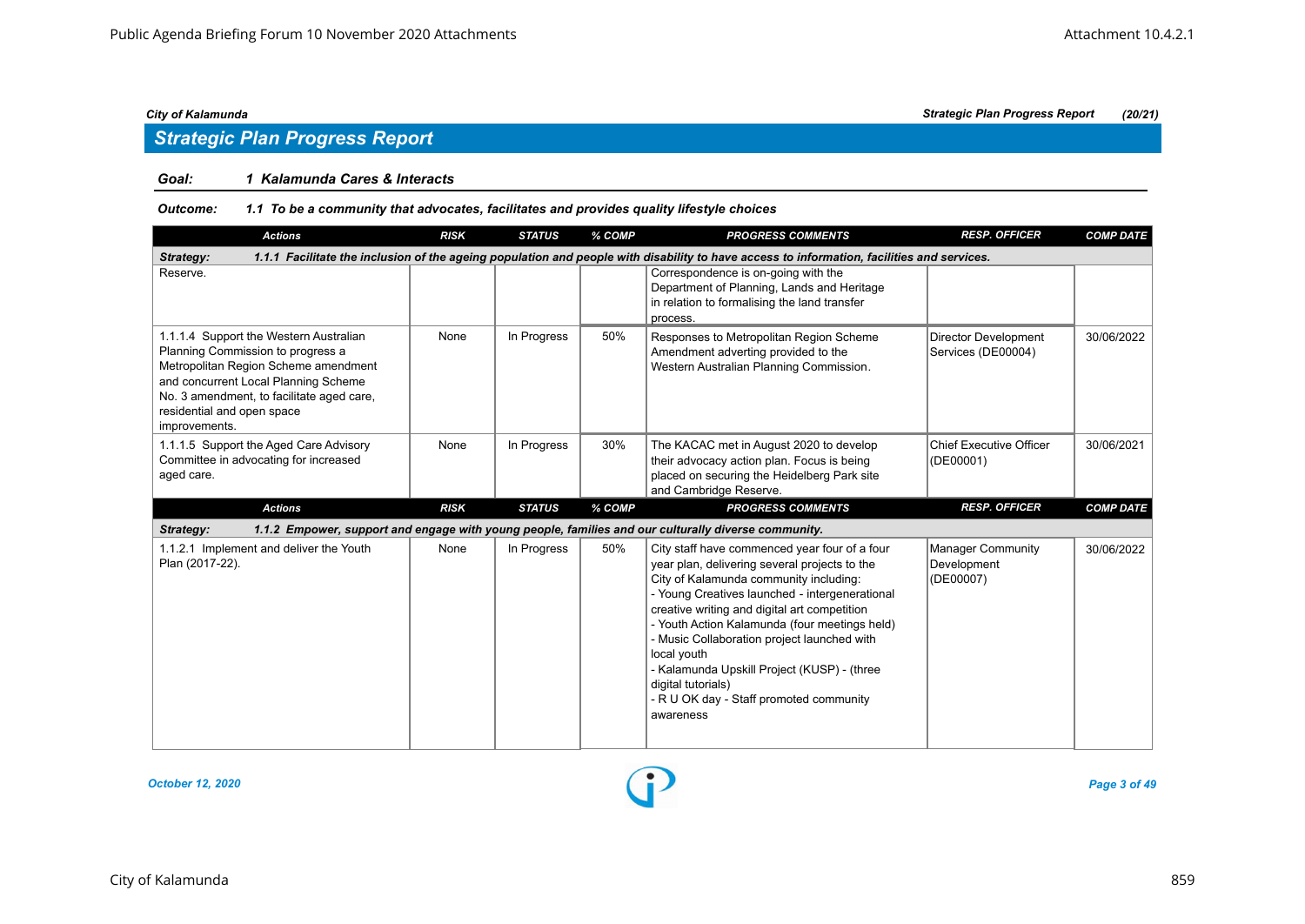# *Strategic Plan Progress Report*

### *Goal: 1 Kalamunda Cares & Interacts*

#### *Outcome: 1.1 To be a community that advocates, facilitates and provides quality lifestyle choices*

| <b>Actions</b>                                                         | <b>RISK</b> | <b>STATUS</b> | % COMP | <b>PROGRESS COMMENTS</b>                                                                                                                                                                                                                                                                                                                                                                                                                                                                                                  | <b>RESP. OFFICER</b>                                       | <b>COMP DATE</b> |
|------------------------------------------------------------------------|-------------|---------------|--------|---------------------------------------------------------------------------------------------------------------------------------------------------------------------------------------------------------------------------------------------------------------------------------------------------------------------------------------------------------------------------------------------------------------------------------------------------------------------------------------------------------------------------|------------------------------------------------------------|------------------|
| Strategy:                                                              |             |               |        | 1.1.2 Empower, support and engage with young people, families and our culturally diverse community.                                                                                                                                                                                                                                                                                                                                                                                                                       |                                                            |                  |
|                                                                        |             |               |        | - Zig Zag Early Years (three meetings held)<br>- St Brigid's Primary School Year Four - Visit to<br>Council chambers to learn about Local<br>Government                                                                                                                                                                                                                                                                                                                                                                   |                                                            |                  |
| 1.1.2.2 Implement and deliver the<br>Reconciliation Action Plan.       | None        | In Progress   | 25%    | In October 2018, Council adopted the<br>'Innovate' Reconciliation Action Plan (RAP) for<br>the City of Kalamunda. An official launch of the<br>RAP occurred on 21 November 2019. Funding<br>applied for to support NAIDOC week activities.<br>Social Media campaign for National<br>Reconciliation Action Week 2020<br>#InThisTogether2020. Community<br>Engagement with Lesmurdie Senior High<br>School and Spring Road Community<br>Kindergarten. Traditional Burning - DFES.<br>Internal reference group meeting held. | Coordinator Tourism<br>Development<br>(AC00017)            | 30/06/2024       |
| 1.1.2.3 Implement Kalamunda Engages:<br>Community Engagement Strategy. | None        | In Progress   | 65%    | Community engagement continues to be an<br>area of strong focus, throughout the<br>organisation, with the successful<br>implementation of projects since the<br>commencement of the new financial year.                                                                                                                                                                                                                                                                                                                   | Manager Customer &<br><b>Public Relations</b><br>(DE00008) | 30/06/2022       |
| 1.1.2.4 Implement the COVID-19 Crisis<br>Relief Fund.                  | None        | In Progress   | 77%    | The COVID Relief Fund was advertised during<br>August and closed in September 2020.<br>Applications are being processed with<br>disbursements occurring throughout October<br>2020.                                                                                                                                                                                                                                                                                                                                       | <b>Chief Executive Officer</b><br>(DE00001)                | 30/06/2021       |
| <b>Actions</b>                                                         | <b>RISK</b> | <b>STATUS</b> | % COMP | <b>PROGRESS COMMENTS</b>                                                                                                                                                                                                                                                                                                                                                                                                                                                                                                  | <b>RESP. OFFICER</b>                                       | <b>COMP DATE</b> |
| 1.1.3 Facilitate opportunities to pursue learning.<br>Strategy:        |             |               |        |                                                                                                                                                                                                                                                                                                                                                                                                                                                                                                                           |                                                            |                  |
|                                                                        |             |               |        |                                                                                                                                                                                                                                                                                                                                                                                                                                                                                                                           |                                                            |                  |
|                                                                        |             |               |        |                                                                                                                                                                                                                                                                                                                                                                                                                                                                                                                           |                                                            |                  |

*October 12, 2020 Page 4 of 49*

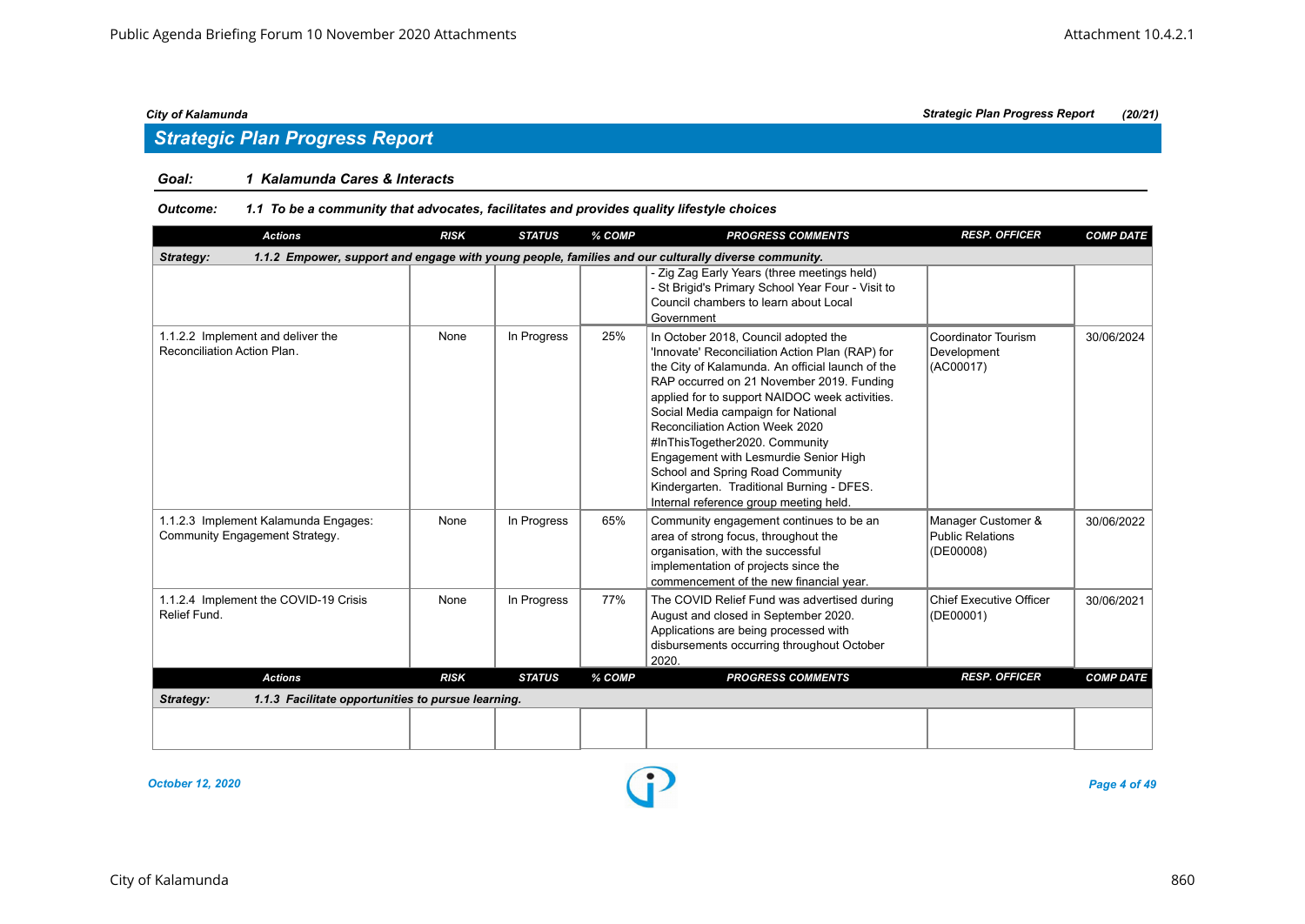# *Strategic Plan Progress Report*

### *Goal: 1 Kalamunda Cares & Interacts*

#### *Outcome: 1.1 To be a community that advocates, facilitates and provides quality lifestyle choices*

| <b>Actions</b>                                                                                | <b>RISK</b> | <b>STATUS</b> | % COMP | <b>PROGRESS COMMENTS</b>                                                                                                                                                                                                                                      | <b>RESP. OFFICER</b>                                 | <b>COMP DATE</b> |  |  |  |  |
|-----------------------------------------------------------------------------------------------|-------------|---------------|--------|---------------------------------------------------------------------------------------------------------------------------------------------------------------------------------------------------------------------------------------------------------------|------------------------------------------------------|------------------|--|--|--|--|
| 1.1.3 Facilitate opportunities to pursue learning.<br>Strategy:                               |             |               |        |                                                                                                                                                                                                                                                               |                                                      |                  |  |  |  |  |
| 1.1.3.1 Ensure Libraries provide modern<br>contemporary services.                             | None        | In Progress   | 25%    | Library Services review report tabled for<br>November OCM.<br>Working group will be established once the<br>recommendation has been endorsed and<br>direction is known.                                                                                       | Coordinator Culture,<br>Arts & Libraries<br>(CSS002) | 30/06/2024       |  |  |  |  |
| 1.1.3.2 Complete a strategic review of<br>Libraries.                                          | None        | In Progress   | 75%    | Library Services Review report finalised by<br>consultant and presenting to KLT and<br>Council for noting at information session on<br>18 August 2020.<br>Library Services Review report to be formally<br>considered by Council at the November 2020<br>OCM. | Coordinator Culture,<br>Arts & Libraries<br>(CSS002) | 31/10/2020       |  |  |  |  |
| 1.1.3.3 Implement strategic review<br>recommendations for enhancement to<br>library services. | None        | In Progress   | 15%    | Library Services Review Report to be formally<br>considered by Council at the November OCM.<br>Following the outcome a comprehensive<br>implementation plan will be developed around<br>opportunities for service delivery review.                            | Coordinator Culture,<br>Arts & Libraries<br>(CSS002) | 30/06/2021       |  |  |  |  |
| 1.1.3.4 Upgrade the Library Management<br>Systems.                                            | None        | In Progress   | 80%    | Library were closed from 29 September - 2<br>October to implement new system and switch<br>to Sirsi Dynix from AmLib.<br>The full merge process will take 3 months in<br>total and by the end of December 2020, the<br>project is expected to be complete.    | Coordinator Culture,<br>Arts & Libraries<br>(CSS002) | 31/12/2020       |  |  |  |  |

| Outcome: | 1.2 To provide safe and healthy environments for the community to enjoy |  |
|----------|-------------------------------------------------------------------------|--|
|          |                                                                         |  |

|           | <b>Actions</b>                                 | <b>RISK</b> | STATUS | % COMP | <b>PROGRESS COMMENTS</b> | <b>RESP. OFFICER</b> | <b>COMP DATE</b> |  |  |  |  |
|-----------|------------------------------------------------|-------------|--------|--------|--------------------------|----------------------|------------------|--|--|--|--|
| Strategy: | 1.2.1 Facilitate a safe community environment. |             |        |        |                          |                      |                  |  |  |  |  |
|           |                                                |             |        |        |                          |                      |                  |  |  |  |  |
|           |                                                |             |        |        |                          |                      |                  |  |  |  |  |
|           |                                                |             |        |        |                          |                      |                  |  |  |  |  |

*October 12, 2020 Page 5 of 49*

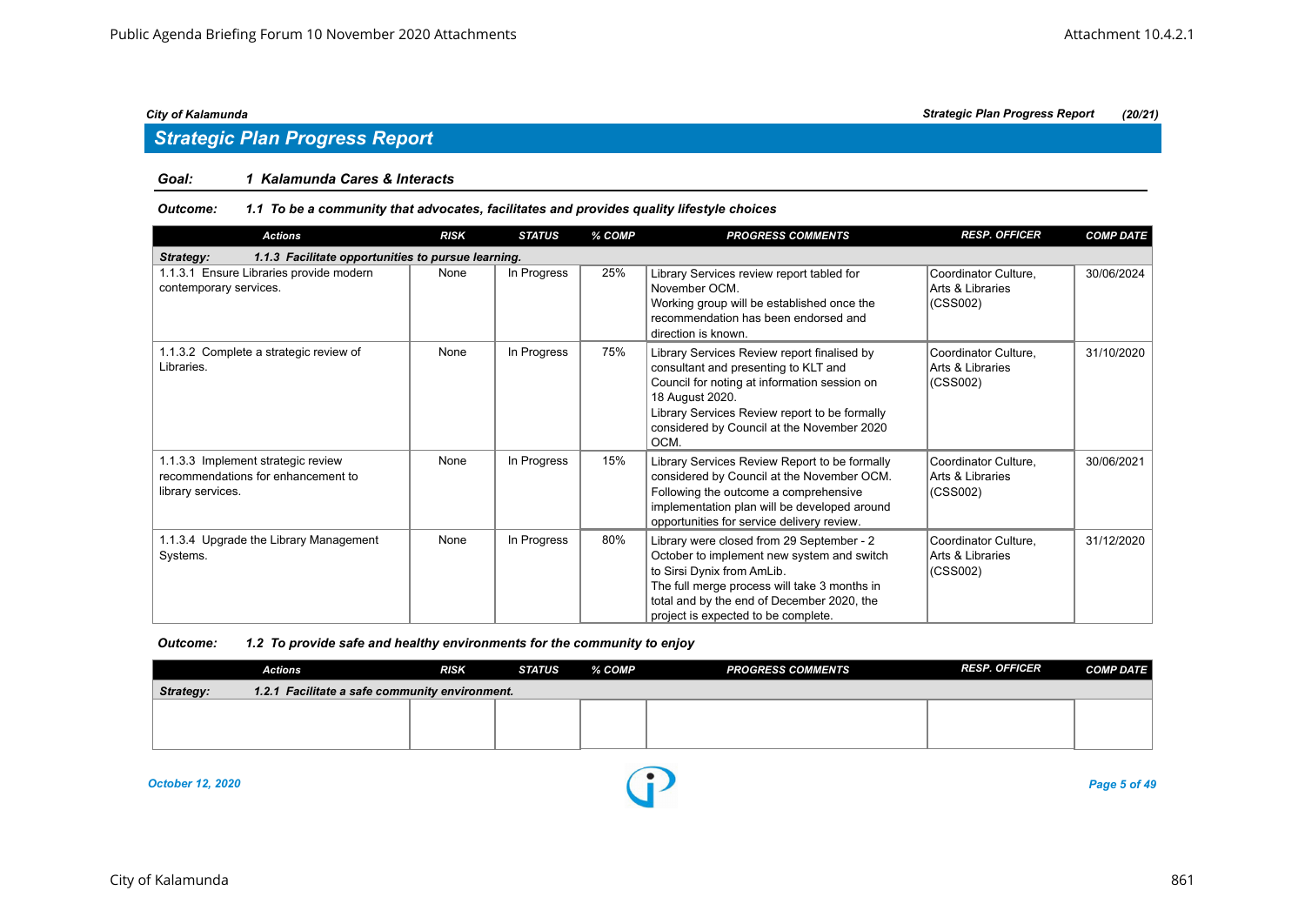### *Goal: 1 Kalamunda Cares & Interacts*

### *Outcome: 1.2 To provide safe and healthy environments for the community to enjoy*

| <b>Actions</b>                                                                               | <b>RISK</b> | <b>STATUS</b> | % COMP | <b>PROGRESS COMMENTS</b>                                                                                                                                                                                                                                                                                                                                                                                                                                                                                                                                                                                                                                                                                                                                                                                                                                                                       | <b>RESP. OFFICER</b>                                                      | <b>COMP DATE</b> |  |  |  |  |
|----------------------------------------------------------------------------------------------|-------------|---------------|--------|------------------------------------------------------------------------------------------------------------------------------------------------------------------------------------------------------------------------------------------------------------------------------------------------------------------------------------------------------------------------------------------------------------------------------------------------------------------------------------------------------------------------------------------------------------------------------------------------------------------------------------------------------------------------------------------------------------------------------------------------------------------------------------------------------------------------------------------------------------------------------------------------|---------------------------------------------------------------------------|------------------|--|--|--|--|
| 1.2.1 Facilitate a safe community environment.<br>Strategy:                                  |             |               |        |                                                                                                                                                                                                                                                                                                                                                                                                                                                                                                                                                                                                                                                                                                                                                                                                                                                                                                |                                                                           |                  |  |  |  |  |
| 1.2.1.1 Finalise and implement the<br>Community Safety & Crime Prevention<br>Plan (2020-25). | None        | In Progress   | 25%    | The Community Safety & Crime Prevention<br>Plan (Plan) was endorsed by the Community<br>Safety & Crime Prevention Committee on 12<br>August 2020.<br>The Plan will be presented to the October<br>PAB/OCM for adoption by Council.                                                                                                                                                                                                                                                                                                                                                                                                                                                                                                                                                                                                                                                             | Manager<br>Environmental Health &<br><b>Community Safety</b><br>(AC00064) | 30/06/2024       |  |  |  |  |
| 1.2.1.2 Undertake Annual Bushfire<br>Readiness and Inspections Program.                      | None        | In Progress   | 40%    | The 2020/21 Annual Bushfire Readiness<br>Inspection program planning has been<br>completed.<br>1. Draft plan 20/21 presented to KLT and<br>Council<br>2. Community engagement plan completed,<br>community engagement started in August<br>2020 and runs through the season<br>3. 1 street meet completed Schipp Road - 30<br>to 40 attended<br>4. 1 x burn smart workshop completed Reed<br>Road - 20 to 30 attended<br>5. 2nd street meet Primary School Pickering<br><b>Brook</b><br>6. Casual inspectors have been recruited and<br>will commence training on 19 October,<br>inspections commence 1 November 2020<br>7. Variation expiry letters were issued in<br>September advising applications are due,<br>most have now got the applications returned,<br>103 approved.<br>8. Inspection application is in the final stages<br>of set up<br>9. FHI Program is on track to commence on | <b>Coordinator Community</b><br>Safety (AC00018)                          | 30/06/2024       |  |  |  |  |



*City of Kalamunda Strategic Plan Progress Report (20/21)*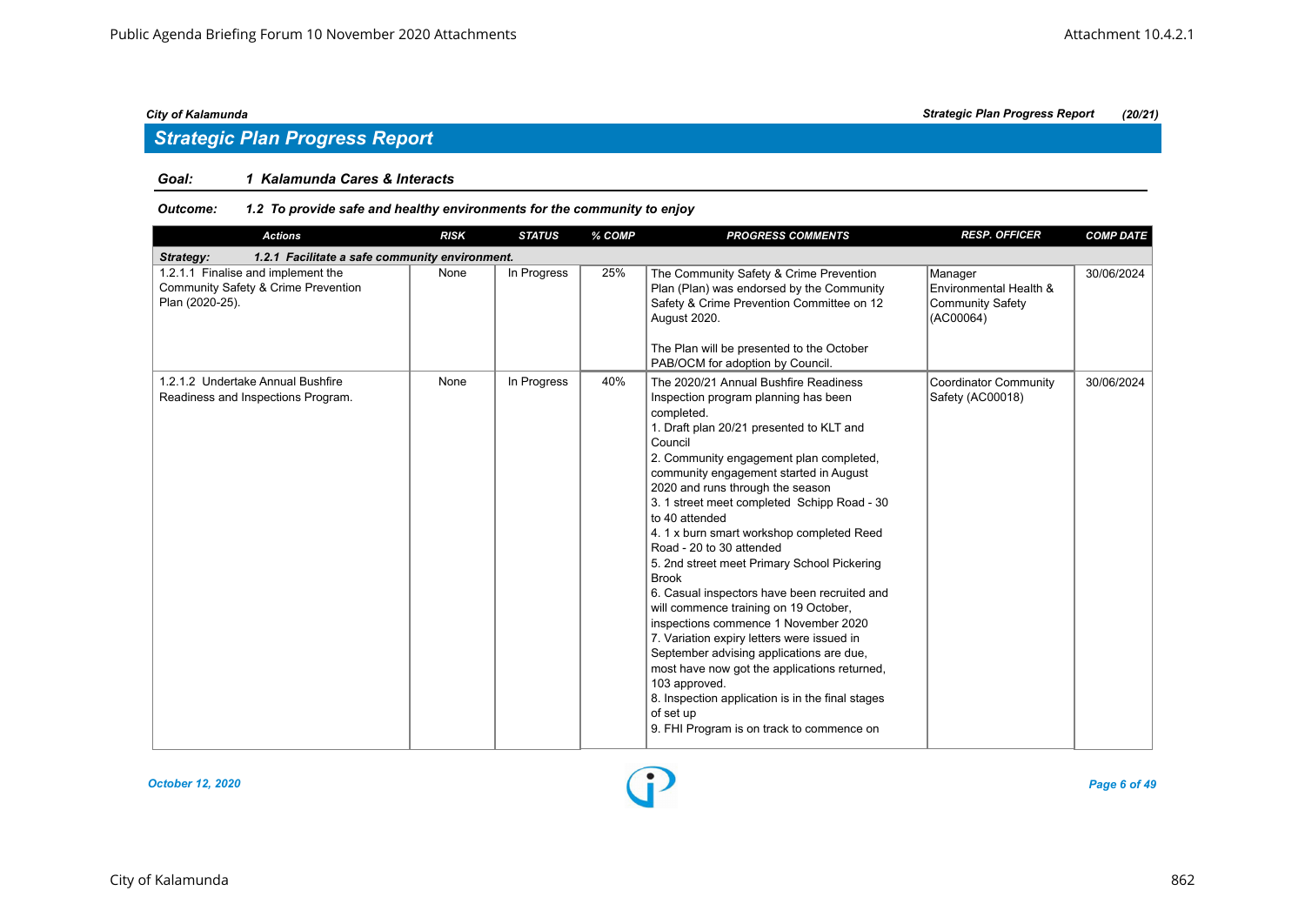### *Goal: 1 Kalamunda Cares & Interacts*

| <b>Actions</b>                                                                                                                                               | <b>RISK</b> | <b>STATUS</b> | % COMP | <b>PROGRESS COMMENTS</b>                                                                                                                                                                                                                                                                                                                                                                                                                                                                                                                                                                                                                                                                                                                           | <b>RESP. OFFICER</b>                                          | <b>COMP DATE</b> |  |  |  |  |
|--------------------------------------------------------------------------------------------------------------------------------------------------------------|-------------|---------------|--------|----------------------------------------------------------------------------------------------------------------------------------------------------------------------------------------------------------------------------------------------------------------------------------------------------------------------------------------------------------------------------------------------------------------------------------------------------------------------------------------------------------------------------------------------------------------------------------------------------------------------------------------------------------------------------------------------------------------------------------------------------|---------------------------------------------------------------|------------------|--|--|--|--|
| Strategy:<br>1.2.1 Facilitate a safe community environment.                                                                                                  |             |               |        |                                                                                                                                                                                                                                                                                                                                                                                                                                                                                                                                                                                                                                                                                                                                                    |                                                               |                  |  |  |  |  |
|                                                                                                                                                              |             |               |        | time - 1 November 2020<br>10. 2020/21 Annual FHR notice was issued<br>with the Rates<br>11. RUI exercise due to be completed 25<br>October<br>12. Property work through workshop due 31<br>October                                                                                                                                                                                                                                                                                                                                                                                                                                                                                                                                                 |                                                               |                  |  |  |  |  |
| 1.2.1.3 Local Emergency Management<br>arrangements are reviewed and<br>maintained.                                                                           | None        | In Progress   | 85%    | The Local Emergency Management<br>Arrangements are reviewed annually and<br>have recently undergone a major review. A<br>new set of arrangements have been drafted,<br>which were endorsed by the City Local<br>Emergency Management Committee on 27<br>February 2020.<br>The City's LEMA doc was sent to the District<br>Emergency Management Committee to be<br>tabled at the October 2020 meeting.<br>Confirmation has been received from DEMC<br>that the matter is on the agenda for the 14<br>October meeting.<br>It is a requirement, all LG's are required to<br>review their LEMA after any major incident<br>occurring, as a result of the COVID-19<br>pandemic, the City will conduct a full review<br>once the pandemic crisis passes. | Coordinator Community<br>Safety (AC00018)                     | 30/06/2024       |  |  |  |  |
| 1.2.1.5 Deliver the City's Bushfire<br>Mitigation Plan. Develop a 10 year works<br>program on premise of ongoing external<br>supporting grants from the ESL. | None        | Completed     | 100%   | Council adopted the Bushfire Risk<br>Management Plan at the December 2019<br>OCM noting that this Plan has been endorsed<br>by the Office of Bushfire Risk Management.                                                                                                                                                                                                                                                                                                                                                                                                                                                                                                                                                                             | Manager Parks &<br><b>Environmental Services</b><br>(TO00019) | 30/06/2024       |  |  |  |  |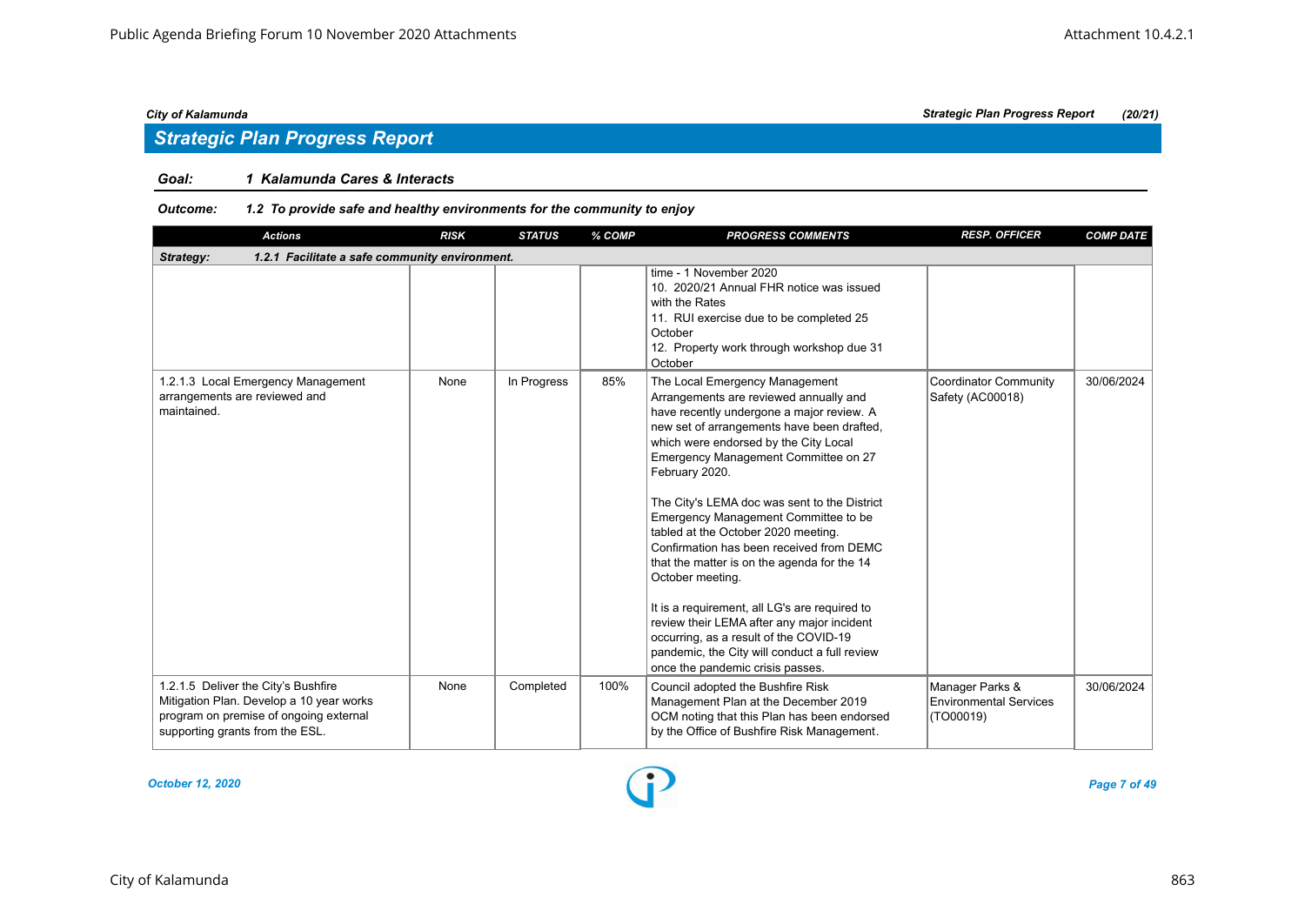# *Strategic Plan Progress Report*

### *Goal: 1 Kalamunda Cares & Interacts*

| <b>Actions</b>                                                                                                                               | <b>RISK</b> | <b>STATUS</b> | % COMP | <b>PROGRESS COMMENTS</b>                                                                                                                                                                                                                                                                                                                                                                                                                                                                                                                                                                                                                                                                                                                                                                                                                                                                                                                                     | <b>RESP. OFFICER</b>                             | <b>COMP DATE</b> |
|----------------------------------------------------------------------------------------------------------------------------------------------|-------------|---------------|--------|--------------------------------------------------------------------------------------------------------------------------------------------------------------------------------------------------------------------------------------------------------------------------------------------------------------------------------------------------------------------------------------------------------------------------------------------------------------------------------------------------------------------------------------------------------------------------------------------------------------------------------------------------------------------------------------------------------------------------------------------------------------------------------------------------------------------------------------------------------------------------------------------------------------------------------------------------------------|--------------------------------------------------|------------------|
| 1.2.1 Facilitate a safe community environment.<br>Strategy:                                                                                  |             |               |        |                                                                                                                                                                                                                                                                                                                                                                                                                                                                                                                                                                                                                                                                                                                                                                                                                                                                                                                                                              |                                                  |                  |
|                                                                                                                                              |             |               |        | Action complete                                                                                                                                                                                                                                                                                                                                                                                                                                                                                                                                                                                                                                                                                                                                                                                                                                                                                                                                              |                                                  |                  |
| 1.2.1.402 Provide a Ranger service to<br>uphold community and public safety<br>through education and enforcement of<br>state and local laws. | None        | In Progress   | 25%    | Maintain and provide Ranger services to<br>ensure all Ranger related matters are<br>attended to.<br>7,572 total incidents attended to by Rangers<br>from 01/01/2020 to 01/10/2020.<br>1. Parking related matters - 621<br>2. Dog related matters - 4,330<br>3. Cat related matters -223<br>4. Fire related matters - 424<br>5. Total Vehicle related matters - 963<br>6. Total number of cautions issued - 997<br>7. Total number of infringements issued - 373<br>8, Total cats currently registered - 2,007<br>9. Total dogs currently registered - 8,576<br>10. Dog attacks actioned 63 on animals and<br>46 on person total 109<br>11. Pending prosecutions waiting to be heard<br>$-4$<br>12. Multi dog application approvals - 30<br>12. Current Dangerous dogs registered - 10<br>13. CCTV actions - 16<br>Special projects<br>1. New Dogs Local Law is in the final stages<br>of completion<br>2. Cat report for possible Cat Local Law<br>completed | <b>Coordinator Community</b><br>Safety (AC00018) | 30/06/2024       |
|                                                                                                                                              |             |               |        |                                                                                                                                                                                                                                                                                                                                                                                                                                                                                                                                                                                                                                                                                                                                                                                                                                                                                                                                                              |                                                  |                  |

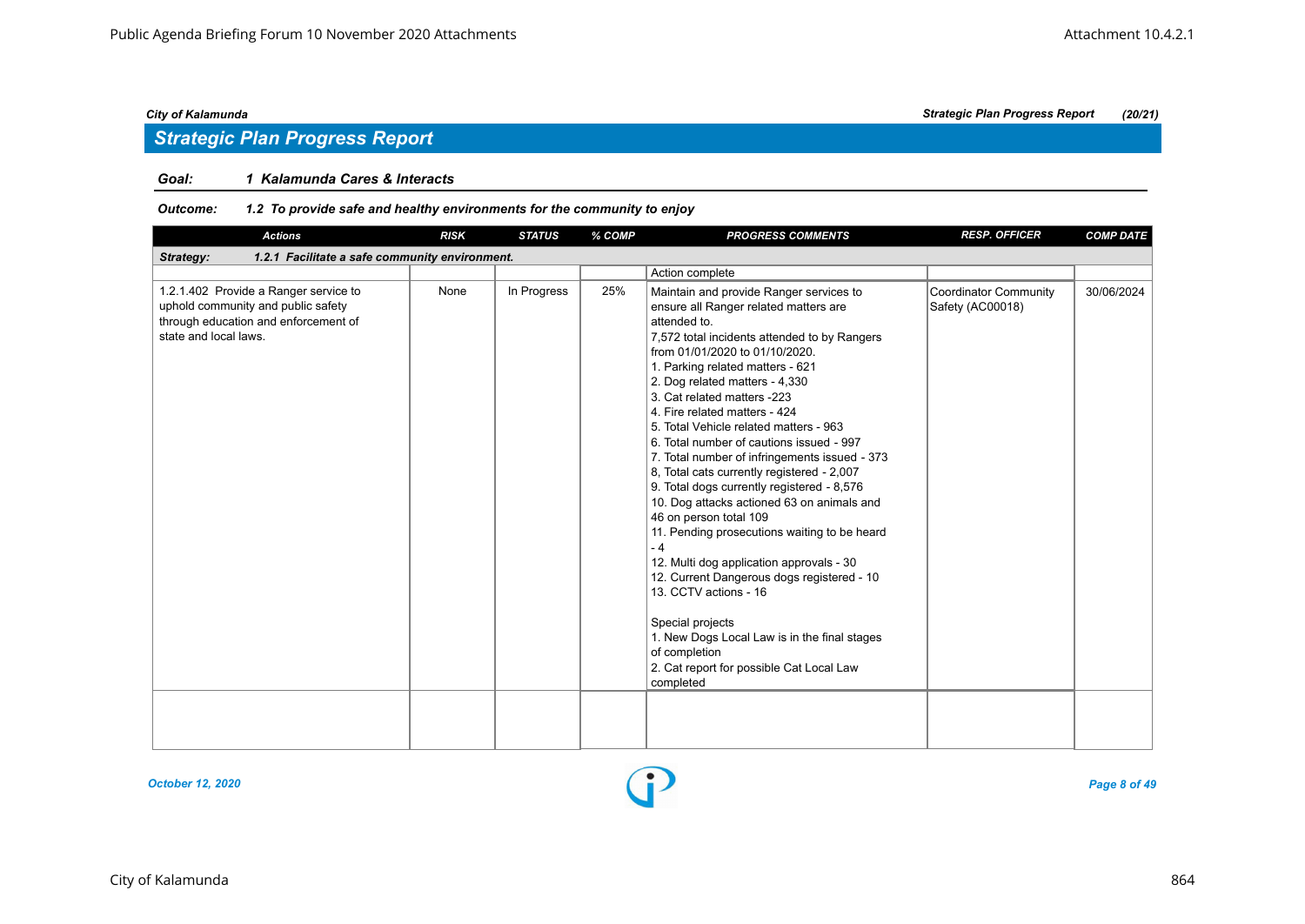### *Goal: 1 Kalamunda Cares & Interacts*

### *Outcome: 1.2 To provide safe and healthy environments for the community to enjoy*

| <b>Actions</b>                                                                                                                 | <b>RISK</b> | <b>STATUS</b> | % COMP | <b>PROGRESS COMMENTS</b>                                                                                                                                                                                                                                                                                                                                                                                                                                                                                                                                                                                                                                                                | <b>RESP. OFFICER</b>                                                      | <b>COMP DATE</b> |  |  |  |  |
|--------------------------------------------------------------------------------------------------------------------------------|-------------|---------------|--------|-----------------------------------------------------------------------------------------------------------------------------------------------------------------------------------------------------------------------------------------------------------------------------------------------------------------------------------------------------------------------------------------------------------------------------------------------------------------------------------------------------------------------------------------------------------------------------------------------------------------------------------------------------------------------------------------|---------------------------------------------------------------------------|------------------|--|--|--|--|
| 1.2.1 Facilitate a safe community environment.<br>Strategy:                                                                    |             |               |        |                                                                                                                                                                                                                                                                                                                                                                                                                                                                                                                                                                                                                                                                                         |                                                                           |                  |  |  |  |  |
| 1.2.1.403 Review and implement the<br>City's CCTV Strategy to ensure it aligns<br>with current Australian Standards.           | None        | In Progress   | 25%    | A revised CCTV working group has been<br>established consisting of Managers from<br>business units responsible for either<br>maintaining or using the City's CCTV systems.<br>The purpose of the group is to ensure actions<br>in the Strategy are being completed and new<br>actions identified for the Corporate Business<br>Plan.<br>Preventative maintenance contracts are in<br>place for the City's Community Safety Public<br>Realm sites and an audit of the remaining<br>CCTV connected to the City's buildings will<br>also commence this year.<br>A feasibility study into possible public realm<br>CCTV in Wattle Grove has been awarded to<br>Security Consultancy Zenian. | Manager<br>Environmental Health &<br><b>Community Safety</b><br>(AC00064) | 30/06/2024       |  |  |  |  |
| 1.2.1.404 Explore opportunities for CCTV<br>feasibility in the Wattle Grove Cell 9<br>precinct.                                | None        | In Progress   | 25%    | A scope of works has been prepared for<br>this project and uploaded to the WALGA<br>equotes portal.<br>5 security consultancy companies provided<br>quotes.<br>The contract has been awarded to Zenian<br>who provide the most competitive quote.                                                                                                                                                                                                                                                                                                                                                                                                                                       | Manager<br>Environmental Health &<br><b>Community Safety</b><br>(AC00064) | 30/06/2024       |  |  |  |  |
| 1.2.1.405 Provide an Environmental<br>Health Service that protects and<br>enhances the safety and amenity of the<br>community. | None        | In Progress   | 25%    | 200 inspections completed, 61 complaints<br>actioned, 218 Building and Planning<br>Applications Assessed, 17 septic approvals.<br>Food inspection regime audited. Beginning to<br>issue COVID Event plan approvals for events                                                                                                                                                                                                                                                                                                                                                                                                                                                           | Coordinator<br>Environmental Health<br>Services (CS00006)                 | 30/06/2024       |  |  |  |  |

*October 12, 2020 Page 9 of 49*

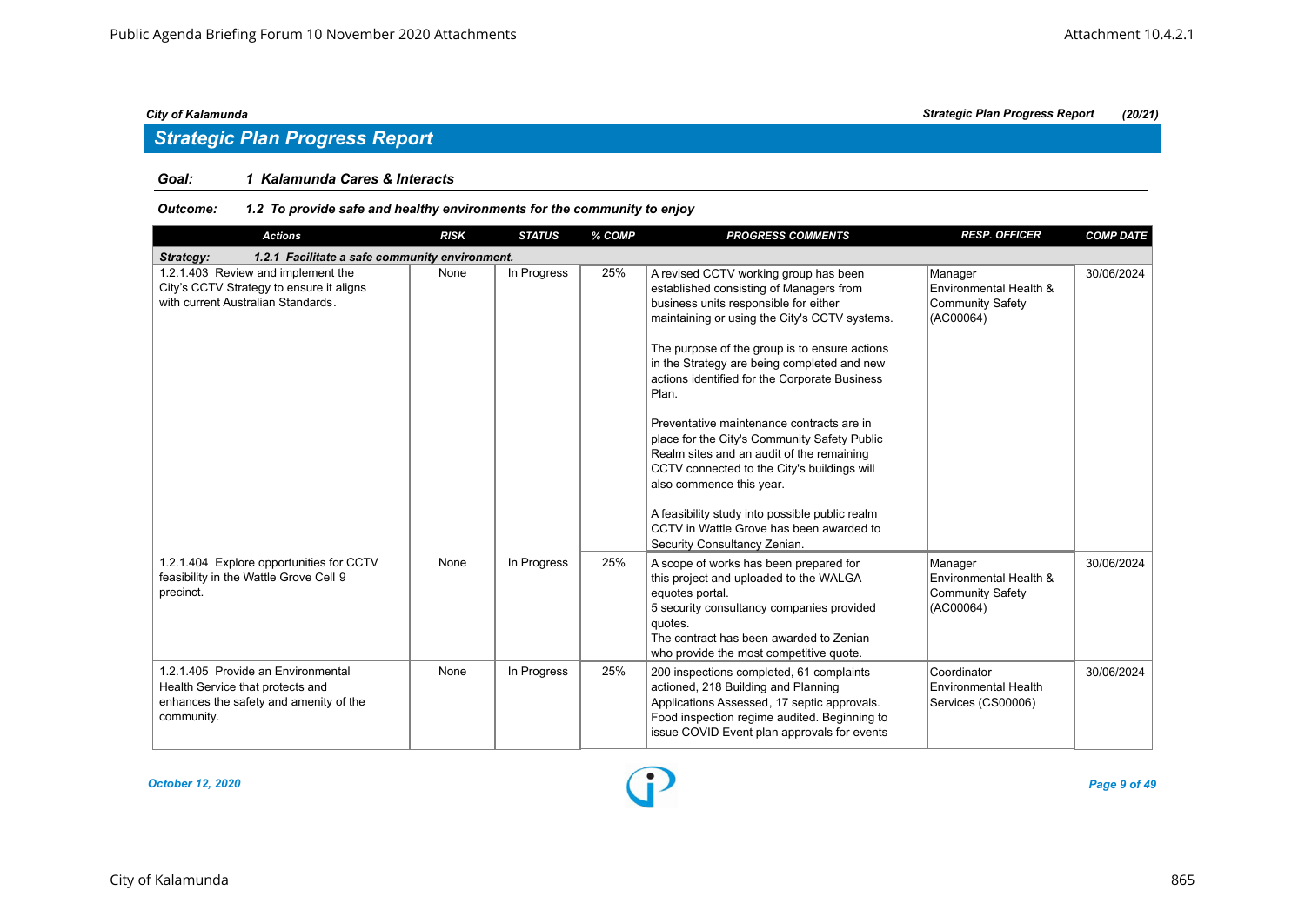# *Strategic Plan Progress Report*

### *Goal: 1 Kalamunda Cares & Interacts*

| <b>Actions</b>                                                        | <b>RISK</b> | <b>STATUS</b> | % COMP | <b>PROGRESS COMMENTS</b>                                                                                                                                                                                                                                                                                                                                                                                                                                                                                                                                                                                                                                                                                                                                                                                                                                                                                                                                                                                                                                                                                                                                                                          | <b>RESP. OFFICER</b>                                             | <b>COMP DATE</b> |  |  |  |  |  |
|-----------------------------------------------------------------------|-------------|---------------|--------|---------------------------------------------------------------------------------------------------------------------------------------------------------------------------------------------------------------------------------------------------------------------------------------------------------------------------------------------------------------------------------------------------------------------------------------------------------------------------------------------------------------------------------------------------------------------------------------------------------------------------------------------------------------------------------------------------------------------------------------------------------------------------------------------------------------------------------------------------------------------------------------------------------------------------------------------------------------------------------------------------------------------------------------------------------------------------------------------------------------------------------------------------------------------------------------------------|------------------------------------------------------------------|------------------|--|--|--|--|--|
| Strategy:<br>1.2.1 Facilitate a safe community environment.           |             |               |        |                                                                                                                                                                                                                                                                                                                                                                                                                                                                                                                                                                                                                                                                                                                                                                                                                                                                                                                                                                                                                                                                                                                                                                                                   |                                                                  |                  |  |  |  |  |  |
|                                                                       |             |               |        | with over 500 people.                                                                                                                                                                                                                                                                                                                                                                                                                                                                                                                                                                                                                                                                                                                                                                                                                                                                                                                                                                                                                                                                                                                                                                             |                                                                  |                  |  |  |  |  |  |
| <b>Actions</b>                                                        | <b>RISK</b> | <b>STATUS</b> | % COMP | <b>PROGRESS COMMENTS</b>                                                                                                                                                                                                                                                                                                                                                                                                                                                                                                                                                                                                                                                                                                                                                                                                                                                                                                                                                                                                                                                                                                                                                                          | <b>RESP. OFFICER</b>                                             | <b>COMP DATE</b> |  |  |  |  |  |
| Strategy:                                                             |             |               |        | 1.2.2 Advocate and promote healthy lifestyle choices by encouraging the community to become more physically active.                                                                                                                                                                                                                                                                                                                                                                                                                                                                                                                                                                                                                                                                                                                                                                                                                                                                                                                                                                                                                                                                               |                                                                  |                  |  |  |  |  |  |
| 1.2.2.1 Implement the Community Health<br>& Wellbeing Plan (2018-22). | None        | In Progress   | 25%    | Actions taken this quarter include:<br>Implemented strategies to support RUOK<br>Day for City Staff Members<br>Implemented strategies to support RUOK<br>with two high schools (Darling Range Sports<br>College and Lesmurdie High School) including<br>use of the smoothie bike.<br>In partnership with East Metro Health<br>Service facilitated healthy menus audits of 3<br>recreation venues (Hartfield Park, Ray Owen &<br>Kalamunda Water Park) in preparation for an<br>upcoming healthway funding opportunity.<br>Successful grant application for Injury<br>Matters - Remove Hazards Campaign (Injury<br>Prevention)<br>Significant progress in the development of<br>the Kalamunda Alliance Against Depression -<br>First community meeting set for Oct 21st<br>Mental Health First Aid training took place<br>- (25 staff members completed the training)<br>Take Charge Wellbeing Workshop was<br>facilitated for staff (15 staff members attended)<br>Partnership with Cancer Council continues<br>with initial research/plans put in place to deliver<br>the LiveLighter campaign message through the<br>City (i.e. Shopping Centres)<br>4800 food plant seedlings given out at the | Coordinator<br><b>Environmental Health</b><br>Services (CS00006) | 30/06/2022       |  |  |  |  |  |

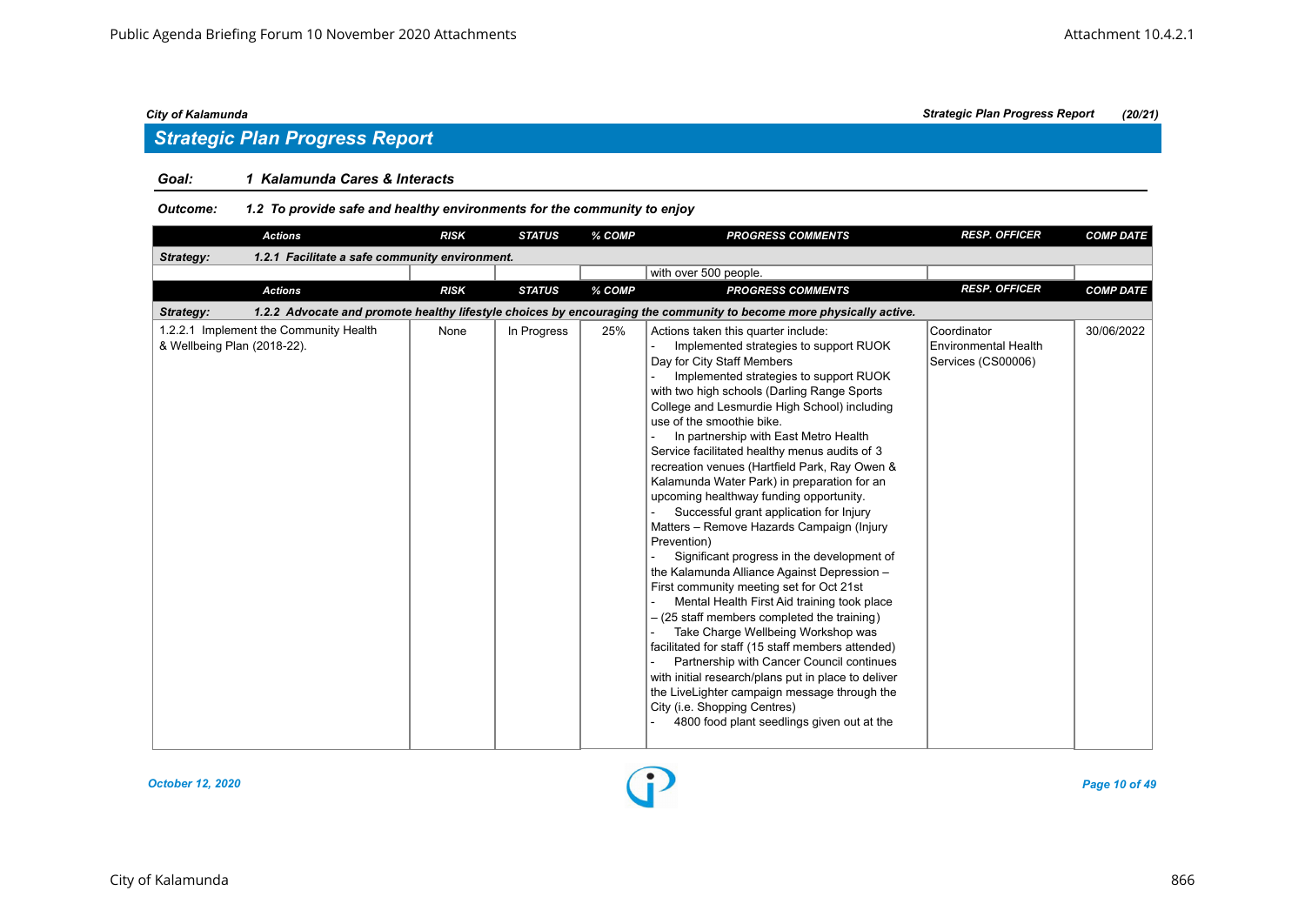### *Goal: 1 Kalamunda Cares & Interacts*

### *Outcome: 1.2 To provide safe and healthy environments for the community to enjoy*

| <b>Actions</b>                                                                                                                                                            | <b>RISK</b> | <b>STATUS</b> | % COMP | <b>PROGRESS COMMENTS</b>                                                                                                                                                                                                                                                                                                                                                                                                                                                                                                                                                                                                                                                                                                               | <b>RESP. OFFICER</b>                                 | <b>COMP DATE</b> |  |  |  |  |
|---------------------------------------------------------------------------------------------------------------------------------------------------------------------------|-------------|---------------|--------|----------------------------------------------------------------------------------------------------------------------------------------------------------------------------------------------------------------------------------------------------------------------------------------------------------------------------------------------------------------------------------------------------------------------------------------------------------------------------------------------------------------------------------------------------------------------------------------------------------------------------------------------------------------------------------------------------------------------------------------|------------------------------------------------------|------------------|--|--|--|--|
| 1.2.2 Advocate and promote healthy lifestyle choices by encouraging the community to become more physically active.<br>Strategy:                                          |             |               |        |                                                                                                                                                                                                                                                                                                                                                                                                                                                                                                                                                                                                                                                                                                                                        |                                                      |                  |  |  |  |  |
|                                                                                                                                                                           |             |               |        | City's plants for residents event.<br>4 week food sensations cooking program<br>facilitated at Forrestfield Public Library.<br>Utilised the City social media platforms to<br>support state and federal health promotion<br>campaigns (i.e. mental health month, diabetes<br>week and Dry July)                                                                                                                                                                                                                                                                                                                                                                                                                                        |                                                      |                  |  |  |  |  |
| 1.2.2.3 Ensure maximum community<br>utilisation of the City's Recreation<br>Facilities by providing high quality,<br>affordable and sustainable programs and<br>services. | None        | In Progress   | 35%    | A diverse range of activities are provided<br>through the City's Recreation Facilities<br>including gym, fitness classes, holiday<br>programs, sport competitions, junior programs<br>and active seniors classes.<br>- Overall the Hartfield Park Recreation<br>Centre's attendance as well as memberships<br>have increased substantially, even as COVID<br>continues. For example HPRC gym<br>memberships have increased by 27% from<br>195 (September 2019) to 248 (September<br>2020)<br>- Attendances for the quarter were:<br>HPRC 21,267<br><b>HWRC 5.822</b><br>- The newly introduced 360 Active Seniors<br>class at Maida Vale Netball Centre has been a<br>huge success and fills a gap within the Maida<br>Vale community. | <b>Manager Community</b><br>Development<br>(DE00007) | 30/06/2024       |  |  |  |  |
| 1.2.2.4 Promotion of City of Kalamunda<br>Sporting Clubs and recreational<br>opportunities.                                                                               | None        | In Progress   | 35%    | The Recreation Services team liaise closely<br>with the sporting clubs and community groups<br>to help promote internal and external<br>opportunities. Progress to date includes:<br>- Disseminated the monthly Clubs 4 Life                                                                                                                                                                                                                                                                                                                                                                                                                                                                                                           | Manager Community<br>Development<br>(DE00007)        | 30/06/2024       |  |  |  |  |

*October 12, 2020 Page 11 of 49*

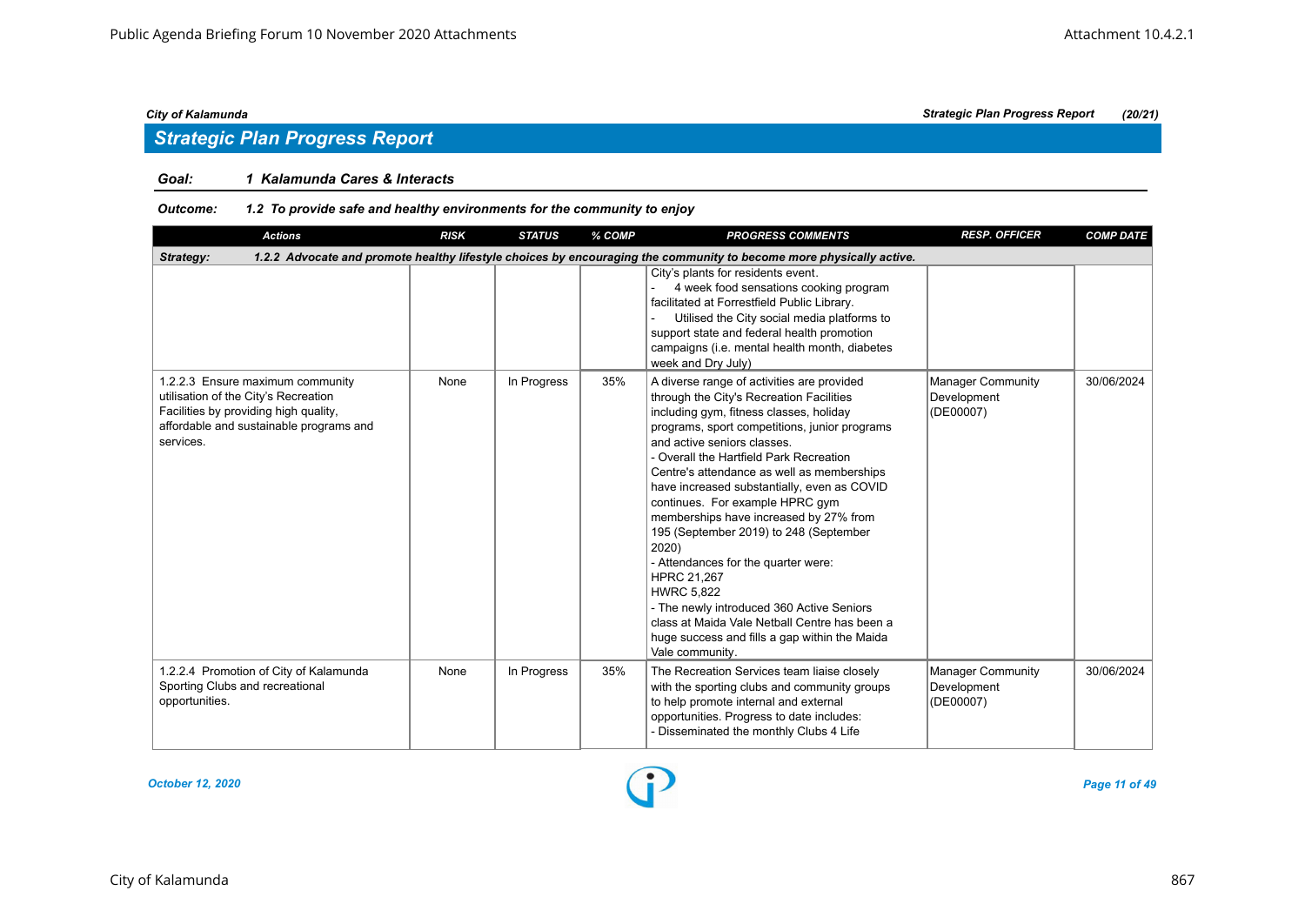# *Strategic Plan Progress Report*

### *Goal: 1 Kalamunda Cares & Interacts*

### *Outcome: 1.2 To provide safe and healthy environments for the community to enjoy*

| <b>Actions</b>                                                                                                       | <b>RISK</b> | <b>STATUS</b> | % COMP | <b>PROGRESS COMMENTS</b>                                                                                                                                                                                                                                                                                                                                                                                                                                                                                                                                                                                                                                                                                                                                                                                                               | <b>RESP. OFFICER</b>                                 | <b>COMP DATE</b> |
|----------------------------------------------------------------------------------------------------------------------|-------------|---------------|--------|----------------------------------------------------------------------------------------------------------------------------------------------------------------------------------------------------------------------------------------------------------------------------------------------------------------------------------------------------------------------------------------------------------------------------------------------------------------------------------------------------------------------------------------------------------------------------------------------------------------------------------------------------------------------------------------------------------------------------------------------------------------------------------------------------------------------------------------|------------------------------------------------------|------------------|
| Strategy:                                                                                                            |             |               |        | 1.2.2 Advocate and promote healthy lifestyle choices by encouraging the community to become more physically active.                                                                                                                                                                                                                                                                                                                                                                                                                                                                                                                                                                                                                                                                                                                    |                                                      |                  |
|                                                                                                                      |             |               |        | ENews to 257 subscribers and the Recreation<br>Facilities enews to 2463 subscribers<br>- Promotion of the COVID 19 Relief Fund<br><b>Community Innovation Grants</b><br>- Upcoming events and good news stories<br>shared in ENews, facebook pages and<br>websites                                                                                                                                                                                                                                                                                                                                                                                                                                                                                                                                                                     |                                                      |                  |
| <b>Actions</b>                                                                                                       | <b>RISK</b> | <b>STATUS</b> | % COMP | <b>PROGRESS COMMENTS</b>                                                                                                                                                                                                                                                                                                                                                                                                                                                                                                                                                                                                                                                                                                                                                                                                               | <b>RESP. OFFICER</b>                                 | <b>COMP DATE</b> |
| 1.2.3 Provide high quality and accessible recreational and social spaces and facilities.<br>Strategy:                |             |               |        |                                                                                                                                                                                                                                                                                                                                                                                                                                                                                                                                                                                                                                                                                                                                                                                                                                        |                                                      |                  |
| 1.2.3.1 Implement Scott Reserve Master<br>Plan.                                                                      | None        | In Progress   | 35%    | The Scott Reserve Master Plan was adopted<br>by Council in June 2020. The identified<br>projects within the Master Plan are now part of<br>the City's ongoing advocacy strategy to attract<br>external funding.<br>- An advocacy poster has been developed and<br>distributed to the relevant sporting clubs<br>- Within the City's 2020/21 budget, \$2m has<br>been included for additional female (unisex)<br>changerooms at four sites, one of which is<br>located at Scott Reserve Pavilion. As the<br>Master Plan proposes a new Pavilion, a<br>transportable unisex changeroom has been<br>determined to be the most appropriate<br>solution for the clubs, as an interim measure<br>until external funding is secured for a new<br>Pavilion. The design for the transportable is<br>currently being workshopped with the clubs. | <b>Manager Community</b><br>Development<br>(DE00007) | 30/06/2024       |
| 1.2.3.2 Continue to deliver the Trails<br>Loop Plan.<br>- Draft scope of works to be reviewed by<br>Asset Management | None        | In Progress   | 95%    | - Perth Hill Trails Loop Stage 1 is under<br>construction, with signage to be installed by<br>the end of October 2020 in anticipation of a<br>community opening event in November. There                                                                                                                                                                                                                                                                                                                                                                                                                                                                                                                                                                                                                                               | <b>Manager Community</b><br>Development<br>(DE00007) | 30/06/2024       |

*October 12, 2020 Page 12 of 49*

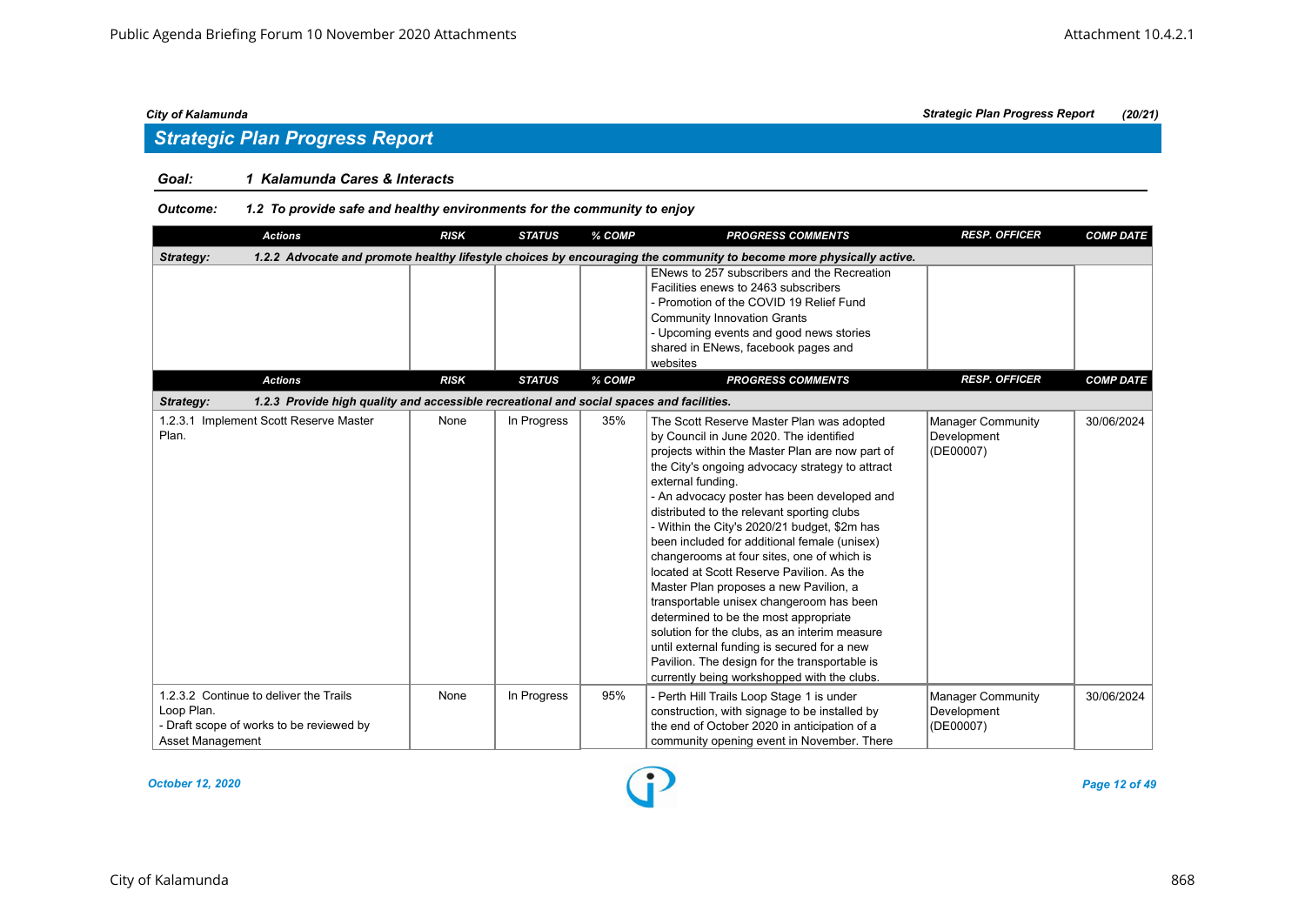# *Strategic Plan Progress Report*

### *Goal: 1 Kalamunda Cares & Interacts*

| <b>Actions</b>                                                                                                                                                                                                                                                                                                                                        | <b>RISK</b> | <b>STATUS</b> | % COMP | <b>PROGRESS COMMENTS</b>                                                                                                                                                                                                                                                                                                                                                                                                                                                                                                                                                                                                                                                                                                                                                                                                                                                                                     | <b>RESP. OFFICER</b>                                 | <b>COMP DATE</b> |
|-------------------------------------------------------------------------------------------------------------------------------------------------------------------------------------------------------------------------------------------------------------------------------------------------------------------------------------------------------|-------------|---------------|--------|--------------------------------------------------------------------------------------------------------------------------------------------------------------------------------------------------------------------------------------------------------------------------------------------------------------------------------------------------------------------------------------------------------------------------------------------------------------------------------------------------------------------------------------------------------------------------------------------------------------------------------------------------------------------------------------------------------------------------------------------------------------------------------------------------------------------------------------------------------------------------------------------------------------|------------------------------------------------------|------------------|
| 1.2.3 Provide high quality and accessible recreational and social spaces and facilities.<br>Strategy:                                                                                                                                                                                                                                                 |             |               |        |                                                                                                                                                                                                                                                                                                                                                                                                                                                                                                                                                                                                                                                                                                                                                                                                                                                                                                              |                                                      |                  |
| - Financial agreement completed and<br>signed off by KMBC and the City<br>- Invite Asset design/Delivery Officers to<br>review scope of works and proposed new<br>road crossings<br>- KMBC implementation of project<br>- Review Environmental Assessment<br>Report<br>- Traffic management report - to be<br>prepared by KMBC following Site meeting |             |               |        | has been significant additional community<br>consultation occurring as the trail is being<br>constructed with local residents and interested<br>parties<br>- Stage 2 research has commenced with the<br>City working with State Government<br>departments to identify priorities, timeframes<br>and responsibilities                                                                                                                                                                                                                                                                                                                                                                                                                                                                                                                                                                                         |                                                      |                  |
| 1.2.3.3 Implement the Maida Vale<br>Reserve Master Plan.                                                                                                                                                                                                                                                                                              | None        | In Progress   | 35%    | The Maida Vale Reserve Master Plan was<br>adopted by Council in December 2018. The<br>identified projects within the Master Plan are<br>now part of the City's ongoing advocacy<br>strategy to attract external funding.<br>The following projects are currently being<br>progressed:<br>- A detailed design and cost estimate for the<br>power upgrade was completed in early 2020.<br>The power upgrade design is currently being<br>assessed by Western Power and the Public<br>Open Space - Cash in Lieu funding has now<br>been approved.<br>- A detailed design and cost estimate for the<br>sports floodlight upgrade on the eastern oval<br>was completed in early 2020. In September<br>2020, the City submitted a funding application<br>to the State Government through the<br><b>Community Sporting and Recreation Facilities</b><br>Fund seeking a funding contribution towards<br>the project. | <b>Manager Community</b><br>Development<br>(DE00007) | 30/06/2024       |

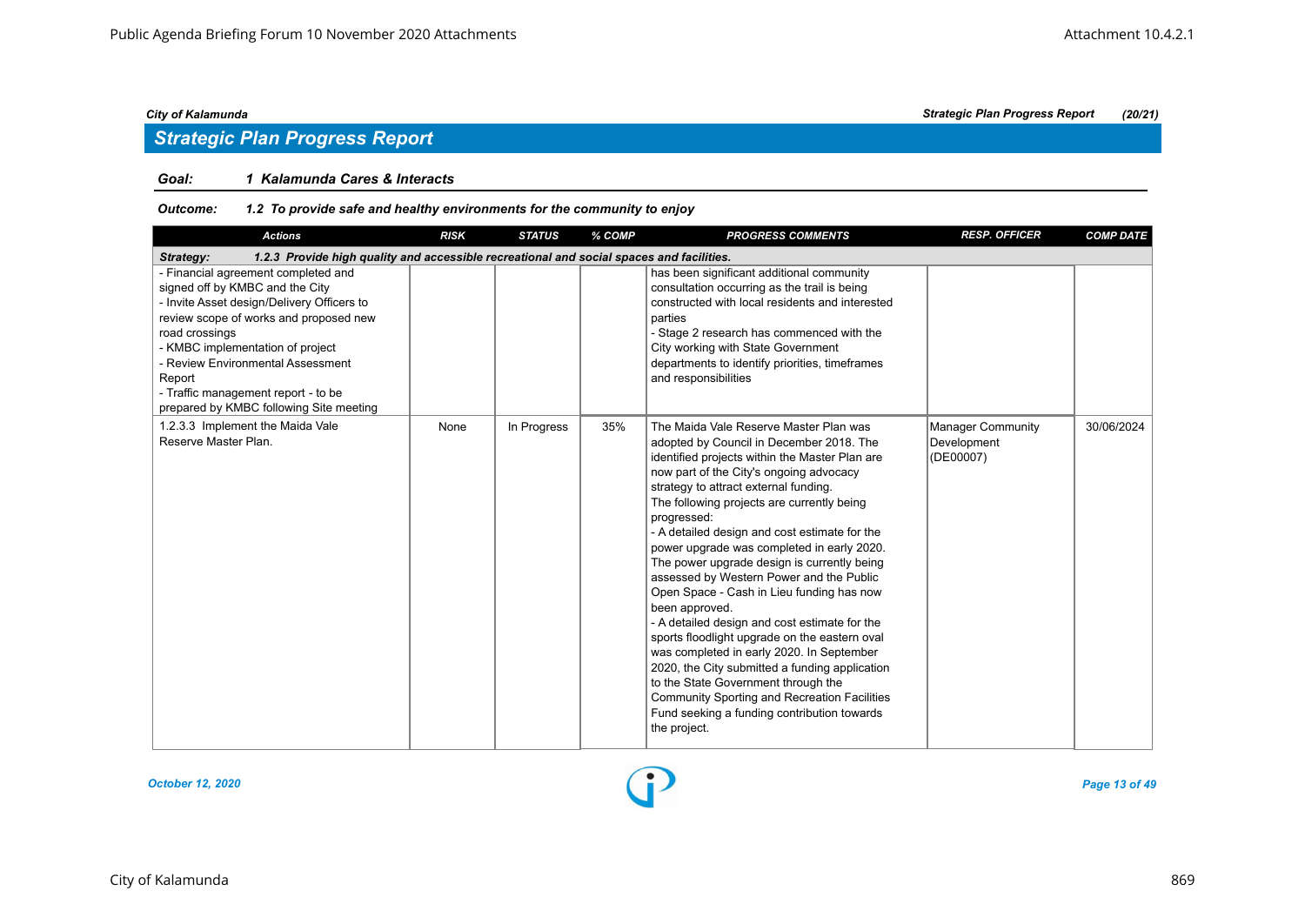# *Strategic Plan Progress Report*

### *Goal: 1 Kalamunda Cares & Interacts*

| <b>Actions</b>                                                                                        | <b>RISK</b> | <b>STATUS</b> | % COMP | <b>PROGRESS COMMENTS</b>                                                                                                                                                                                                                                                                                                                                                                                                                                                                                                                                                                                                                                                                                                                                                                                                                                                                                                                                                   | <b>RESP. OFFICER</b>                          | <b>COMP DATE</b> |
|-------------------------------------------------------------------------------------------------------|-------------|---------------|--------|----------------------------------------------------------------------------------------------------------------------------------------------------------------------------------------------------------------------------------------------------------------------------------------------------------------------------------------------------------------------------------------------------------------------------------------------------------------------------------------------------------------------------------------------------------------------------------------------------------------------------------------------------------------------------------------------------------------------------------------------------------------------------------------------------------------------------------------------------------------------------------------------------------------------------------------------------------------------------|-----------------------------------------------|------------------|
| 1.2.3 Provide high quality and accessible recreational and social spaces and facilities.<br>Strategy: |             |               |        |                                                                                                                                                                                                                                                                                                                                                                                                                                                                                                                                                                                                                                                                                                                                                                                                                                                                                                                                                                            |                                               |                  |
|                                                                                                       |             |               |        | - Within the City's 2020/21 budget, \$2m has<br>been included for additional female (unisex)<br>changerooms at four sites, one of which is<br>located at Norm Sadler Pavilion, Maida Vale<br>Reserve. A functional brief for the extension of<br>the Pavilion is currently being finalised prior to<br>appointing an Architect in late 2020, to<br>complete a detailed design.                                                                                                                                                                                                                                                                                                                                                                                                                                                                                                                                                                                             |                                               |                  |
| 1.2.3.4 Implement the Ray Owen<br>Reserve Master Plan.                                                | None        | In Progress   | 50%    | The Ray Owen Master Plan was adopted by<br>Council in February 2015. As part of the State<br>Governments COVID-19 Recovery Plan, the<br>City received a grant of \$5 million towards the<br>Master Plan's implementation. The City is<br>currently liaising with the State Government<br>on the project priorities. The City's advocacy<br>approach remains ongoing to secure further<br>funding including through the Growth Areas<br>Perth and Peel (GAPP) business case to<br>Infrastructure Australia and engagement with<br>local State Members of Parliament in the lead<br>up to the 2021 State Election.<br>The following projects are currently being<br>progressed:<br>- Detailed concept designs have now been<br>completed for the four court extension at Ray<br>Owen Sports Stadium<br>- Detailed designs are currently being<br>developed for stage one of the car parking<br>design, based on feedback received during<br>the community consultation phase | Manager Community<br>Development<br>(DE00007) | 30/06/2024       |

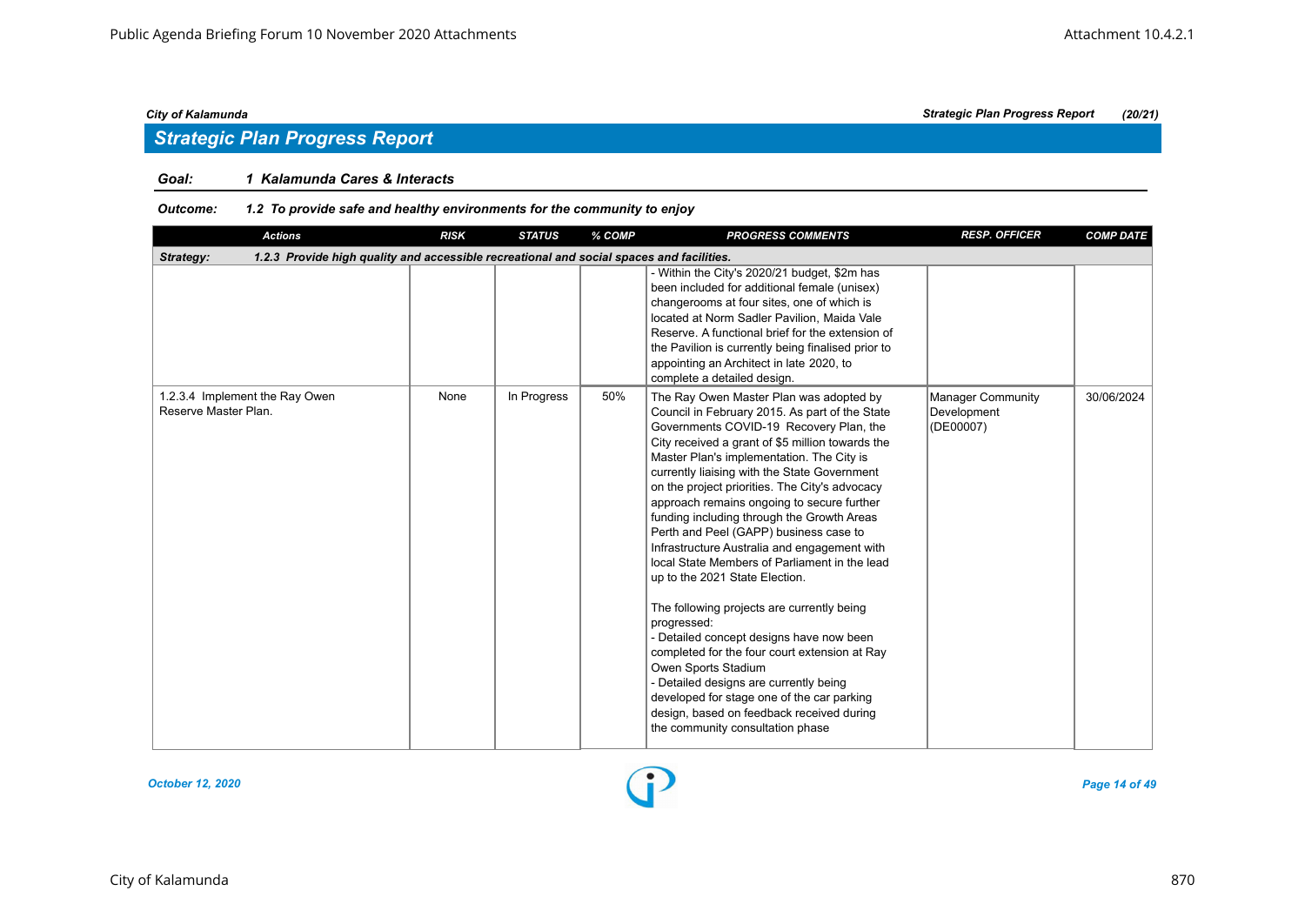# *Strategic Plan Progress Report*

### *Goal: 1 Kalamunda Cares & Interacts*

| <b>Actions</b>                                                                                        | <b>RISK</b> | <b>STATUS</b> | % COMP | <b>PROGRESS COMMENTS</b>                                                                                                                                                                                                                                                                                                                                                                                                                                                                                                                                                                                                                                                                                                                                                            | <b>RESP. OFFICER</b>                                 | <b>COMP DATE</b> |
|-------------------------------------------------------------------------------------------------------|-------------|---------------|--------|-------------------------------------------------------------------------------------------------------------------------------------------------------------------------------------------------------------------------------------------------------------------------------------------------------------------------------------------------------------------------------------------------------------------------------------------------------------------------------------------------------------------------------------------------------------------------------------------------------------------------------------------------------------------------------------------------------------------------------------------------------------------------------------|------------------------------------------------------|------------------|
| 1.2.3 Provide high quality and accessible recreational and social spaces and facilities.<br>Strategy: |             |               |        |                                                                                                                                                                                                                                                                                                                                                                                                                                                                                                                                                                                                                                                                                                                                                                                     |                                                      |                  |
|                                                                                                       |             |               |        | - Within the City's 2020/21 budget, \$2m has<br>been included for additional female (unisex)<br>changerooms at four sites, one of which is<br>located at Ray Owen Pavilion, Ray Owen<br>Reserve. A functional brief for the extension of<br>the Pavilion is currently being finalised prior to<br>appointing an Architect in late 2020, to<br>complete a detailed design. In September<br>2020, the City submitted a funding application<br>to the State Government through the<br><b>Community Sporting and Recreation Facilities</b><br>Fund seeking a funding contribution towards<br>the project<br>- A power upgrade has occurred at the site<br>however it is yet to be distributed across the<br>site<br>- The investigation into water availability is<br>currently ongoing |                                                      |                  |
| 1.2.3.5 Complete the Aquatic Facility<br>Study.                                                       | None        | In Progress   | 75%    | In September 2019, CCS Strategic were<br>appointed to develop a business case for a<br>future aquatic facility within the City. Progress<br>to date includes:<br>- A detailed community consultation process<br>including a community survey and workshops<br>with over 700 responses and attendees<br>- A needs assessment has been undertaken<br>based on the community consultation and<br>current industry trends and research<br>- The above information and potential<br>development opportunities have been<br>workshopped with Councillors                                                                                                                                                                                                                                  | <b>Manager Community</b><br>Development<br>(DE00007) | 31/12/2020       |

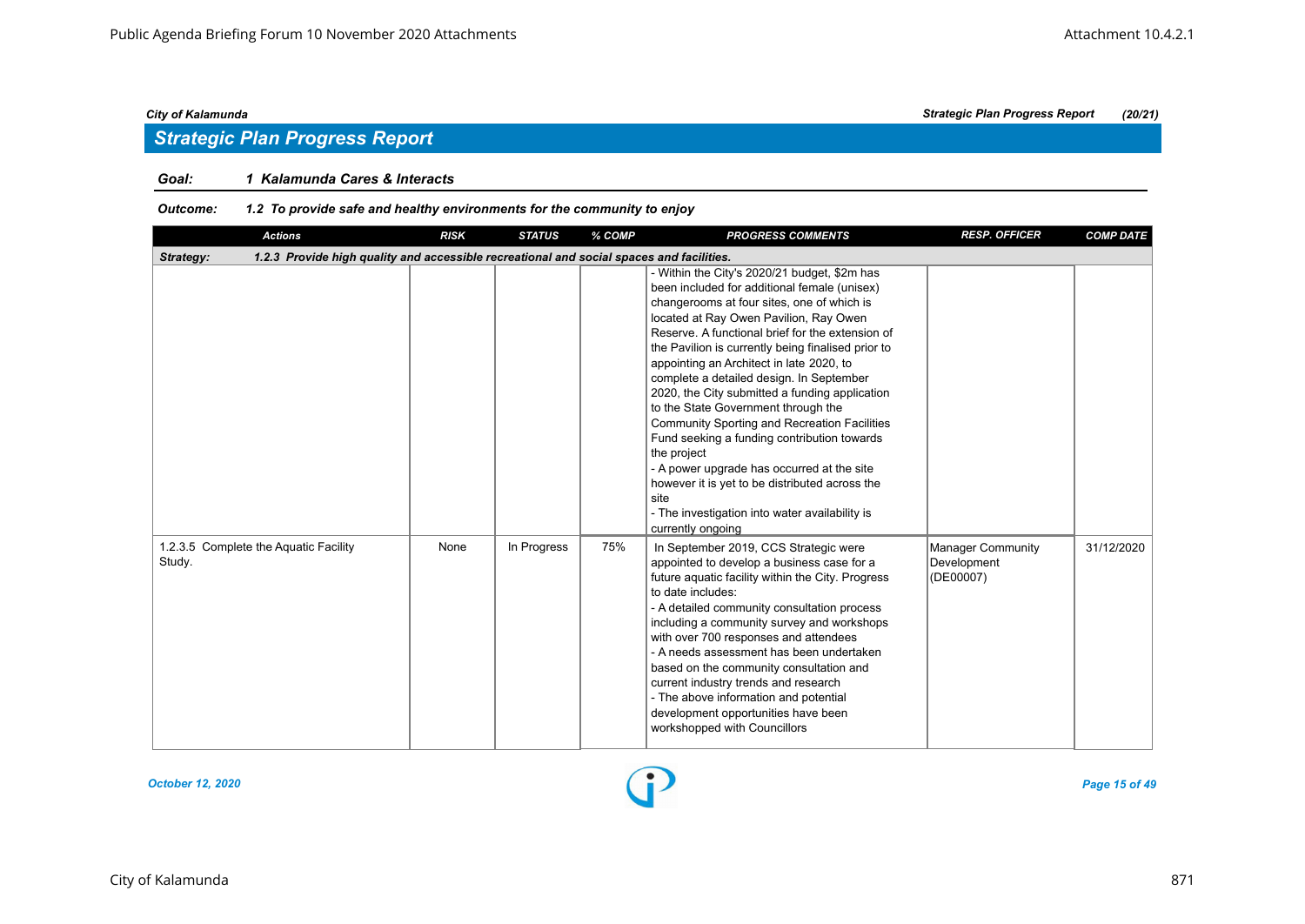### *Goal: 1 Kalamunda Cares & Interacts*

| <b>Actions</b>                                                                                        | <b>RISK</b> | <b>STATUS</b> | % COMP | <b>PROGRESS COMMENTS</b>                                                                                                                                                                                                                                                                                                                                                                                                                                                                                                                                                                                                                             | <b>RESP. OFFICER</b>                                 | <b>COMP DATE</b> |
|-------------------------------------------------------------------------------------------------------|-------------|---------------|--------|------------------------------------------------------------------------------------------------------------------------------------------------------------------------------------------------------------------------------------------------------------------------------------------------------------------------------------------------------------------------------------------------------------------------------------------------------------------------------------------------------------------------------------------------------------------------------------------------------------------------------------------------------|------------------------------------------------------|------------------|
| 1.2.3 Provide high quality and accessible recreational and social spaces and facilities.<br>Strategy: |             |               |        |                                                                                                                                                                                                                                                                                                                                                                                                                                                                                                                                                                                                                                                      |                                                      |                  |
|                                                                                                       |             |               |        | - The consultant is currently finalising the<br>Business Case and will be further<br>workshopped with Councillors, prior to being<br>finalised in late 2020                                                                                                                                                                                                                                                                                                                                                                                                                                                                                          |                                                      |                  |
| 1.2.3.6 Complete Master Plan for<br>Hartfield Park Stage 2.                                           | None        | In Progress   | 75%    | In September 2019, Dave Lanfear Consulting<br>was appointed to develop the Hartfield Park<br>Master Plan 'Stage 2' Facilities Co-location<br>Strategy. Progress to date includes:<br>- Workshops held with all relevant reserve<br>user groups, to ascertain current and future<br>needs.<br>- The consultant has now prepared site<br>development opportunities and workshopped<br>them with Councillors.<br>- The consultant is finalising the draft Master<br>Plan report and it is proposed to be presented<br>to Council in early 2021.                                                                                                         | Manager Community<br>Development<br>(DE00007)        | 31/12/2020       |
| 1.2.3.7 Implement Stirk Park Master Plan<br>$-$ Stage 1.                                              | None        | In Progress   | 35%    | In July 2020, Council endorsed the detailed<br>concept designs for the Stage one priorities<br>for the Stirk Park Master Plan including a new<br>Playground, Youth precinct, Path network<br>upgrade and a Skate Park. Progress to date<br>for Stage two includes:<br>- The City has submitted an Expression of<br>Interest (EOI) Form in September 2020, to<br>Lotterywest through the COVID-19 recovery -<br>Community Building category for funding<br>assistance towards the implementation of the<br>stage one priorities. The City was advised in<br>late September 2020 that its EOI application<br>was successful and therefore the City has | <b>Manager Community</b><br>Development<br>(DE00007) | 30/06/2024       |

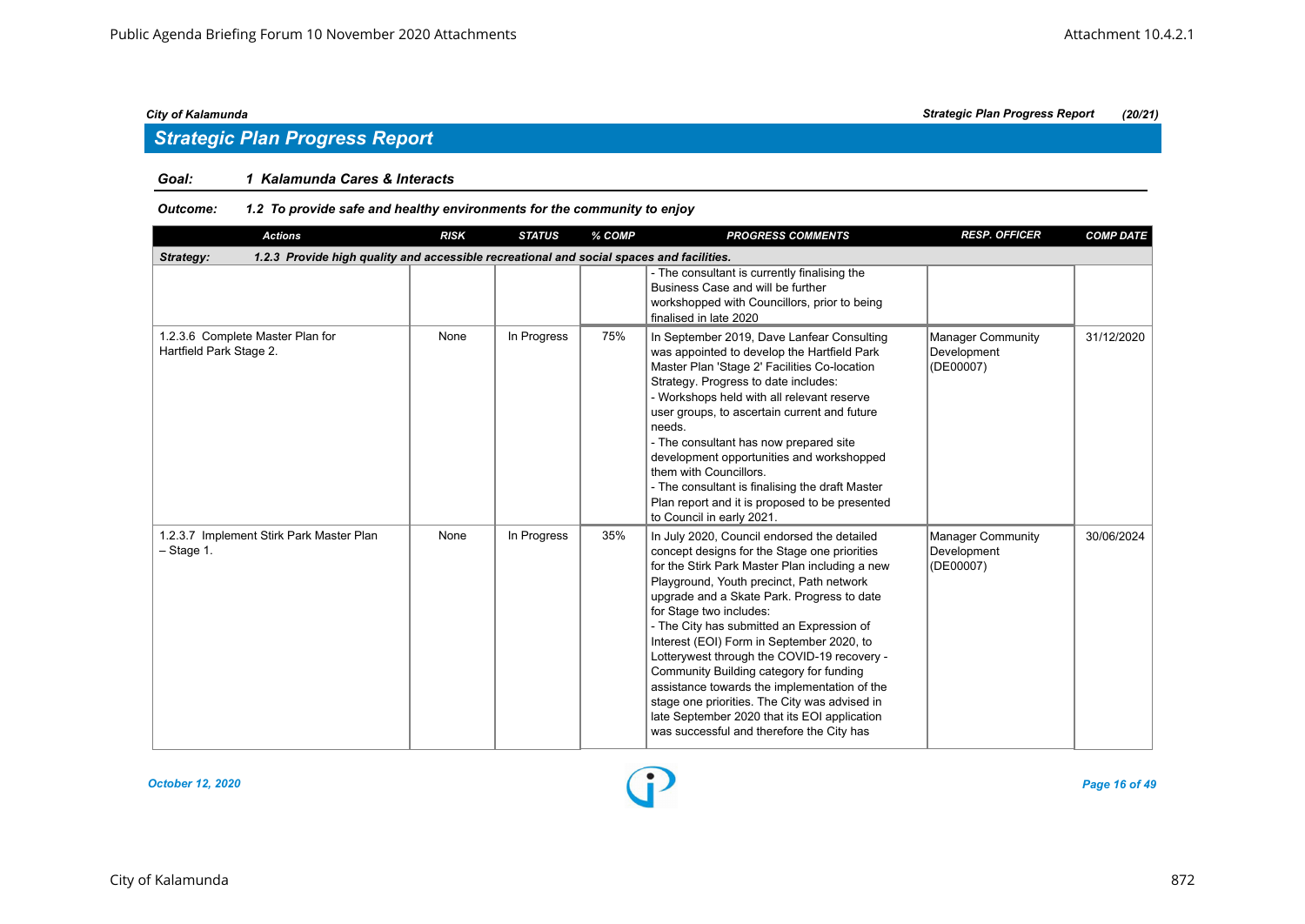### *Goal: 1 Kalamunda Cares & Interacts*

#### *Outcome: 1.2 To provide safe and healthy environments for the community to enjoy*

| <b>Actions</b>                                                                                                                                                                                                 | <b>RISK</b> | <b>STATUS</b> | % COMP | <b>PROGRESS COMMENTS</b>                                                                                                                                                                                                                                                                                                                                                                      | <b>RESP. OFFICER</b>                       | <b>COMP DATE</b> |
|----------------------------------------------------------------------------------------------------------------------------------------------------------------------------------------------------------------|-------------|---------------|--------|-----------------------------------------------------------------------------------------------------------------------------------------------------------------------------------------------------------------------------------------------------------------------------------------------------------------------------------------------------------------------------------------------|--------------------------------------------|------------------|
| 1.2.3 Provide high quality and accessible recreational and social spaces and facilities.<br>Strategy:                                                                                                          |             |               |        |                                                                                                                                                                                                                                                                                                                                                                                               |                                            |                  |
|                                                                                                                                                                                                                |             |               |        | now been invited to submit a full application<br>for the project. Lotterywest will then undertake<br>an assessment of the full application and<br>make a recommendation to their board. It is<br>anticipated that an outcome on the funding will<br>be known in early 2021.<br>- The City will continue to explore other<br>external grant funding opportunities to<br>implement the project. |                                            |                  |
| 1.2.3.8 Monitor and manage the<br>expenditure of funds reserved from 'cash<br>in lieu' of public open space on<br>improvements to local open spaces to<br>assist in stimulus projects for Parks &<br>Reserves. | None        | In Progress   | 50%    | Approval received from the Minister for<br>Planning on all Cash in Lieu proposals.<br>Various proposals under community<br>engagement or physical construction.                                                                                                                                                                                                                               | Director Development<br>Services (DE00004) | 30/06/2024       |

#### *Outcome: 1.3 To support the active participation of local communities*

| <b>Actions</b>                                                                                                | <b>RISK</b> | <b>STATUS</b> | % COMP | <b>PROGRESS COMMENTS</b>                                                                                                                                                                                                                                      | <b>RESP. OFFICER</b>                                | <b>COMP DATE</b> |
|---------------------------------------------------------------------------------------------------------------|-------------|---------------|--------|---------------------------------------------------------------------------------------------------------------------------------------------------------------------------------------------------------------------------------------------------------------|-----------------------------------------------------|------------------|
| 1.3.1 Support local communities to connect, grow and shape the future of Kalamunda.<br>Strategy:              |             |               |        |                                                                                                                                                                                                                                                               |                                                     |                  |
| 1.3.1.1 Coordinate the City's capital<br>grants program (Strategic Sport and<br>Recreation Committee - SSRC). | None        | In Progress   | 50%    | The Strategic Sport and Recreation<br>Committee (SSRC) considers Capital Grant<br>requests from sport and recreation groups on<br>an annual basis.<br>- Capital Grant applications closed on 30<br>September 2020 with the City receiving one<br>application. | Manager Community<br>Development<br>(DE00007)       | 30/06/2024       |
| 1.3.1.2 Implement Kalamunda<br>Connected - Active Citizens Plan.                                              | None        | In Progress   | 85%    | Implementation due for completion in<br>December 2020.                                                                                                                                                                                                        | Manager Customer &<br>Public Relations<br>(DE00008) | 31/12/2021       |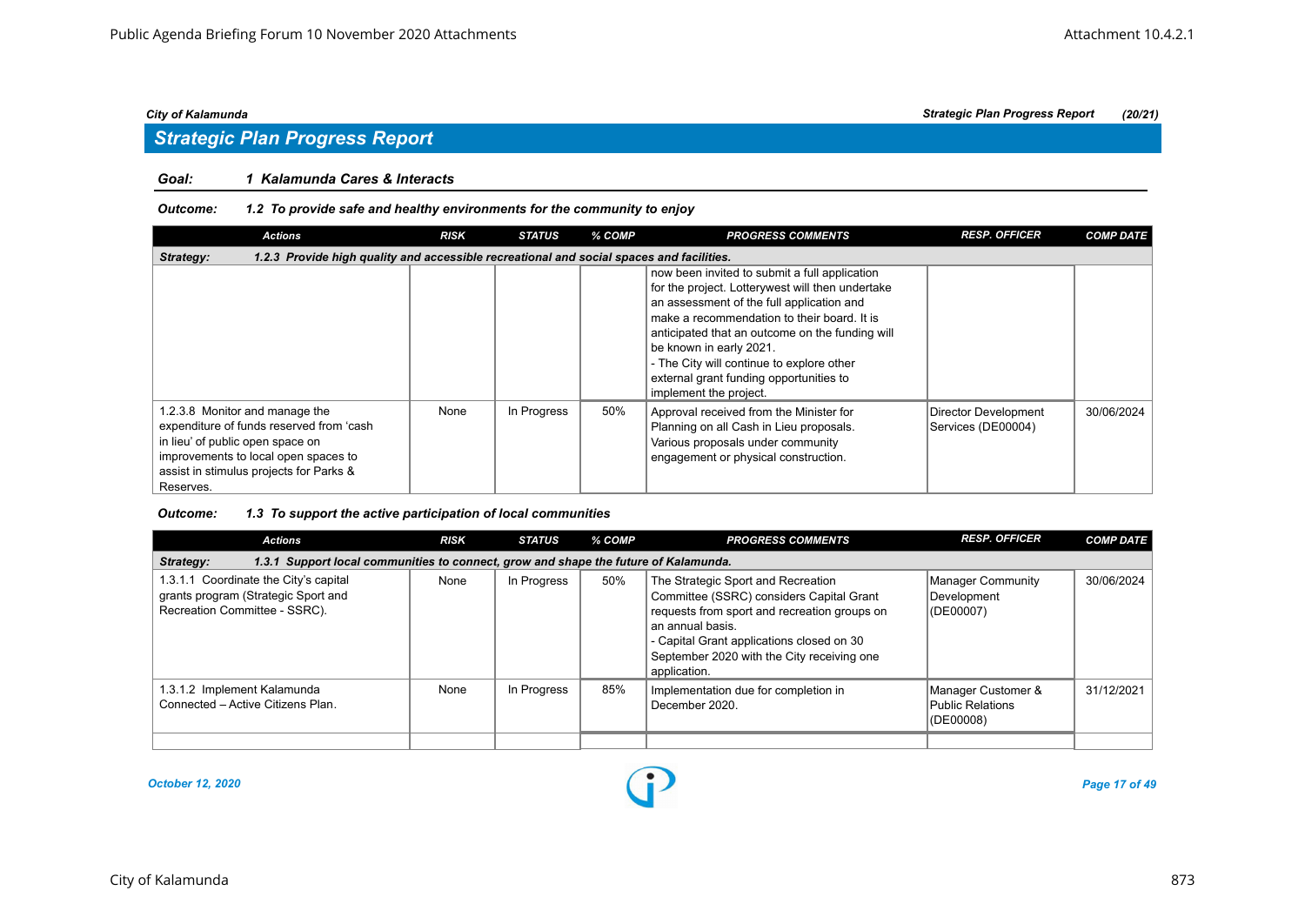# *Strategic Plan Progress Report*

### *Goal: 1 Kalamunda Cares & Interacts*

### *Outcome: 1.3 To support the active participation of local communities*

| <b>Actions</b>                                                                                                               | <b>RISK</b> | <b>STATUS</b> | % COMP | <b>PROGRESS COMMENTS</b>                                                                                                                                                                                                                                                                                                                                                                                                                                                       | <b>RESP. OFFICER</b>                                       | <b>COMP DATE</b> |
|------------------------------------------------------------------------------------------------------------------------------|-------------|---------------|--------|--------------------------------------------------------------------------------------------------------------------------------------------------------------------------------------------------------------------------------------------------------------------------------------------------------------------------------------------------------------------------------------------------------------------------------------------------------------------------------|------------------------------------------------------------|------------------|
| 1.3.1 Support local communities to connect, grow and shape the future of Kalamunda.<br>Strategy:                             |             |               |        |                                                                                                                                                                                                                                                                                                                                                                                                                                                                                |                                                            |                  |
| 1.3.1.4 Promote opportunities for local<br>communities to connect, grow and shape<br>the future of Kalamunda.                | None        | In Progress   | 50%    |                                                                                                                                                                                                                                                                                                                                                                                                                                                                                | Manager Customer &<br><b>Public Relations</b><br>(DE00008) | 30/06/2024       |
| 1.3.1.5 Encourage and support<br>establishment of Town Teams in the City<br>of Kalamunda, and an increase in<br>placemaking. | None        | In Progress   | 45%    | Enquiry received for a Kalamunda Town Team<br>in October 2020. Ecovision in Wattle Grove<br>continuing to operate and running a number of<br>local programs including Little Libraries, verge<br>enhancements and plants projects. Proposal<br>also for a bus stop improvement project with a<br>funding application submitted.                                                                                                                                                | Manager Customer &<br><b>Public Relations</b><br>(DE00008) | 30/06/2024       |
| <b>Actions</b>                                                                                                               | <b>RISK</b> | <b>STATUS</b> | % COMP | <b>PROGRESS COMMENTS</b>                                                                                                                                                                                                                                                                                                                                                                                                                                                       | <b>RESP. OFFICER</b>                                       | <b>COMP DATE</b> |
| 1.3.2 Encourage and promote active participation in social and cultural events.<br>Strategy:                                 |             |               |        |                                                                                                                                                                                                                                                                                                                                                                                                                                                                                |                                                            |                  |
| 1.3.2.1 Develop and implement the<br>community events program.                                                               | None        | In Progress   | 33%    | - Perth Hills Spring Festival currently underway<br>- Seniors Week program developed, events<br>subject to budget review, proposed for November<br>- Thank a Volunteer Day proposed for early<br>December, subject to budget review<br>- Corymbia Festival - proposed to not be held due<br>to COVID<br>NAIDOC events - being held in November due to<br>COVID<br>Emergency Services Dinner - postponed due to<br>COVID. Proposed for early 2021, subject to<br>budget review. | Manager Customer &<br><b>Public Relations</b><br>(DE00008) | 30/06/2024       |
| 1.3.2.3 Implement the Arts Strategy.                                                                                         | None        | In Progress   | 25%    | Completed various actions from the Arts<br>Strategy including:<br>- Commencement of the development of a<br>Public Arts Masterplan - consultant appointed<br>in Q1 2020 and scheduled for endorsement at<br>October OCM for the purposes of public                                                                                                                                                                                                                             | Coordinator Culture.<br>Arts & Libraries<br>(CSS002)       | 30/06/2024       |

*October 12, 2020 Page 18 of 49*

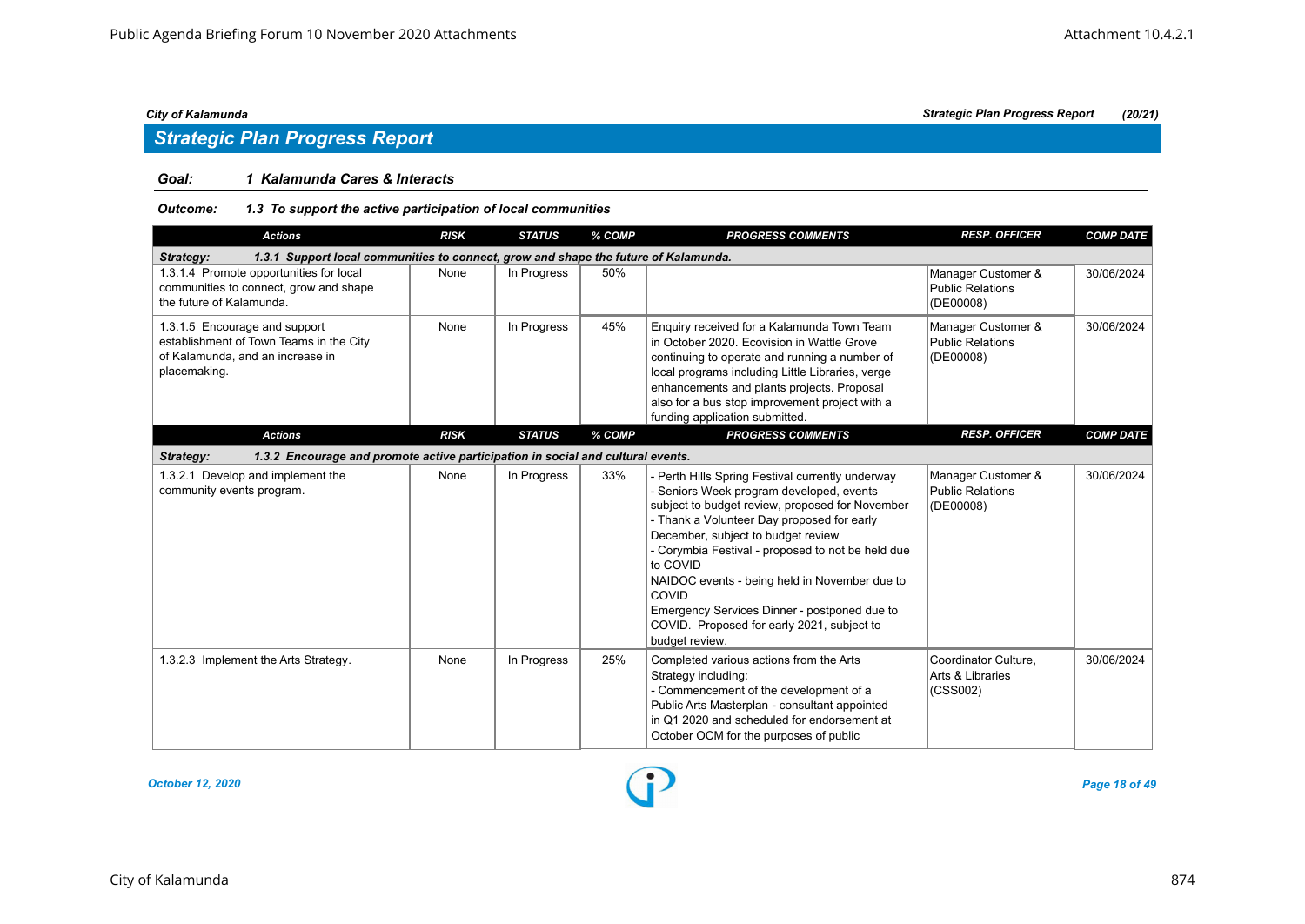### *Goal: 1 Kalamunda Cares & Interacts*

### *Outcome: 1.3 To support the active participation of local communities*

| <b>Actions</b>                                                                               | <b>RISK</b> | <b>STATUS</b> | % COMP | <b>PROGRESS COMMENTS</b>                                                                                                                                                                                                                                                                                                                                                                                                                                                                                                                                                                                                                                                                                                                                                                                                                           | <b>RESP. OFFICER</b>                                   | <b>COMP DATE</b> |
|----------------------------------------------------------------------------------------------|-------------|---------------|--------|----------------------------------------------------------------------------------------------------------------------------------------------------------------------------------------------------------------------------------------------------------------------------------------------------------------------------------------------------------------------------------------------------------------------------------------------------------------------------------------------------------------------------------------------------------------------------------------------------------------------------------------------------------------------------------------------------------------------------------------------------------------------------------------------------------------------------------------------------|--------------------------------------------------------|------------------|
| 1.3.2 Encourage and promote active participation in social and cultural events.<br>Strategy: |             |               |        |                                                                                                                                                                                                                                                                                                                                                                                                                                                                                                                                                                                                                                                                                                                                                                                                                                                    |                                                        |                  |
|                                                                                              |             |               |        | advertising.<br>- Development of NAIDOC program to raise<br>profile and awareness of Indigenous culture.<br>- Investment in arts professional development<br>with visitation complete for Ellenbrook with<br>leading arts and design practitioners<br>- Engagement via the Arts Advisory<br>Committee to provide guidance and direction<br>on the actions from the Arts Strategy                                                                                                                                                                                                                                                                                                                                                                                                                                                                   |                                                        |                  |
| 1.3.2.4 Promote the Kalamunda History<br>Village.                                            | None        | In Progress   | 31%    | - Students are travelling from Beijing to attend<br>the education programme with accompanying<br>television promotion.<br>- January School Holiday programme<br>completed and successful, April School<br>Holiday Programme suspended due to<br>COVID19 Crisis.<br>- History Village closed from late March due to<br>COVID19 Crisis with staff redeployed to to<br>other duties and nominated projects<br>- Ongoing discussions with Historical Society<br>in regard to opening hours being more<br>reflective of Visitor Centre hours.<br>- History Village has reopened with COVID<br>Safe plans<br>- School Excursions recommencing week<br>commencing 29 June 2020<br>- School programme fully booked for next<br>term.<br>- Completed marketing film for Kalamunda<br><b>History Village</b><br>- History Village a finalist in the WA State | <b>Coordinator Tourism</b><br>Development<br>(AC00017) | 30/06/2024       |



*City of Kalamunda Strategic Plan Progress Report (20/21)*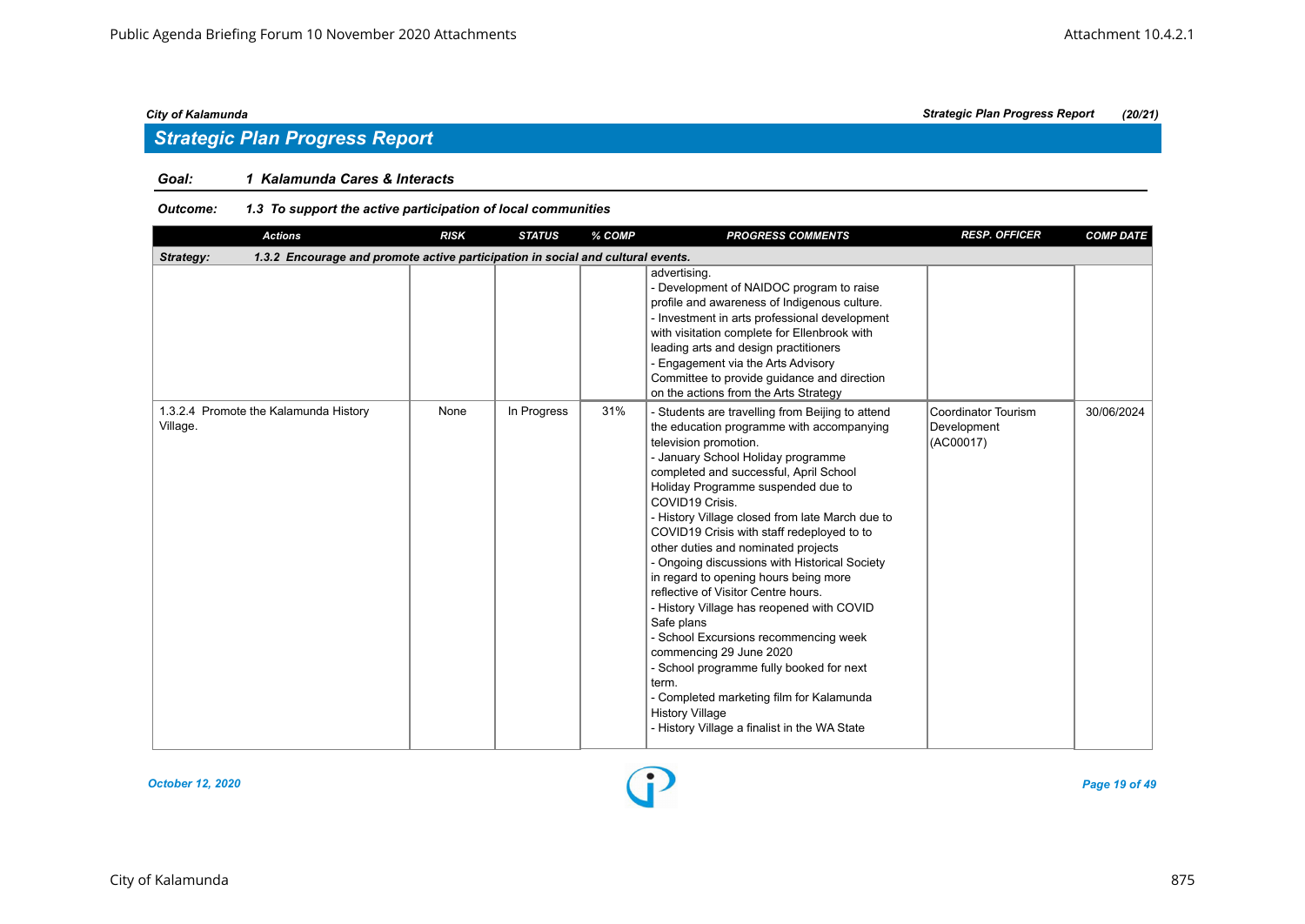### *Goal: 1 Kalamunda Cares & Interacts*

### *Outcome: 1.3 To support the active participation of local communities*

| <b>Actions</b>                                                                                 | <b>RISK</b> | <b>STATUS</b> | % COMP | <b>PROGRESS COMMENTS</b>                                                                                                                                                                                                                                                                                                                                                                                                                                                                                                                                                                     | <b>RESP. OFFICER</b>                                 | <b>COMP DATE</b> |
|------------------------------------------------------------------------------------------------|-------------|---------------|--------|----------------------------------------------------------------------------------------------------------------------------------------------------------------------------------------------------------------------------------------------------------------------------------------------------------------------------------------------------------------------------------------------------------------------------------------------------------------------------------------------------------------------------------------------------------------------------------------------|------------------------------------------------------|------------------|
| 1.3.2 Encourage and promote active participation in social and cultural events.<br>Strategy:   |             |               |        |                                                                                                                                                                                                                                                                                                                                                                                                                                                                                                                                                                                              |                                                      |                  |
|                                                                                                |             |               |        | Heritage Awards<br>- School education programme fully booked.<br>- Working on new promotion for the marketing<br>film to offer a downloadable link option.                                                                                                                                                                                                                                                                                                                                                                                                                                   |                                                      |                  |
| 1.3.2.5 Implement actions from KPAC<br>Review to ensure a functional asset fit for<br>purpose. | None        | In Progress   | 50%    | Office improvements complete - signage<br>required<br>Draft strategic plan developed in conjunction<br>with Circuitwest for KPAC.<br>Branding developed and confirmed inclusive of<br>new logo which is in use.<br>Planning approval received for new LED pylon<br>sign.<br>Draft programming plan developed.<br>Coordinator and KPAC Admin (CD) registered<br>for Showcase WA. November 2020.<br>Outer Metro Funding applied for.<br>Role review underway but not complete.<br>Front of House and Technician PD's<br>developed.<br>Box office hours increased to Monday - Friday,<br>9-5pm. | Coordinator Culture,<br>Arts & Libraries<br>(CSS002) | 30/06/2024       |
| 1.3.2.6 Implement actions from Zig Zag<br>Gallery Review.                                      | None        | In Progress   | 1%     | Decision to employ 0.5FTE deferred due to<br>COVID19 employment freeze, subsequently<br>impacting completion of actions of the review.<br>Working in partnership with Coordinator of<br>Cultural & Library Services to identify key<br>actions relevant to operational development of<br>the space, for example, Artist in Residence<br>programs inclusive of visual artists, musical<br>performance and authors, appointing a<br>working group to review exhibition applications                                                                                                            | Arts Gallery & Events<br>Coordinator (AC00008)       | 30/06/2024       |

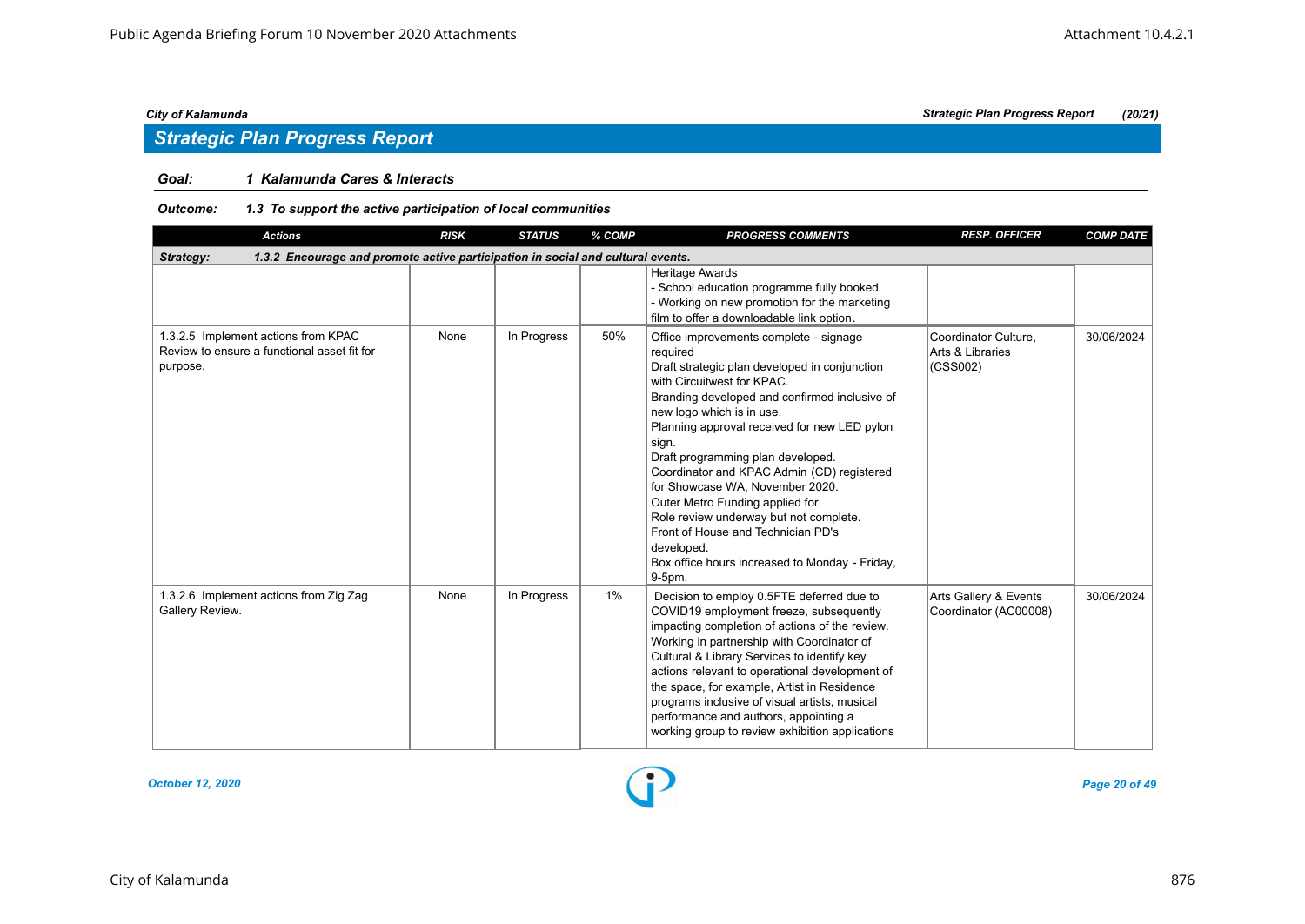### *Goal: 1 Kalamunda Cares & Interacts*

### *Outcome: 1.3 To support the active participation of local communities*

| <b>Actions</b>                                                                                                 | <b>RISK</b> | <b>STATUS</b> | % COMP | <b>PROGRESS COMMENTS</b>                                                                                                                                                                                                                                                                                                                                                          | <b>RESP. OFFICER</b>                                 | <b>COMP DATE</b> |
|----------------------------------------------------------------------------------------------------------------|-------------|---------------|--------|-----------------------------------------------------------------------------------------------------------------------------------------------------------------------------------------------------------------------------------------------------------------------------------------------------------------------------------------------------------------------------------|------------------------------------------------------|------------------|
| 1.3.2 Encourage and promote active participation in social and cultural events.<br>Strategy:                   |             |               |        |                                                                                                                                                                                                                                                                                                                                                                                   |                                                      |                  |
|                                                                                                                |             |               |        | and programming.                                                                                                                                                                                                                                                                                                                                                                  |                                                      |                  |
| 1.3.2.7 Ensure maximum utilisation of<br>KPAC by curating and hosting appealing<br>social and cultural events. | None        | In Progress   | 25%    | Facility was re-opened under COVID<br>guidelines in July.<br>Facility is operating at 125 pax capacity with<br>several shows selling out.<br>Morning Music continues to be very well<br>attended with every show post COVID being<br>sold out to revised capacity.<br>KPAC staff working with Circuitwest to<br>develop a programming plan to diversify<br>audience and offering. | Coordinator Culture,<br>Arts & Libraries<br>(CSS002) | 30/06/2024       |
| 1.3.2.8 Ensure maximum utilisation of Zig<br>Zag Gallery via exhibitions and art-based<br>events.              | None        | In Progress   | 25%    | Exhibition program is generating healthy<br>interest post COVID shutdown. Program<br>re-commenced with soft openings in<br>partnership with Green House Gallery in<br>Kalamunda and the Open Studios group, both<br>highly successful exhibitions with around 3000<br>visitors.<br>Fully booked program is now underway.                                                          | Arts Gallery & Events<br>Coordinator (AC00008)       | 30/06/2024       |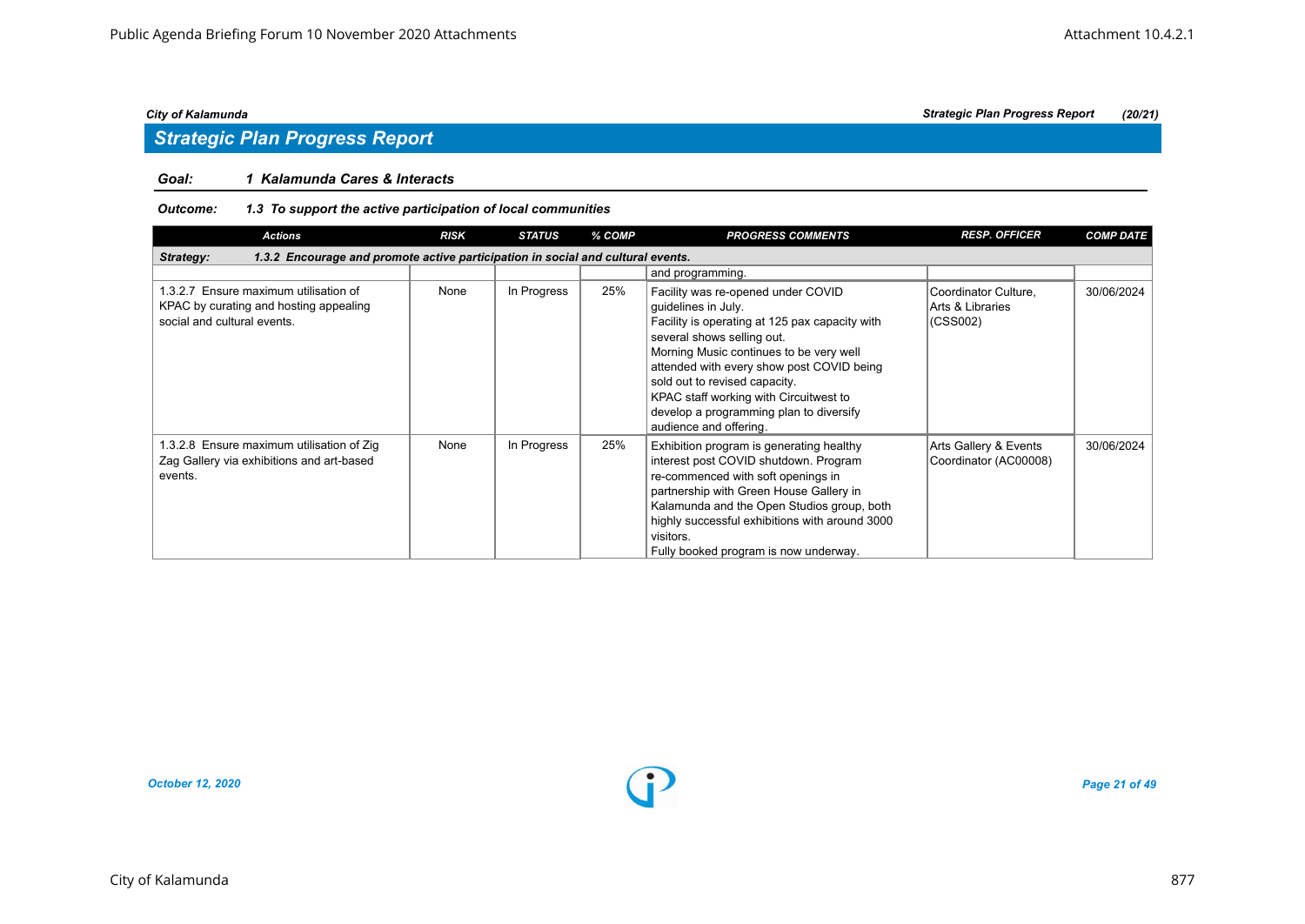# *Strategic Plan Progress Report*

### *Goal: 2 Kalamunda Clean & Green*

| Outcome: | 2.1 To protect and enhance the environmental values of the City |
|----------|-----------------------------------------------------------------|
|----------|-----------------------------------------------------------------|

| <b>Actions</b>                                                                  | <b>RISK</b> | <b>STATUS</b> | % COMP | <b>PROGRESS COMMENTS</b>                                                                                                                                                                                                                                                                                                                                                                                                                                                                                                                                                                                                                                                                                                                                                                                                                                                                                                                                                                                                                                                            | <b>RESP. OFFICER</b>                                          | <b>COMP DATE</b> |
|---------------------------------------------------------------------------------|-------------|---------------|--------|-------------------------------------------------------------------------------------------------------------------------------------------------------------------------------------------------------------------------------------------------------------------------------------------------------------------------------------------------------------------------------------------------------------------------------------------------------------------------------------------------------------------------------------------------------------------------------------------------------------------------------------------------------------------------------------------------------------------------------------------------------------------------------------------------------------------------------------------------------------------------------------------------------------------------------------------------------------------------------------------------------------------------------------------------------------------------------------|---------------------------------------------------------------|------------------|
| 2.1.1 Enhance our bushland, natural areas, waterways and reserves.<br>Strategy: |             |               |        |                                                                                                                                                                                                                                                                                                                                                                                                                                                                                                                                                                                                                                                                                                                                                                                                                                                                                                                                                                                                                                                                                     |                                                               |                  |
| 2.1.1.2 Define and implement actions out<br>of the Local Environment Strategy.  | None        | In Progress   | 25%    | The following actions identified within the<br>Local Environment Strategy have<br>commenced:<br>Preparation of Policy regarding POS<br>Development<br>Assessment of Parks & Reserves for<br>recreational, sport & environmental values<br>(POS Strategy)<br>Kalamunda Urban Forest Strategy<br>Review of 2008 Local Biodiversity Strategy as<br>above<br>Catchment Management (as part of<br>Kalamunda Flowing)<br>Water Resources for parks (Non Potable<br>Water Strategy)<br>Water Efficiency (Waterwise program)<br>2nd Managed Aquifer Recharge<br><b>Water Wise Council</b><br>Investigations into Renewable Power<br>Support for Friends Groups, Adopt a Patch<br>and School Education<br>Preparation of Local Biodiversity Strategy<br>Policy regarding Significant Trees on Private<br>Property<br>Waste Plan 2030<br><b>Litter Reduction</b><br>This is an ongoing program of works,<br>requiring continual work. All tasks proposed<br>for completion by end June 2020 have been<br>completed or largely completed, awaiting<br>KEAC comment (which has been impacted by | Manager Parks &<br><b>Environmental Services</b><br>(TO00019) | 30/06/2024       |

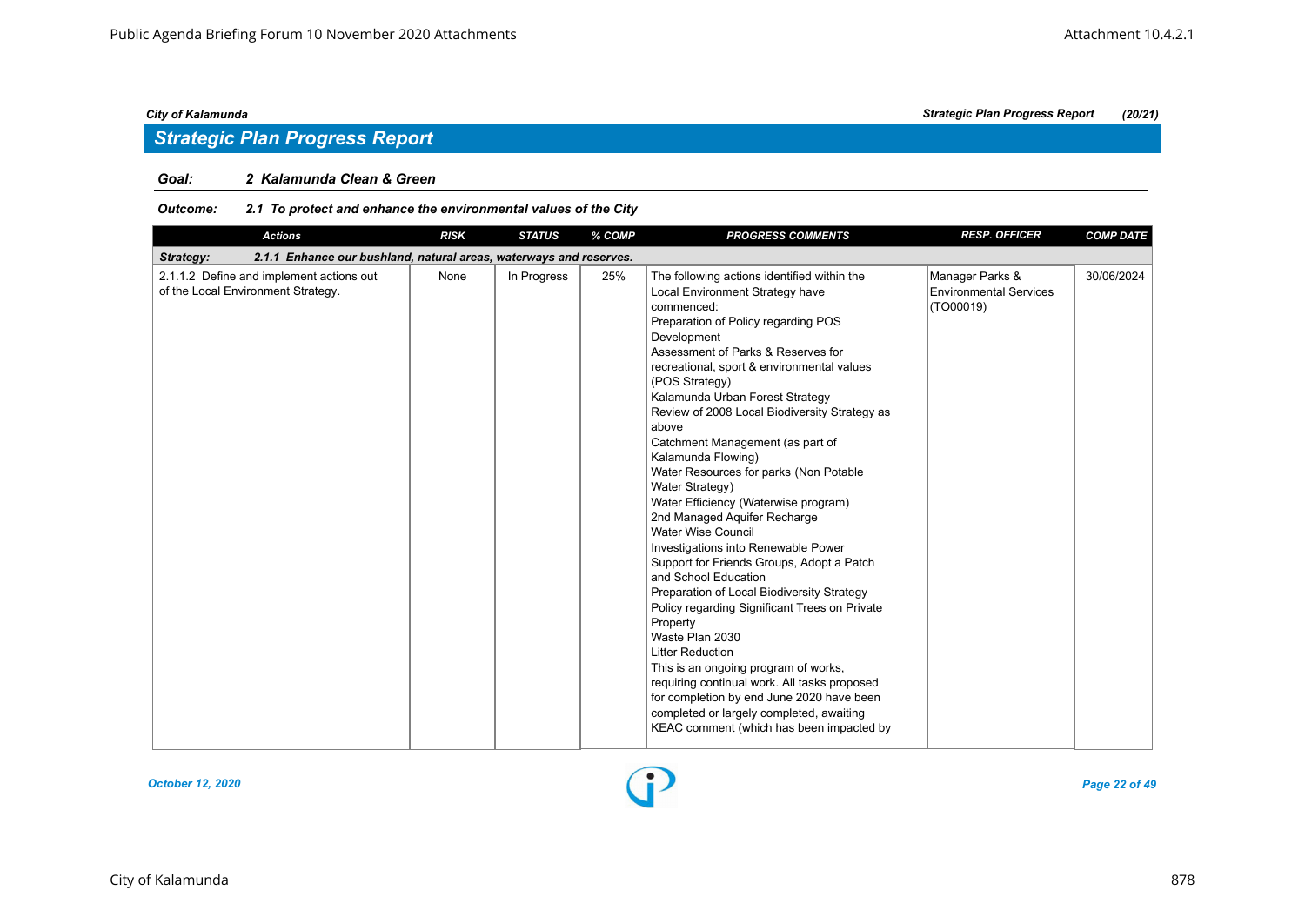# *Strategic Plan Progress Report*

#### *Goal: 2 Kalamunda Clean & Green*

#### *Outcome: 2.1 To protect and enhance the environmental values of the City*

| <b>Actions</b>                                                                                           | <b>RISK</b> | <b>STATUS</b> | % COMP | <b>PROGRESS COMMENTS</b>                                                                                                                                                             | <b>RESP. OFFICER</b>                                          | <b>COMP DATE</b> |
|----------------------------------------------------------------------------------------------------------|-------------|---------------|--------|--------------------------------------------------------------------------------------------------------------------------------------------------------------------------------------|---------------------------------------------------------------|------------------|
| 2.1.1 Enhance our bushland, natural areas, waterways and reserves.<br>Strategy:                          |             |               |        |                                                                                                                                                                                      |                                                               |                  |
|                                                                                                          |             |               |        | COVID19 and suspension of KEAC for 1<br>session)<br>Program behind due to delay in receiving the<br>draft LBS from consultant. Currently being<br>workshopped through KEAC and staff |                                                               |                  |
| 2.1.1.3 Develop, implement and review<br>actions from the approved Urban Forest<br>Strategy 2020.        | None        | In Progress   | 25%    | Draft UFS approved by KEAC and prepared<br>for presentation at next Public Briefing.<br>Scheduled for presentation to Council, to<br>be presented November 2020                      | Manager Parks &<br><b>Environmental Services</b><br>(TO00019) | 30/06/2024       |
| <b>Actions</b>                                                                                           | <b>RISK</b> | <b>STATUS</b> | % COMP | <b>PROGRESS COMMENTS</b>                                                                                                                                                             | <b>RESP. OFFICER</b>                                          | <b>COMP DATE</b> |
| 2.1.2 Support the conservation and enhancement of our biodiversity.<br>Strategy:                         |             |               |        |                                                                                                                                                                                      |                                                               |                  |
| 2.1.2.1 Define, implement, and review<br>actions out of the Local Biodiversity<br>Strategy 2020.         | None        | In Progress   | 25%    | Draft received late from consultant. KEAC<br>have reviewed.<br>Officer assessment currently occurring prior to<br>presentation to Council in due course                              | Manager Parks &<br><b>Environmental Services</b><br>(TO00019) | 30/06/2024       |
| <b>Actions</b>                                                                                           | <b>RISK</b> | <b>STATUS</b> | % COMP | <b>PROGRESS COMMENTS</b>                                                                                                                                                             | <b>RESP. OFFICER</b>                                          | <b>COMP DATE</b> |
| 2.1.3 Community engagement and education in environmental management.<br>Strategy:                       |             |               |        |                                                                                                                                                                                      |                                                               |                  |
| 2.1.3.1 Deliver targeted environmental<br>education events to improve community<br>skills and awareness. | None        | In Progress   | 25%    | Programs on track prior to COVID 19. New<br>delivery model developed and implemented.<br>Has been well received                                                                      | Manager Parks &<br><b>Environmental Services</b><br>(TO00019) | 30/06/2024       |

*October 12, 2020 Page 23 of 49*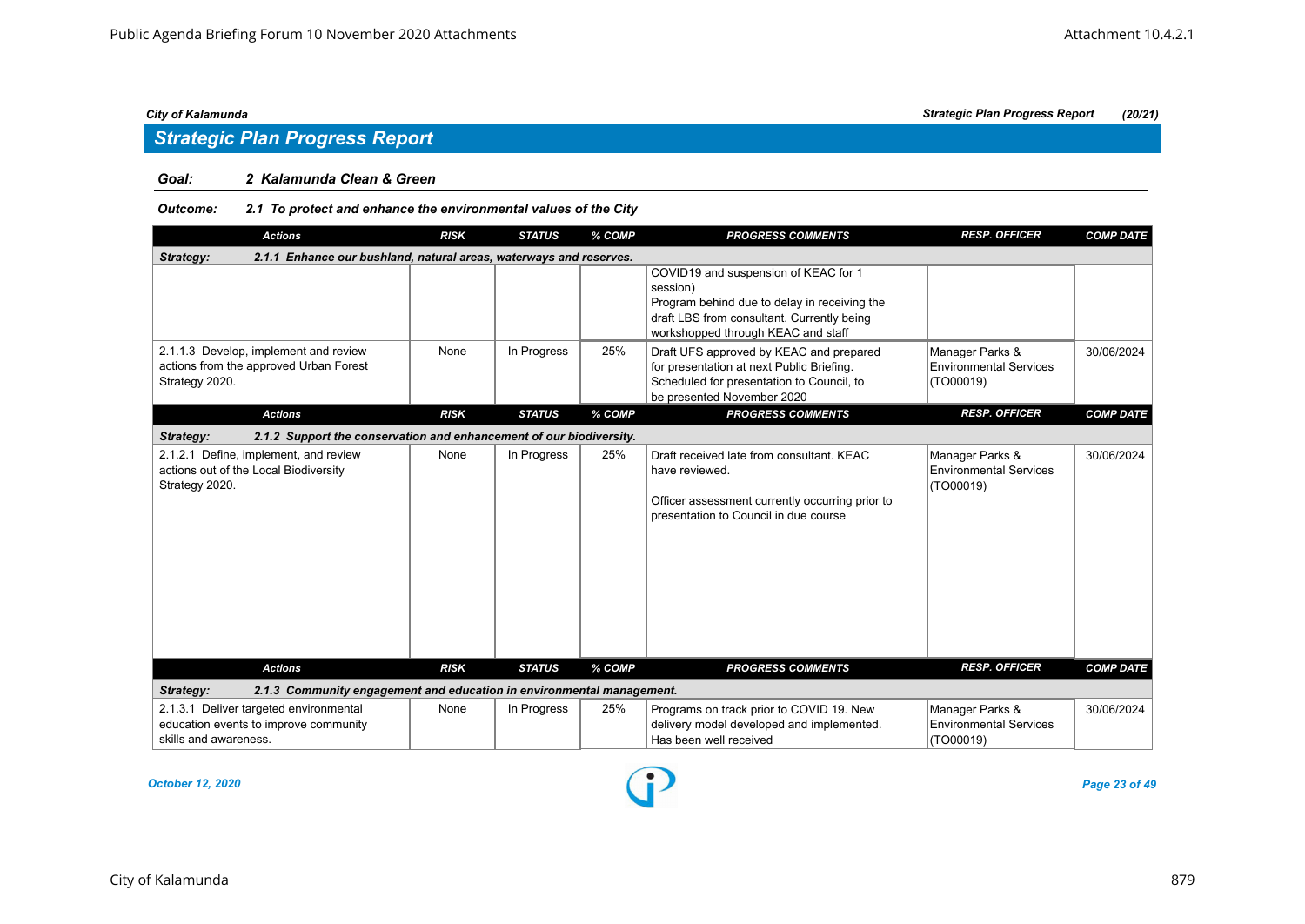### *Strategic Plan Progress Report*

#### *Goal: 2 Kalamunda Clean & Green*

#### *Outcome: 2.1 To protect and enhance the environmental values of the City*

| Actions                                                                            | <b>RISK</b> | <b>STATUS</b> | % COMP | <b>PROGRESS COMMENTS</b>                                                                                                                                                             | <b>RESP. OFFICER</b>                                          | <b>COMP DATE</b> |  |  |  |
|------------------------------------------------------------------------------------|-------------|---------------|--------|--------------------------------------------------------------------------------------------------------------------------------------------------------------------------------------|---------------------------------------------------------------|------------------|--|--|--|
| 2.1.3 Community engagement and education in environmental management.<br>Strategy: |             |               |        |                                                                                                                                                                                      |                                                               |                  |  |  |  |
|                                                                                    |             |               |        | 20/21 program to run 8 workshops -<br>completed planning and about to commence<br>implementation                                                                                     |                                                               |                  |  |  |  |
| 2.1.3.2 Engage local schools in the<br>Adopt-a-patch program.                      | None        | In Progress   | 25%    | Programs on track prior to COVID 19. New<br>delivery model developed and implemented.<br>Has been well received.<br>Some works planned for 20/21 year<br>commencing next school term | Manager Parks &<br><b>Environmental Services</b><br>(TO00019) | 30/06/2024       |  |  |  |

#### *Outcome: 2.2 To achieve environmental sustainability through effective natural resource management*

| <b>Actions</b>                                                                                                                                                           | <b>RISK</b> | <b>STATUS</b> | % COMP | <b>PROGRESS COMMENTS</b>                                                                                                                                                                                                                                                                                                                                                                                                                                                                                                                                                                                                                                                                                 | <b>RESP. OFFICER</b>                                    | <b>COMP DATE</b> |  |  |  |  |
|--------------------------------------------------------------------------------------------------------------------------------------------------------------------------|-------------|---------------|--------|----------------------------------------------------------------------------------------------------------------------------------------------------------------------------------------------------------------------------------------------------------------------------------------------------------------------------------------------------------------------------------------------------------------------------------------------------------------------------------------------------------------------------------------------------------------------------------------------------------------------------------------------------------------------------------------------------------|---------------------------------------------------------|------------------|--|--|--|--|
| 2.2.1 Facilitate the appropriate use of water and energy supplies for the City.<br>Strategy:                                                                             |             |               |        |                                                                                                                                                                                                                                                                                                                                                                                                                                                                                                                                                                                                                                                                                                          |                                                         |                  |  |  |  |  |
| 2.2.1.2 Analyse potable water and energy<br>consumption in City managed and owned<br>facilities, identifying and implementing key<br>opportunities for efficiency gains. | None        | In Progress   | 10%    | Energy Management Plan has commenced<br>through data gathering of all buildings to<br>identify gaps where energy analysis will<br>require further work. Discussions undertaken<br>with consultants specialising in this field of<br>work to undertake energy auditing leading to<br>the plan to reduce consumption.<br>Efficiency measures continue with works to<br>roll out of LED lighting in key areas, for<br>example Hartfield Park Recreation Centre with<br>the replacement of old high bay lights with<br>LED. Likewise Ray Owen Recreation Centre<br>Courts 5 & 6 high bay lights also replaced with<br>LED.<br>Formalised Energy Management Project Plan<br>will be drafted by end June 2021. | Manager Asset &<br><b>Waste Operations</b><br>(TO00017) | 30/06/2024       |  |  |  |  |
|                                                                                                                                                                          |             |               |        |                                                                                                                                                                                                                                                                                                                                                                                                                                                                                                                                                                                                                                                                                                          |                                                         |                  |  |  |  |  |

*October 12, 2020 Page 24 of 49*

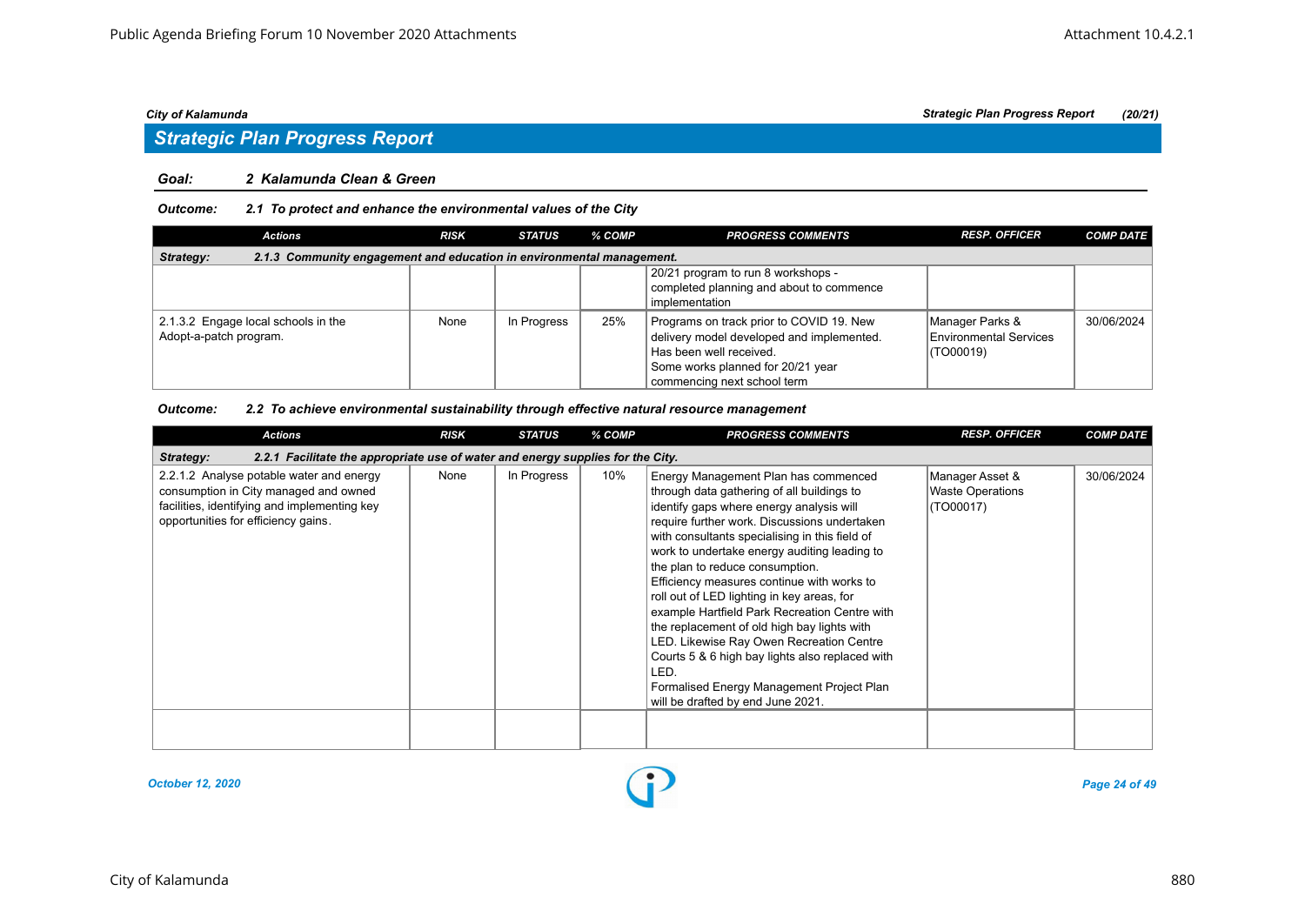# *Strategic Plan Progress Report*

#### *Goal: 2 Kalamunda Clean & Green*

#### *Outcome: 2.2 To achieve environmental sustainability through effective natural resource management*

| <b>Actions</b>                                                                                            | <b>RISK</b> | <b>STATUS</b> | % COMP | <b>PROGRESS COMMENTS</b>                                                                                                                                                             | <b>RESP. OFFICER</b>                                    | <b>COMP DATE</b> |  |  |  |  |
|-----------------------------------------------------------------------------------------------------------|-------------|---------------|--------|--------------------------------------------------------------------------------------------------------------------------------------------------------------------------------------|---------------------------------------------------------|------------------|--|--|--|--|
| 2.2.1 Facilitate the appropriate use of water and energy supplies for the City.<br>Strategy:              |             |               |        |                                                                                                                                                                                      |                                                         |                  |  |  |  |  |
| 2.2.1.3 Implement Waterwise Council<br>Action Plan.                                                       | None        | In Progress   | 25%    | City's Waterwise Plan has been endorsed by<br><b>Water Corporation</b><br>First report against actions completed and<br>due to be submitted in November. City is<br>ahead of targets | Manager Parks &<br>Environmental Services<br>(TO00019)  | 30/06/2024       |  |  |  |  |
| 2.2.1.4 Prepare and deliver a street<br>lighting upgrade program.                                         | None        | In Progress   | 25%    | A Project Plan has been prepared, with the<br>aim of initiating enquiries with Western Power<br>in the second quarter of 2020/21.                                                    | Manager Asset<br>Planning (TO00018)                     | 30/06/2024       |  |  |  |  |
| 2.2.1.5 Prepare and implement an<br>energy and water sustainability policy and<br>actions.                | None        | In Progress   | 10%    | Researched policies at other Local<br>Governments within Australia.                                                                                                                  | Manager Asset &<br><b>Waste Operations</b><br>(TO00017) | 30/06/2024       |  |  |  |  |
|                                                                                                           |             |               |        |                                                                                                                                                                                      |                                                         |                  |  |  |  |  |
| <b>Actions</b>                                                                                            | <b>RISK</b> | <b>STATUS</b> | % COMP | <b>PROGRESS COMMENTS</b>                                                                                                                                                             | <b>RESP. OFFICER</b>                                    | <b>COMP DATE</b> |  |  |  |  |
| 2.2.2 Use technology to produce innovative solutions to reduce power and water usage.<br>Strategy:        |             |               |        |                                                                                                                                                                                      |                                                         |                  |  |  |  |  |
| 2.2.2.1 Develop, implement and review<br>discrete action plans coming from the<br>Non-Potable Water Plan. | None        | Completed     | 100%   | Draft Non Potable Water Action Plan was<br>endorsed by Council at the 23 June Ordinary<br>Council Meeting for referral to KEAC and then<br><b>Community Consultation</b>             | Manager Asset Delivery<br>(PD00004)                     | 30/06/2024       |  |  |  |  |
| 2.2.2.2 Complete feasibility study into a<br>Solar Farm initiative.                                       | None        | Completed     | 100%   | Feasibility study has been completed and subject<br>of October 20 OCM report. Depending on Council<br>decision, subsequent new actions will need to be<br>included in the CBP        | Director Asset Services<br>(DE00002)                    | 30/06/2021       |  |  |  |  |

### *Outcome: 2.3 To reduce the amount of waste produced and increase the amount of reuse and recycling of waste*

|           | Actions                                                  | RISK | STATUS | % COMP | <b>PROGRESS COMMENTS</b> | <b>RESP. OFFICER</b> | <b>COMP DATE</b> |
|-----------|----------------------------------------------------------|------|--------|--------|--------------------------|----------------------|------------------|
| Strategy: | 2.3.1 Identify and implement strategies to reduce waste. |      |        |        |                          |                      |                  |
|           |                                                          |      |        |        |                          |                      |                  |

*October 12, 2020 Page 25 of 49*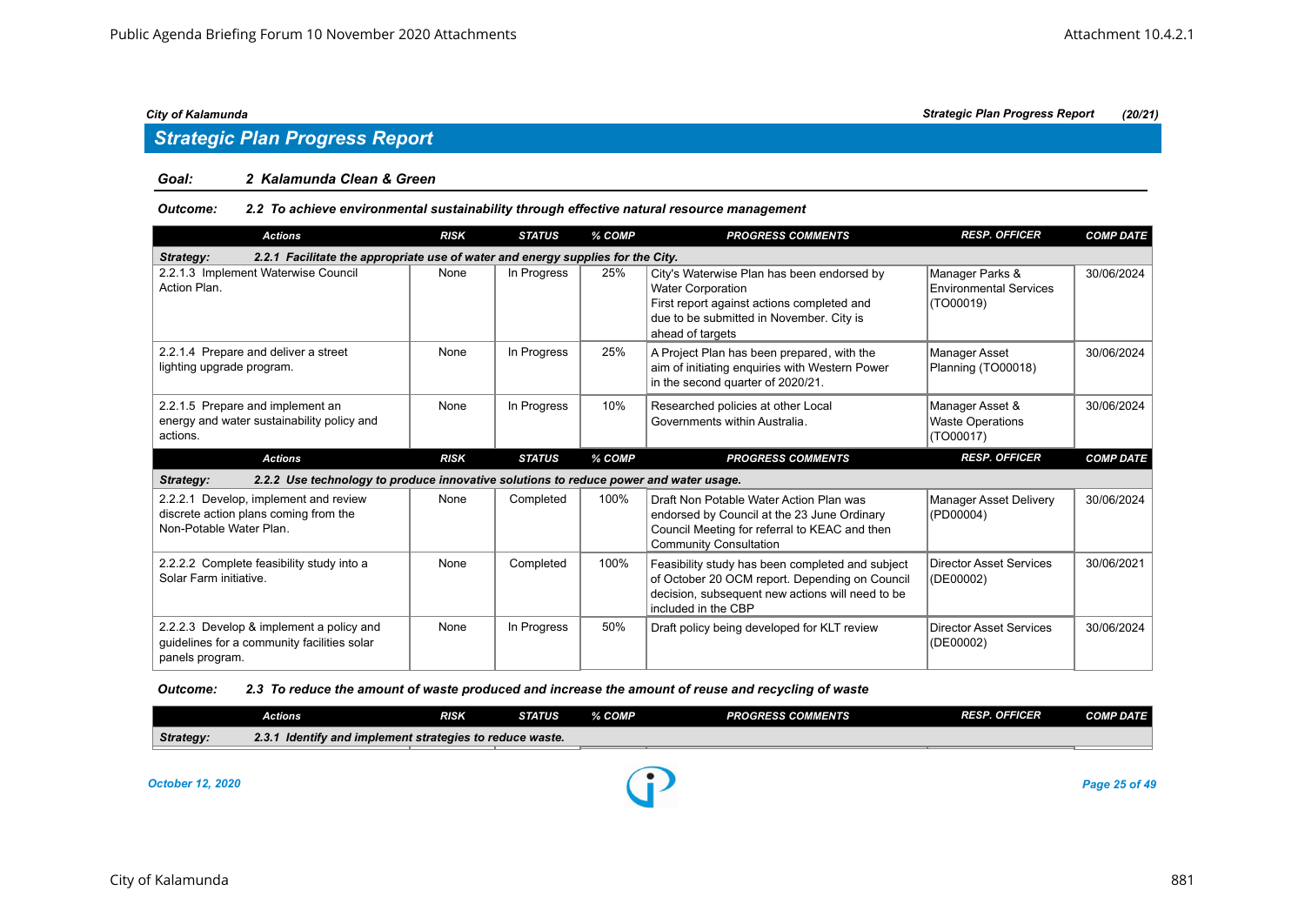### *Strategic Plan Progress Report*

#### *Goal: 2 Kalamunda Clean & Green*

#### *Outcome: 2.3 To reduce the amount of waste produced and increase the amount of reuse and recycling of waste*

| <b>Actions</b>                                                                                                                                              | <b>RISK</b> | <b>STATUS</b> | % COMP | <b>PROGRESS COMMENTS</b>                                                                                                                                                                                                                                                                                                                                                                                                                                                                                                                                             | <b>RESP. OFFICER</b>                                    | <b>COMP DATE</b> |  |  |  |  |
|-------------------------------------------------------------------------------------------------------------------------------------------------------------|-------------|---------------|--------|----------------------------------------------------------------------------------------------------------------------------------------------------------------------------------------------------------------------------------------------------------------------------------------------------------------------------------------------------------------------------------------------------------------------------------------------------------------------------------------------------------------------------------------------------------------------|---------------------------------------------------------|------------------|--|--|--|--|
| 2.3.1 Identify and implement strategies to reduce waste.<br>Strategy:                                                                                       |             |               |        |                                                                                                                                                                                                                                                                                                                                                                                                                                                                                                                                                                      |                                                         |                  |  |  |  |  |
| 2.3.1.1 Develop and implement the<br>Waste Plan (including the introduction of<br>a 3rd (Food Organics & Garden Organics)<br>bin.                           | None        | In Progress   | 25%    | Waste Plan adopted by Council at 23 June<br>2020 Ordinary Council Meeting.<br>DWER Approved the City's Waste Plan on 8<br>September 2020.<br>It was the First Waste Plan endorsed by<br>Director General in WA.<br>Works are commencing on its<br>implementation, already 5 tasks have been<br>completed.                                                                                                                                                                                                                                                            | Manager Asset &<br><b>Waste Operations</b><br>(TO00017) | 30/06/2024       |  |  |  |  |
| 2.3.1.2 Improve access and facilities at<br>Walliston Transfer Station for community<br>to divert waste from landfill into recycled<br>or reused materials. | None        | In Progress   | 20%    | On 16 June 2020, DWER granted the City<br>a 40 year conditional licence with<br>improvements to Infrastructure to be<br>completed by June 2023.<br>RFQ for detailed design being finalised.<br>Access Road has been surveyed ready for<br>clearing.                                                                                                                                                                                                                                                                                                                  | Manager Asset &<br><b>Waste Operations</b><br>(TO00017) | 30/06/2024       |  |  |  |  |
| 2.3.1.4 Drive greater cost efficiency and<br>better waste management practices from<br>facilities operated by EMRC.                                         | None        | In Progress   | 75%    | Tasks completed thus far:<br>Reviewed & revision to Business Case for EMRC<br>to provide FOGO facilities for member Councils,<br>identifying cost allocations<br>Reviewed draft Business Case by EMRC for a<br>'bulk up' Waste Transfer Station at Hazelmere for<br>waste going to the East Rockingham RRF<br>Rejected draft Business Case by EMRC to<br>provide 'bulk up' Waste Transfer Station at<br>Hazelmere for FOGO going to Red Hill<br>Developed Technical Officer (Director Level)<br>working group with EMRC to ensure cost<br>efficiencies are developed | <b>Director Asset Services</b><br>(DE00002)             | 30/06/2024       |  |  |  |  |

*Outcome: 2.4 To ensure contaminated sites are safe and managed to ultimate use*

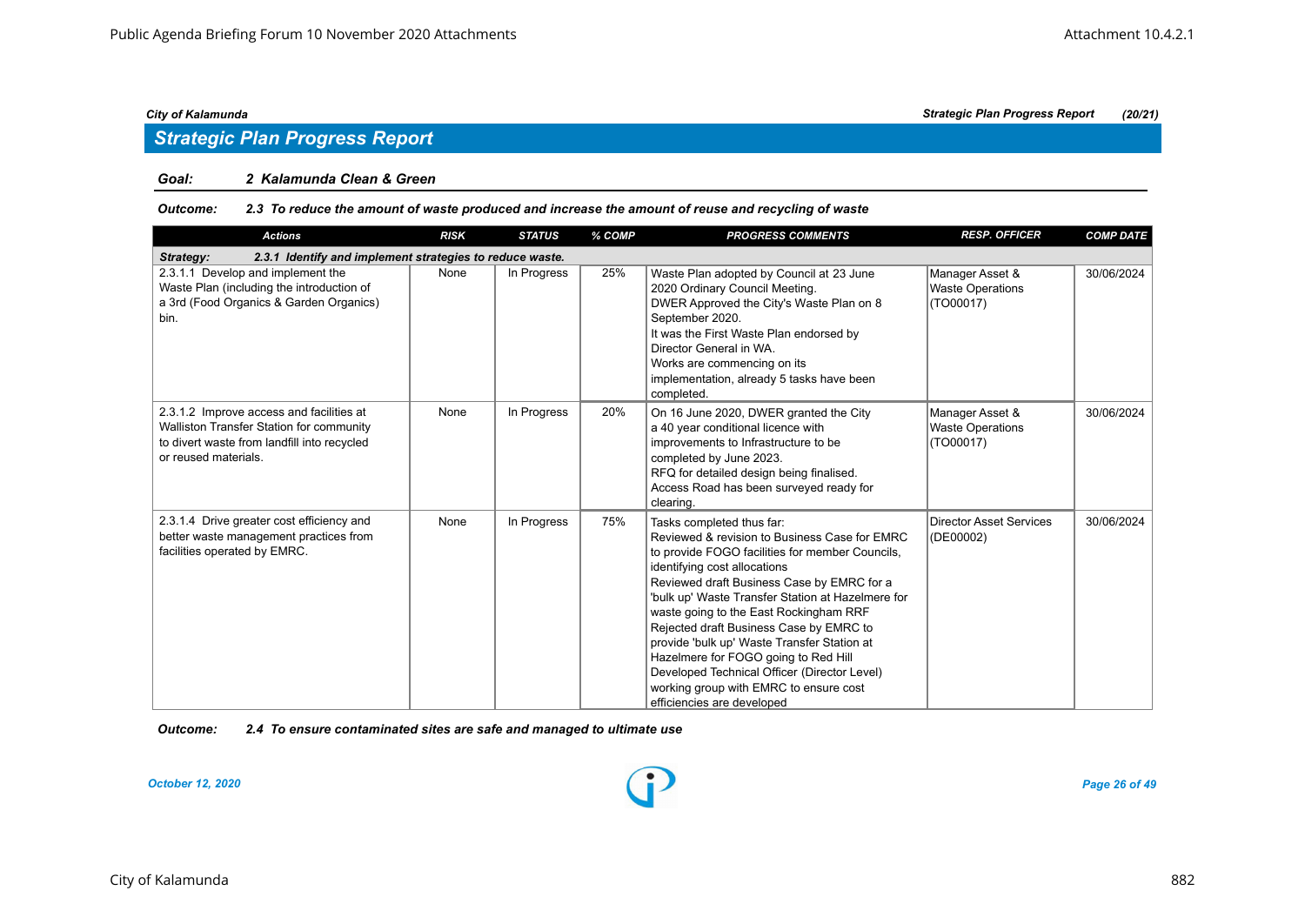# *Strategic Plan Progress Report*

#### *Goal: 2 Kalamunda Clean & Green*

#### *Outcome: 2.4 To ensure contaminated sites are safe and managed to ultimate use*

| <b>Actions</b>                                                                                                | <b>RISK</b> | <b>STATUS</b> | % COMP | <b>PROGRESS COMMENTS</b>                                                                                                                                                                                                                                                                                                                                                                                                                                                                                                                                                                             | <b>RESP. OFFICER</b>                                             | <b>COMP DATE</b> |  |  |  |
|---------------------------------------------------------------------------------------------------------------|-------------|---------------|--------|------------------------------------------------------------------------------------------------------------------------------------------------------------------------------------------------------------------------------------------------------------------------------------------------------------------------------------------------------------------------------------------------------------------------------------------------------------------------------------------------------------------------------------------------------------------------------------------------------|------------------------------------------------------------------|------------------|--|--|--|
| 2.4.1 Identify, examine and manage risk associated with contaminated sites.<br>Strategy:                      |             |               |        |                                                                                                                                                                                                                                                                                                                                                                                                                                                                                                                                                                                                      |                                                                  |                  |  |  |  |
| 2.4.1.1 Investigate all City managed<br>contaminated sites to understand the full<br>extent of contamination. | None        | In Progress   | 25%    | - Brand Rd - Stage 2 Detailed Site<br>Investigation is being finalised, almost all data<br>has been collected, draft sent to auditor for<br>review. Currently working through<br>procurement process for further investigations<br>to collect all the remaining data required to<br>move towards preparing a remediation plan.<br>- Dawson Avenue/Pioneer Park - preparing<br>tender documentation to appoint a consultant<br>and auditor for full investigation on this site.<br>- Maida Vale Reserve - Actioning<br>recommendations from PSI for asbestos<br>removal, bunting/fencing and signage. | Coordinator<br><b>Environmental Health</b><br>Services (CS00006) | 30/06/2024       |  |  |  |
| 2.4.1.2 Manage all contaminated sites to<br>support existing and future land uses.                            | None        | In Progress   | 25%    | - Ledger Rd - Asbestos management plan has<br>been updated, gravel and mulch to be brought<br>onto site to provide extra clearance to any<br>asbestos and to support the friends group.<br>Currently working through procurement<br>processes for this financial years Emu Picks.<br>- Alan Anderson Park - Appointing consultant<br>to review remediation measures to ensure<br>their continued effectiveness, undertaking<br>regular inspections.                                                                                                                                                  | Coordinator<br><b>Environmental Health</b><br>Services (CS00006) | 30/06/2024       |  |  |  |

*October 12, 2020 Page 27 of 49*

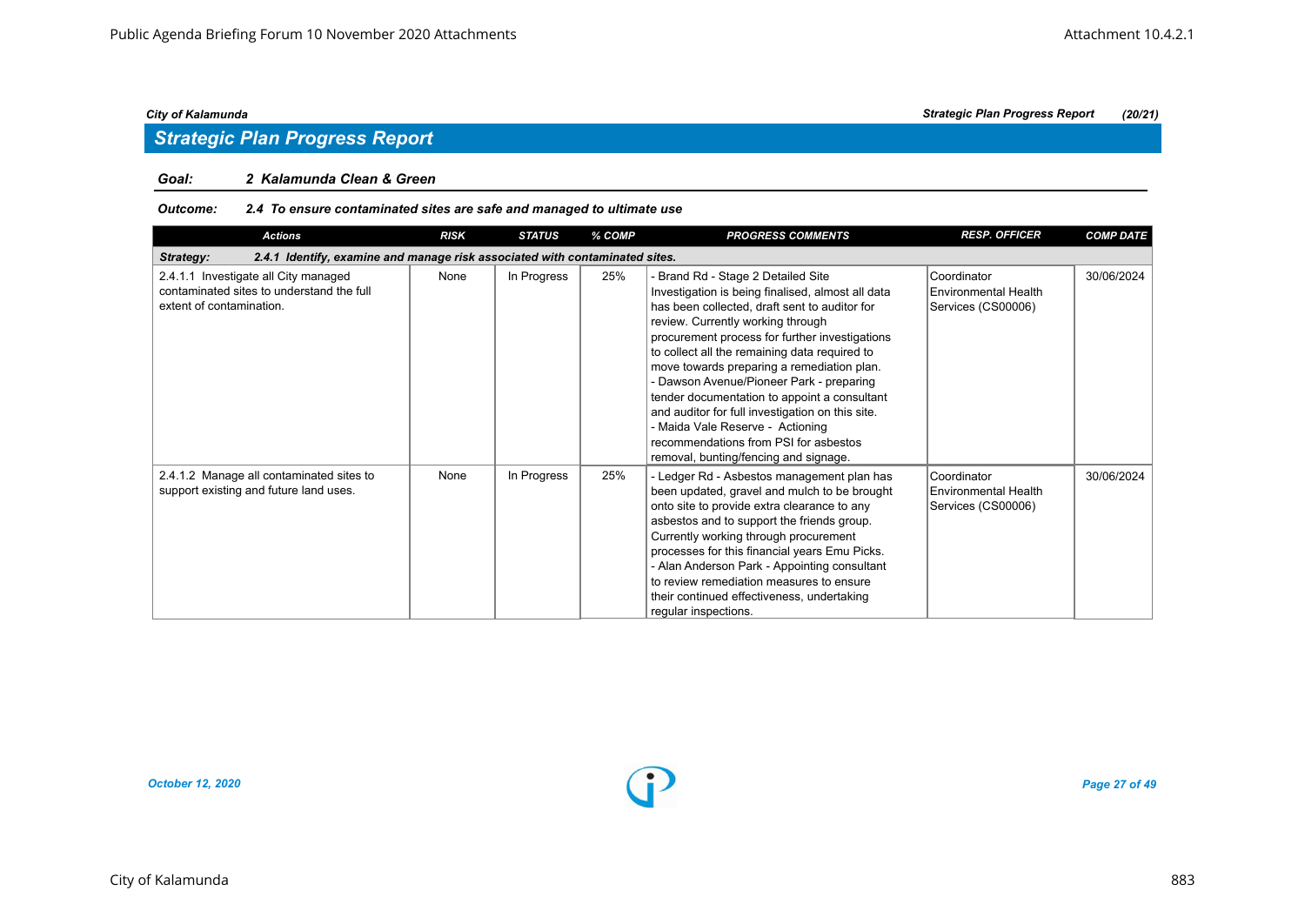# *Strategic Plan Progress Report*

### *Goal: 3 Kalamunda Develops*

| <b>Actions</b>                                                                                                                                           | <b>RISK</b> | <b>STATUS</b> | % COMP | <b>PROGRESS COMMENTS</b>                                                                                                                                                                                                                                                                                                                                                                                                                                                                                                                                                                                                                                                                                                                                                                                                                                                                                                                                                                                        | <b>RESP. OFFICER</b>                     | <b>COMP DATE</b> |  |  |  |
|----------------------------------------------------------------------------------------------------------------------------------------------------------|-------------|---------------|--------|-----------------------------------------------------------------------------------------------------------------------------------------------------------------------------------------------------------------------------------------------------------------------------------------------------------------------------------------------------------------------------------------------------------------------------------------------------------------------------------------------------------------------------------------------------------------------------------------------------------------------------------------------------------------------------------------------------------------------------------------------------------------------------------------------------------------------------------------------------------------------------------------------------------------------------------------------------------------------------------------------------------------|------------------------------------------|------------------|--|--|--|
| 3.1.1 Plan for diverse and sustainable housing, community facilities and industrial development to meet changing social and economic needs.<br>Strategy: |             |               |        |                                                                                                                                                                                                                                                                                                                                                                                                                                                                                                                                                                                                                                                                                                                                                                                                                                                                                                                                                                                                                 |                                          |                  |  |  |  |
| 3.1.1.1 Commence preparation of new<br>Local Planning Strategy to inform Local<br>Planning Scheme No. 4.                                                 | None        | In Progress   | 30%    | Public Open Space Strategy:<br>- Public Open Space Strategy adopted by<br>Council in July 2018 and is currently in<br>implementation phase.<br>Industrial Development Strategy:<br>- Industrial Development Strategy adopted by<br>Council in December 2018 and is currently in<br>implementation phase.<br>Environmental Land Use Planning Strategy:<br>- Environmental Land Use Planning Strategy<br>adopted by Council in July 2019 and is<br>currently in implementation phase.<br><b>Activity Centres Strategy:</b><br>- Draft Activity Centre Strategy has been<br>prepared.<br>- Feedback from Councillors' Strategic Retreat<br>in February 2019 has been assimilated into<br>the document.<br>- Advertised mid 2020.<br>- Scheduled to be considered by the Council<br>for adoption late 2020.<br>Housing Strategy:<br>- The draft Housing Strategy has been<br>prepared and preliminary community<br>engagement is complete.<br>- Advertised mid 2020.<br>- Scheduled to be considered by the Council | Principal Strategic<br>Planner (TO00038) | 30/06/2023       |  |  |  |

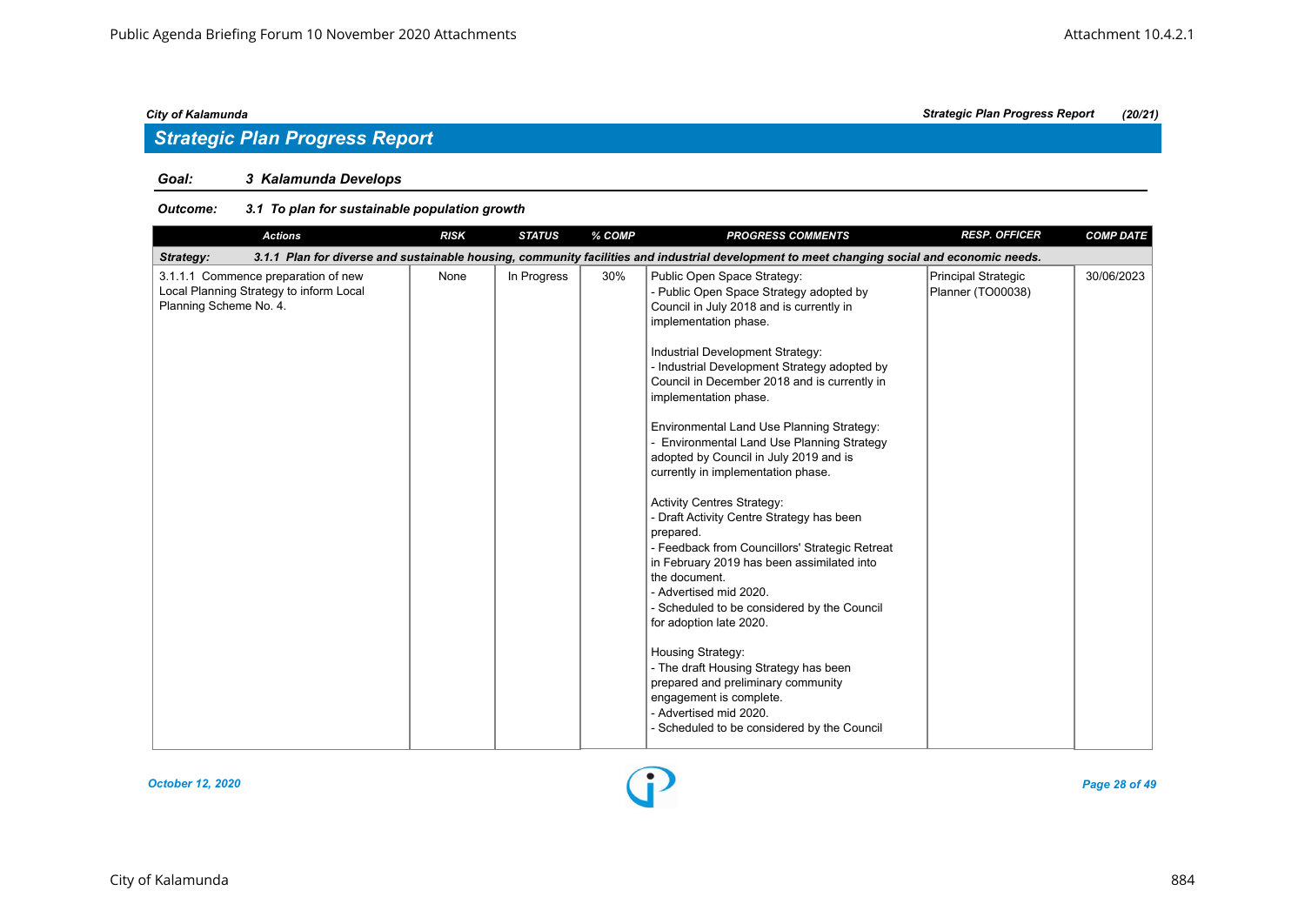# *Strategic Plan Progress Report*

### *Goal: 3 Kalamunda Develops*

### *Outcome: 3.1 To plan for sustainable population growth*

| <b>Actions</b>                                                                                                                                                                                                                                   | <b>RISK</b> | <b>STATUS</b> | % COMP | <b>PROGRESS COMMENTS</b>                                                                                                                                                                                                                                                                                                                                                                                                                                                 | <b>RESP. OFFICER</b>                            | <b>COMP DATE</b> |  |  |  |
|--------------------------------------------------------------------------------------------------------------------------------------------------------------------------------------------------------------------------------------------------|-------------|---------------|--------|--------------------------------------------------------------------------------------------------------------------------------------------------------------------------------------------------------------------------------------------------------------------------------------------------------------------------------------------------------------------------------------------------------------------------------------------------------------------------|-------------------------------------------------|------------------|--|--|--|
| 3.1.1 Plan for diverse and sustainable housing, community facilities and industrial development to meet changing social and economic needs.<br>Strategy:                                                                                         |             |               |        |                                                                                                                                                                                                                                                                                                                                                                                                                                                                          |                                                 |                  |  |  |  |
| 3.1.1.2 Implement the Kalamunda Activity                                                                                                                                                                                                         | None        | In Progress   | 25%    | for adoption late 2020.<br><b>Rural Strategy:</b><br>- To be assimilated as part of new Local<br>Planning Strategy.<br>- Rural zone rationalisation analysis well<br>underway.<br>- Pending outcomes from Pickering Brook and<br>Surrounds taskforce phase 2.<br>Infrastructure and Servicing Strategy:<br>- the final sub-strategy to the above, to be<br>assimilated into the future Local Planning<br>Strategy in 2020.<br>- The draft Kalamunda Activity Centre Plan | <b>Principal Strategic</b>                      | 30/06/2023       |  |  |  |
| Centre Plan and scope the resource<br>requirements for an Activity Centre Plan<br>for the Forrestfield District Centre for<br>future budget consideration.                                                                                       |             |               |        | (KACP) was adopted by the Council for<br>advertising in May 2019;<br>- Public advertising completed September<br>2019:<br>- Adopted by the Council in March 2020.<br>- Scheme amendment due to be initiated by<br>the Council in November 2020.<br>- WAPC endorsement imminent.                                                                                                                                                                                          | Planner (TO00038)                               |                  |  |  |  |
| 3.1.1.3 Finalise the Forrestfield North<br>Local Structure Plan for the Residential<br>Precinct. Prepare the Activity Centre<br>Structure Plan for the Transit Oriented<br>Development Precinct for submission to<br>DevelopmentWA for approval. | None        | In Progress   | 50%    | Residential Precinct Local Structure Plan:<br>- Draft LSP adopted by Council and forwarded<br>to WAPC in December 2018.<br>- MRS Amendment initiation request also<br>forwarded to WAPC.<br>- WAPC's Statutory Planning Committee<br>deferred consideration of the Residential<br>Precinct LSP in May 2019 to address how                                                                                                                                                | <b>Principal Strategic</b><br>Planner (TO00038) | 30/06/2022       |  |  |  |

*October 12, 2020 Page 29 of 49*

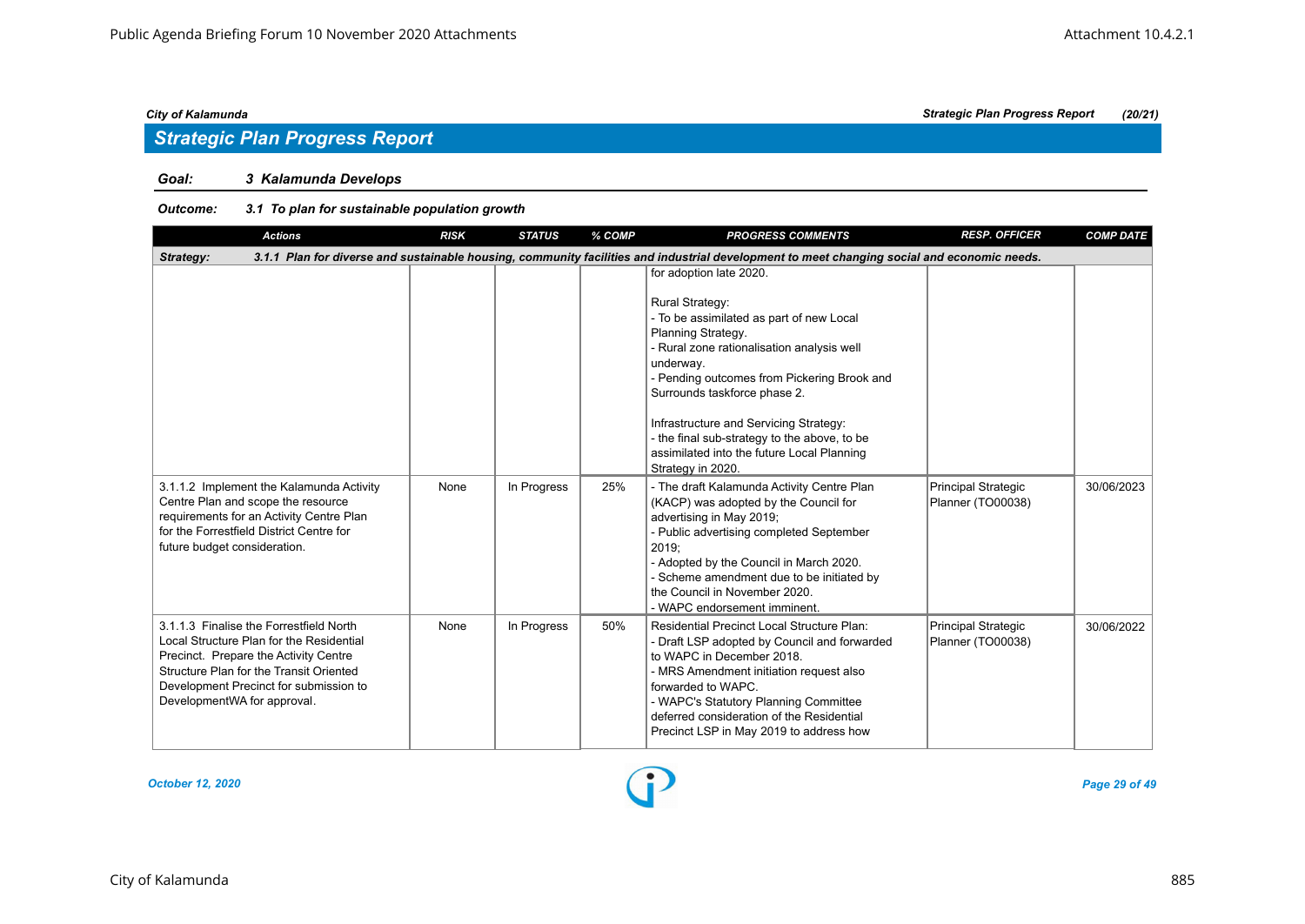# *Strategic Plan Progress Report*

### *Goal: 3 Kalamunda Develops*

| <b>Actions</b>                                                                                                                                                     | <b>RISK</b> | <b>STATUS</b> | % COMP | <b>PROGRESS COMMENTS</b>                                                                                                                                                                                                                                                                                                                                                                                                                                                                                                                                                                                                                                                                                                                                                                                                                                                                                                                                                                                                                | <b>RESP. OFFICER</b>                     | <b>COMP DATE</b> |
|--------------------------------------------------------------------------------------------------------------------------------------------------------------------|-------------|---------------|--------|-----------------------------------------------------------------------------------------------------------------------------------------------------------------------------------------------------------------------------------------------------------------------------------------------------------------------------------------------------------------------------------------------------------------------------------------------------------------------------------------------------------------------------------------------------------------------------------------------------------------------------------------------------------------------------------------------------------------------------------------------------------------------------------------------------------------------------------------------------------------------------------------------------------------------------------------------------------------------------------------------------------------------------------------|------------------------------------------|------------------|
| Strategy:                                                                                                                                                          |             |               |        | 3.1.1 Plan for diverse and sustainable housing, community facilities and industrial development to meet changing social and economic needs.                                                                                                                                                                                                                                                                                                                                                                                                                                                                                                                                                                                                                                                                                                                                                                                                                                                                                             |                                          |                  |
|                                                                                                                                                                    |             |               |        | environmental values would be retained and<br>managed.<br>- Council resolved to appeal the WAPC on the<br>basis that no decision has been made. The<br>City is currently working through SAT to<br>resolve the environmental issues.<br>- WAPC resolved to request modifications to<br>the LSP and resubmit for approval.<br>- Modifications submitted June 2020.<br><b>Transit Oriented Development Precinct Local</b><br>Structure Plan:<br>- TOD Precinct LSP in the process of being<br>prepared with key inputs required by State<br>Government agencies.<br>- Preliminary Draft TOD Precinct LSP<br>presented to Council at February 2019<br>Strategic Retreat.<br>- Preliminary Draft TOD Precinct LSP<br>forwarded to METRONET for State<br>Government Agency review March 2019.<br>- Draft TOD expected to be presented to the<br>Council by early 2021 for the purposes of<br>initiating public advertising.<br>- TOD Precinct LSP expected to be inherited<br>by Development WA in the context of a<br>Redevelopment Scheme. |                                          |                  |
| 3.1.1.4 Finalise the Wattle Grove South<br>(Crystal Brook) community engagement<br>and concept planning, including any<br>outstanding environmental investigations | None        | In Progress   | 80%    | - The City appointed a planning consultant to<br>progress comprehensive community<br>engagement and land use concept plans for<br>Wattle Grove South.                                                                                                                                                                                                                                                                                                                                                                                                                                                                                                                                                                                                                                                                                                                                                                                                                                                                                   | Principal Strategic<br>Planner (TO00038) | 30/06/2021       |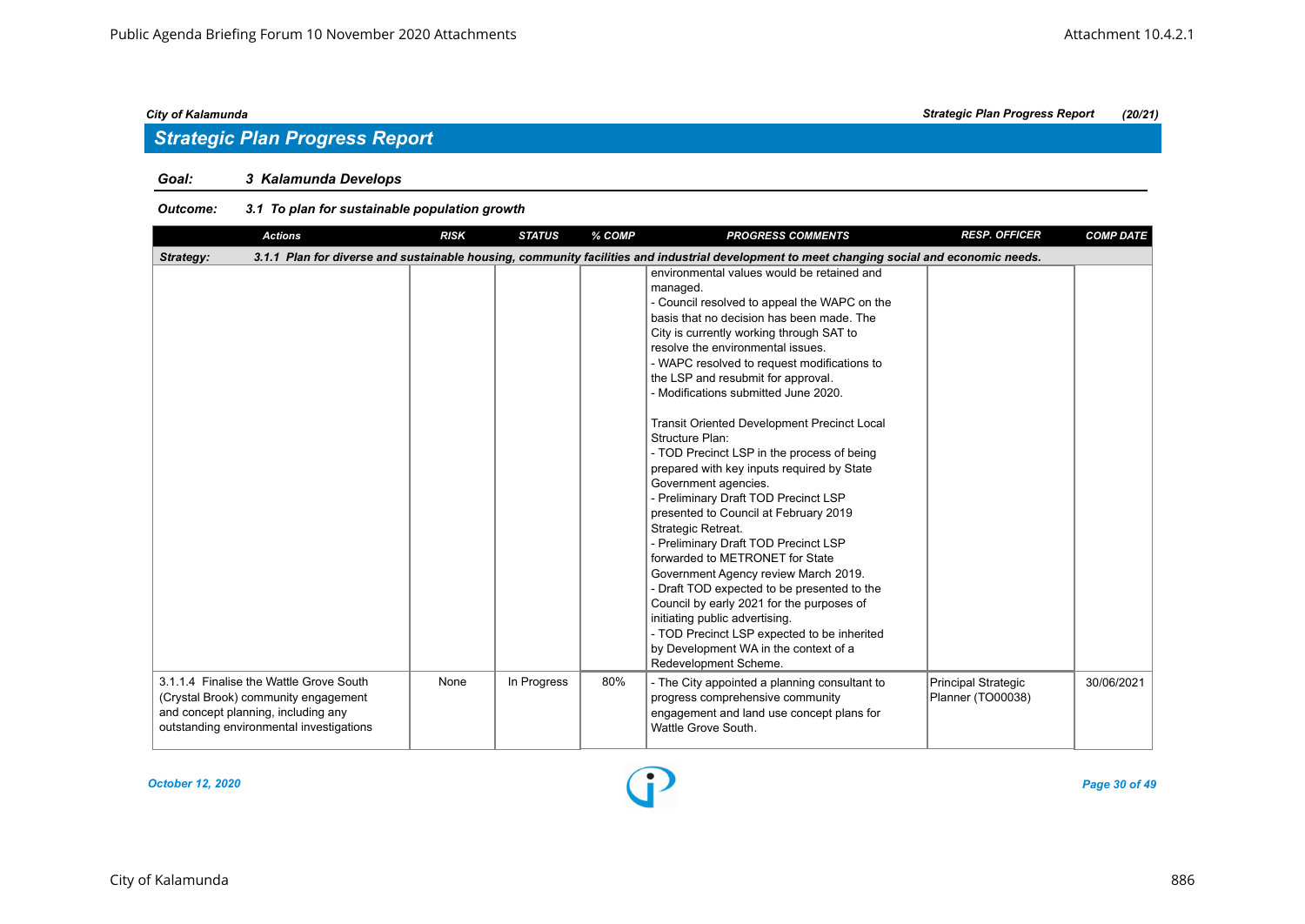### *Goal: 3 Kalamunda Develops*

| <b>Actions</b>                                                                                                                                                                                                                             | <b>RISK</b> | <b>STATUS</b> | % COMP | <b>PROGRESS COMMENTS</b>                                                                                                                                                                                                                                                                                                                                                                                            | <b>RESP. OFFICER</b>                            | <b>COMP DATE</b> |  |  |  |  |
|--------------------------------------------------------------------------------------------------------------------------------------------------------------------------------------------------------------------------------------------|-------------|---------------|--------|---------------------------------------------------------------------------------------------------------------------------------------------------------------------------------------------------------------------------------------------------------------------------------------------------------------------------------------------------------------------------------------------------------------------|-------------------------------------------------|------------------|--|--|--|--|
| 3.1.1 Plan for diverse and sustainable housing, community facilities and industrial development to meet changing social and economic needs.<br>Strategy:                                                                                   |             |               |        |                                                                                                                                                                                                                                                                                                                                                                                                                     |                                                 |                  |  |  |  |  |
| (i.e. water monitoring).                                                                                                                                                                                                                   |             |               |        | - The community engagement process<br>commenced first with online/digital<br>engagement in late 2019. Visioning<br>workshops occured early 2020.<br>- Flora and fauna surveys were undertaken in<br>spring 2019.<br>- Ongoing water monitoring required,<br>expected late 2020.<br>- Council consideration of Concept Plan in<br>November 2020.                                                                     |                                                 |                  |  |  |  |  |
| 3.1.1.6 Operational Strategic Planning<br>* Forrestfield/High Wycombe Stage 1<br>annual DCP review and management of<br>structure plan implementation.<br>* Cell 9 annual review of shared<br>infrastructure guided development<br>scheme. | None        | In Progress   | 25%    | - FF/HW Stage 1 annual DCP review<br>commenced for 2018/19 & 2019/20. Currently<br>finalising infrastructure cost analysis.<br>- FF/HW DCP review completed July 2020.<br>- Next review scheduled.<br>- FF/HW Stage 1 design guidelines adopted<br>by the Council in August 2019.<br>- Cell 9 review initiated mid 2020. Advertising<br>commenced<br>- Council consideration of adoption expected<br>by early 2021. | <b>Principal Strategic</b><br>Planner (TO00038) | 30/06/2024       |  |  |  |  |
| 3.1.1.7 Biennial review of existing Local<br>Planning Policies and implementation of<br>new Local Planning Policies as required.                                                                                                           | None        | In Progress   | 25%    | Existing Local Planning Policies identified for<br>review and new Policies to be prepared.<br>Local Planning Policy 29 - Holiday Houses -<br>adopted at the April OCM for the purpose of<br>public advertising.                                                                                                                                                                                                     | Manager Approval<br>Services (TO00016)          | 30/06/2024       |  |  |  |  |
| 3.1.1.8 Customer survey form is provided<br>with all planning and building approvals,<br>with survey results reported to Council<br>half yearly.                                                                                           | None        | In Progress   | 25%    | Quarterly update for planning and building for<br>the period July - September currently under<br>review.                                                                                                                                                                                                                                                                                                            | Manager Approval<br>Services (TO00016)          | 30/06/2024       |  |  |  |  |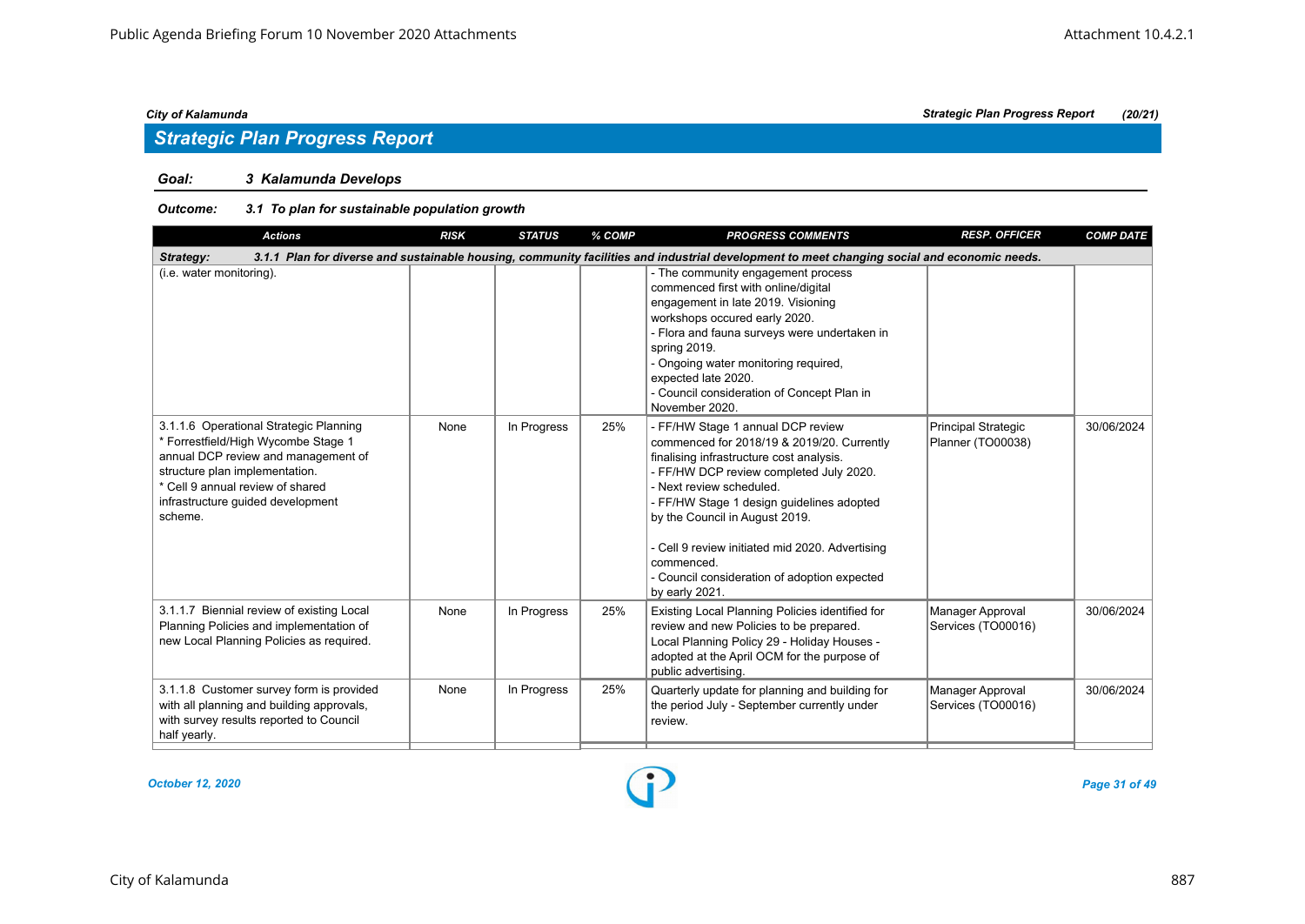### *Goal: 3 Kalamunda Develops*

| <b>Actions</b>                                                                                                                                                              | <b>RISK</b> | <b>STATUS</b> | % COMP | <b>PROGRESS COMMENTS</b>                                                                                                                                                                                                                                                                                                                                                                                                                                                                                                                                                                                                                                                                                                                                                                                                                                                                                                                                                                                                | <b>RESP. OFFICER</b>                              | <b>COMP DATE</b> |
|-----------------------------------------------------------------------------------------------------------------------------------------------------------------------------|-------------|---------------|--------|-------------------------------------------------------------------------------------------------------------------------------------------------------------------------------------------------------------------------------------------------------------------------------------------------------------------------------------------------------------------------------------------------------------------------------------------------------------------------------------------------------------------------------------------------------------------------------------------------------------------------------------------------------------------------------------------------------------------------------------------------------------------------------------------------------------------------------------------------------------------------------------------------------------------------------------------------------------------------------------------------------------------------|---------------------------------------------------|------------------|
| Strategy:                                                                                                                                                                   |             |               |        | 3.1.1 Plan for diverse and sustainable housing, community facilities and industrial development to meet changing social and economic needs.                                                                                                                                                                                                                                                                                                                                                                                                                                                                                                                                                                                                                                                                                                                                                                                                                                                                             |                                                   |                  |
| 3.1.1.10 Ensure all planning and building<br>applications are processed within required<br>statutory timeframes.                                                            | None        | In Progress   | 25%    | Planning statistics are reported for Basic (20<br>days), Standard (60 days) and Complex (90<br>days) development applications on a monthly<br>basis. The statistics are reviewed and<br>monitored to ensure compliance with the<br>statutory time frames.<br>Planning Applications processed July -<br>September period:<br>81 development applications processed -<br>93% completed within agreed timeframes and<br>99% within statutory time frames as follows:<br>Basic development applications (20 days) 27<br>applications, 82% completed on time<br>Standard development applications (60 days)<br>24 applications, 96% completed on time<br>Complex development applications (90 days)<br>30 applications, 100% completed on time<br>Building Permits July -September period:<br>Certified Building Permits 148 permits<br>processed with 100% completed with the<br>statutory 10 day timeframe.<br>Uncertified Building Permits - 129 processed<br>with 100% completed with the statutory 25 day<br>timeframe. | Manager Approval<br>Services (TO00016)            | 30/06/2024       |
| 3.1.1.11 Finalise and manage the<br>implementation of Local Planning<br>Strategy sub-strategies:<br>Public Open Space Strategy 2018<br>Industrial Development Strategy 2018 | None        | In Progress   | 50%    | Public Open Space Strategy:<br>- Public Open Space Strategy adopted by<br>Council in July 2018 and is currently in<br>implementation phase.                                                                                                                                                                                                                                                                                                                                                                                                                                                                                                                                                                                                                                                                                                                                                                                                                                                                             | <b>Director Development</b><br>Services (DE00004) | 30/06/2024       |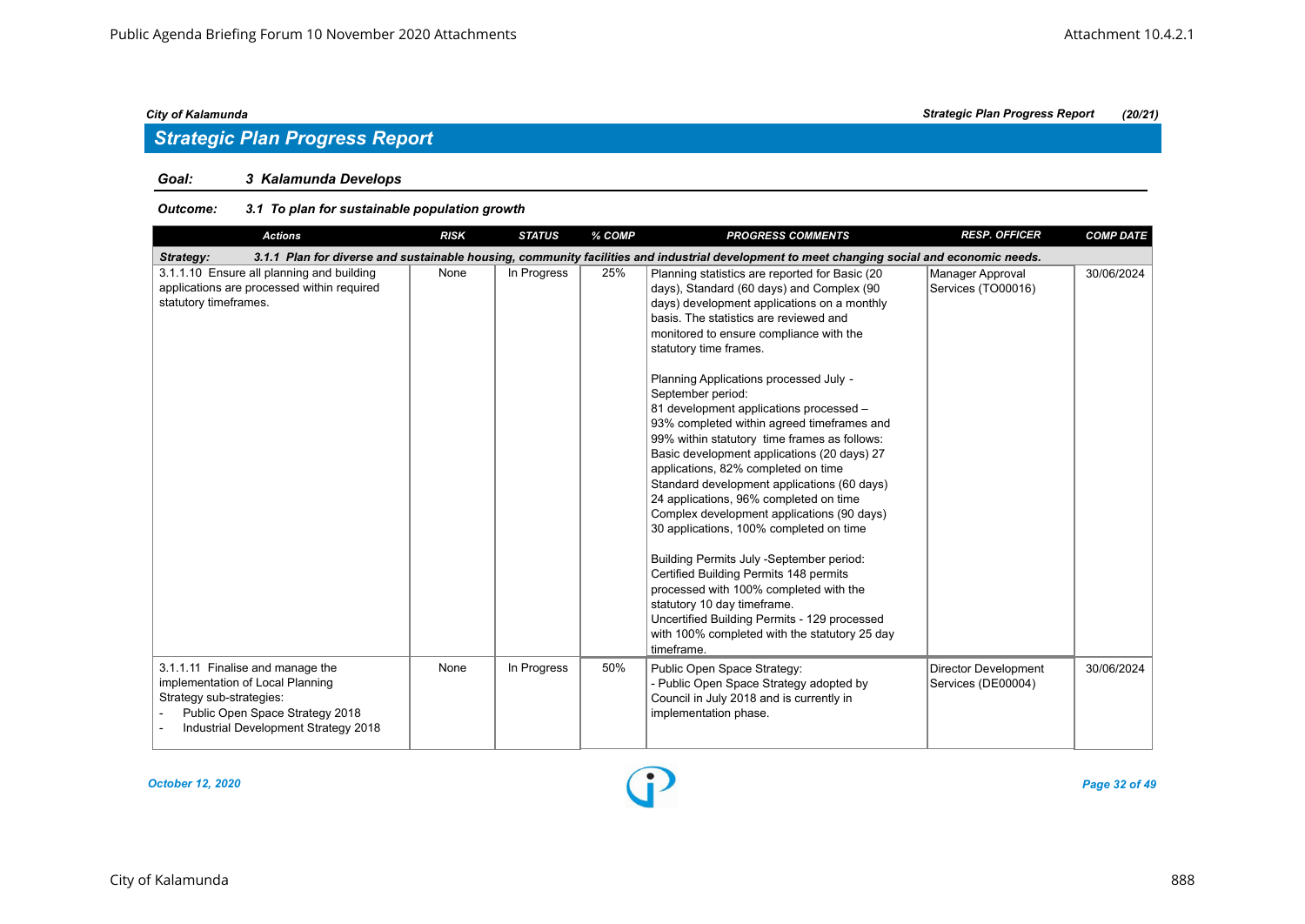# *Strategic Plan Progress Report*

### *Goal: 3 Kalamunda Develops*

| <b>Actions</b>                                                                                                                             | <b>RISK</b> | <b>STATUS</b> | % COMP | <b>PROGRESS COMMENTS</b>                                                                                                                                                                                                                                                                                                                                                                                                                                                                                                                                                                                                                                                                                                                                                                                                                                                                                                       | <b>RESP. OFFICER</b> | <b>COMP DATE</b> |
|--------------------------------------------------------------------------------------------------------------------------------------------|-------------|---------------|--------|--------------------------------------------------------------------------------------------------------------------------------------------------------------------------------------------------------------------------------------------------------------------------------------------------------------------------------------------------------------------------------------------------------------------------------------------------------------------------------------------------------------------------------------------------------------------------------------------------------------------------------------------------------------------------------------------------------------------------------------------------------------------------------------------------------------------------------------------------------------------------------------------------------------------------------|----------------------|------------------|
| Strategy:                                                                                                                                  |             |               |        | 3.1.1 Plan for diverse and sustainable housing, community facilities and industrial development to meet changing social and economic needs.                                                                                                                                                                                                                                                                                                                                                                                                                                                                                                                                                                                                                                                                                                                                                                                    |                      |                  |
| Environmental Land Use Planning<br>Strategy 2019<br>Local Housing Strategy 2020<br>Activity Centres Strategy 2020<br><b>Rural Strategy</b> |             |               |        | Industrial Development Strategy:<br>- Industrial Development Strategy adopted by<br>Council in December 2018 and is currently in<br>implementation phase.<br>Environmental Land Use Planning Strategy:<br>- Environmental Land Use Planning Strategy<br>adopted by Council in July 2019 and is<br>currently in implementation phase.<br><b>Activity Centres Strategy:</b><br>- Public advertising has concluded.<br>- Submissions being considered with a report<br>scheduled to be presented to Council in Q1<br>2021.<br>Housing Strategy:<br>- Public advertising has concluded.<br>- Submissions being considered with a report<br>scheduled to be presented to Council in Q1<br>2021.<br><b>Rural Strategy:</b><br>- Draft Rural Strategy has been scoped with<br>parts progressed.<br>- Considers preliminary outcomes from<br>investigations undertaken by Department of<br>Primary Industries and Regional Development |                      |                  |
|                                                                                                                                            |             |               |        | and the Department of Water and<br>Environment Regulation.<br>- Further progress is pending outcomes from                                                                                                                                                                                                                                                                                                                                                                                                                                                                                                                                                                                                                                                                                                                                                                                                                      |                      |                  |

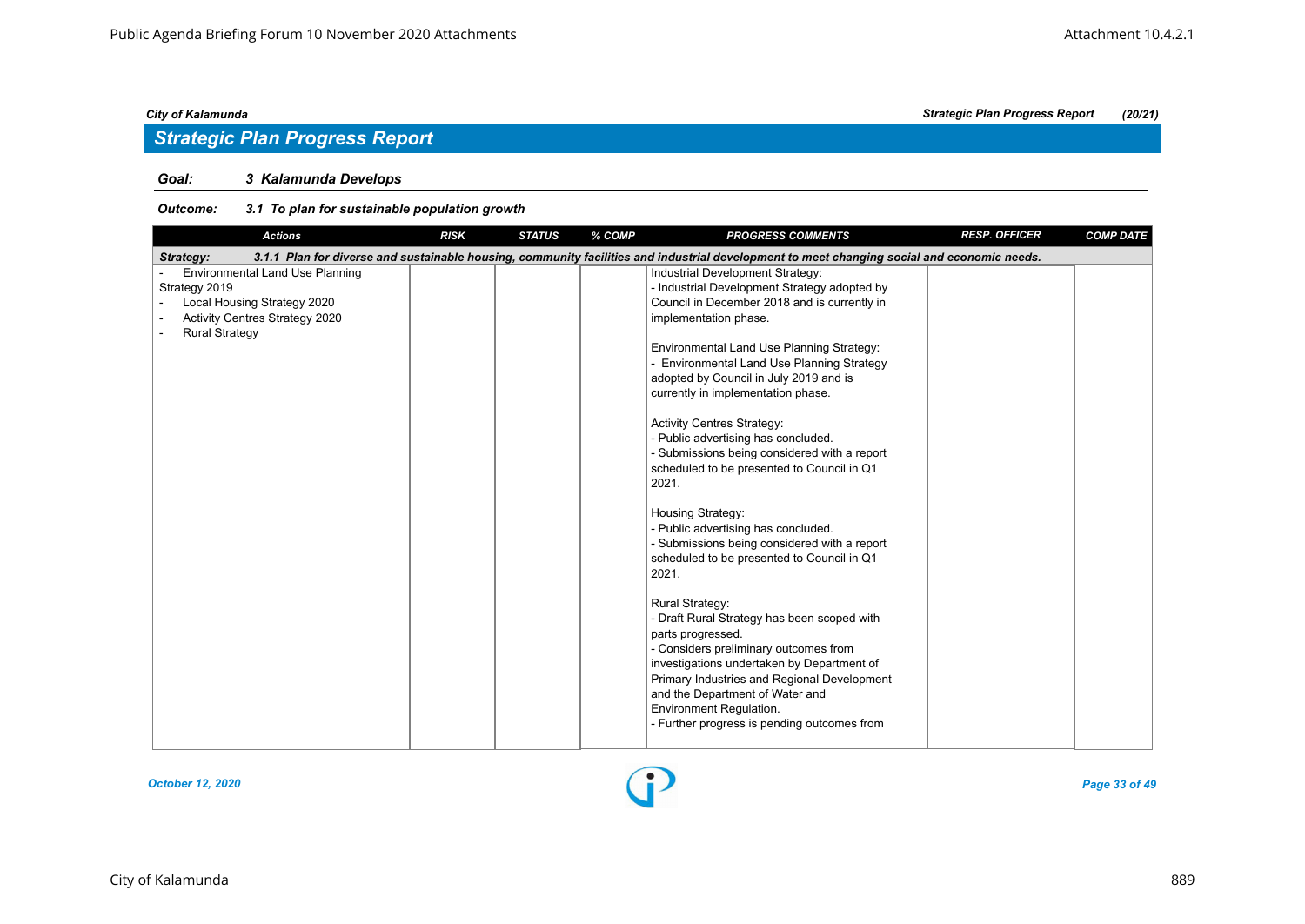### *Goal: 3 Kalamunda Develops*

### *Outcome: 3.1 To plan for sustainable population growth*

| <b>Actions</b>                                                                                                                                                                    | <b>RISK</b> | <b>STATUS</b> | % COMP | <b>PROGRESS COMMENTS</b>                                                                                                                                                                                                                                                                                                    | <b>RESP. OFFICER</b>                       | <b>COMP DATE</b> |
|-----------------------------------------------------------------------------------------------------------------------------------------------------------------------------------|-------------|---------------|--------|-----------------------------------------------------------------------------------------------------------------------------------------------------------------------------------------------------------------------------------------------------------------------------------------------------------------------------|--------------------------------------------|------------------|
| Strategy:                                                                                                                                                                         |             |               |        | 3.1.1 Plan for diverse and sustainable housing, community facilities and industrial development to meet changing social and economic needs.                                                                                                                                                                                 |                                            |                  |
|                                                                                                                                                                                   |             |               |        | the State Government Pickering Brook and<br>Surrounds Sustainability and Tourism<br>Taskforce and Working Group and as part of<br>the Local Planning Strategy.<br>Infrastructure and Servicing Strategy:<br>- The final sub-strategy to the above, to be<br>assimilated into the future Local Planning<br>Strategy in 2020. |                                            |                  |
| 3.1.1.12 Prepare a project plan and<br>commence review of Local Planning<br>Scheme No. 3 in preparation for Local<br>Planning Scheme 4.                                           | None        | In Progress   | 25%    | Project Plan drafted and scheduled for<br>presentation at the November PAB/OCM.<br>Local Planning Scheme review underway, the<br>following elements:<br>Rural analysis<br>Dual Density codes                                                                                                                                | Manager Approval<br>Services (TO00016)     | 30/06/2024       |
| 3.1.1.13 Provide half yearly report to<br>Council on regulatory planning and<br>building performance of Approval<br>Services.                                                     | None        | In Progress   | 25%    | Current review of the quarterly performance<br>for the period July - September underway                                                                                                                                                                                                                                     | Manager Approval<br>Services (TO00016)     | 30/06/2024       |
| 3.1.1.14 Compliance audit of all<br>contentious, high-risk planning approvals.                                                                                                    | None        | In Progress   | 25%    | Ongoing.<br>High risk development applications identified<br>and planning process for compliance<br>monitoring established.                                                                                                                                                                                                 | Manager Approval<br>Services (TO00016)     | 30/06/2024       |
| 3.1.1.15 Prepare a development<br>contribution plan for the Forrestfield North<br>development area to facilitate coordinated<br>and timely provision of shared<br>infrastructure. | None        | In Progress   | 25%    | Scope of works prepared and settled with<br>Development WA to undertake the DCP<br>preparation process.<br>Scope of works communicated with<br>Department of Planning, Lands and Heritage<br>to establish a contact point through the<br>preparation process.<br>Scope of works actioned with consultant                    | Director Development<br>Services (DE00004) | 30/06/2023       |

*October 12, 2020 Page 34 of 49*

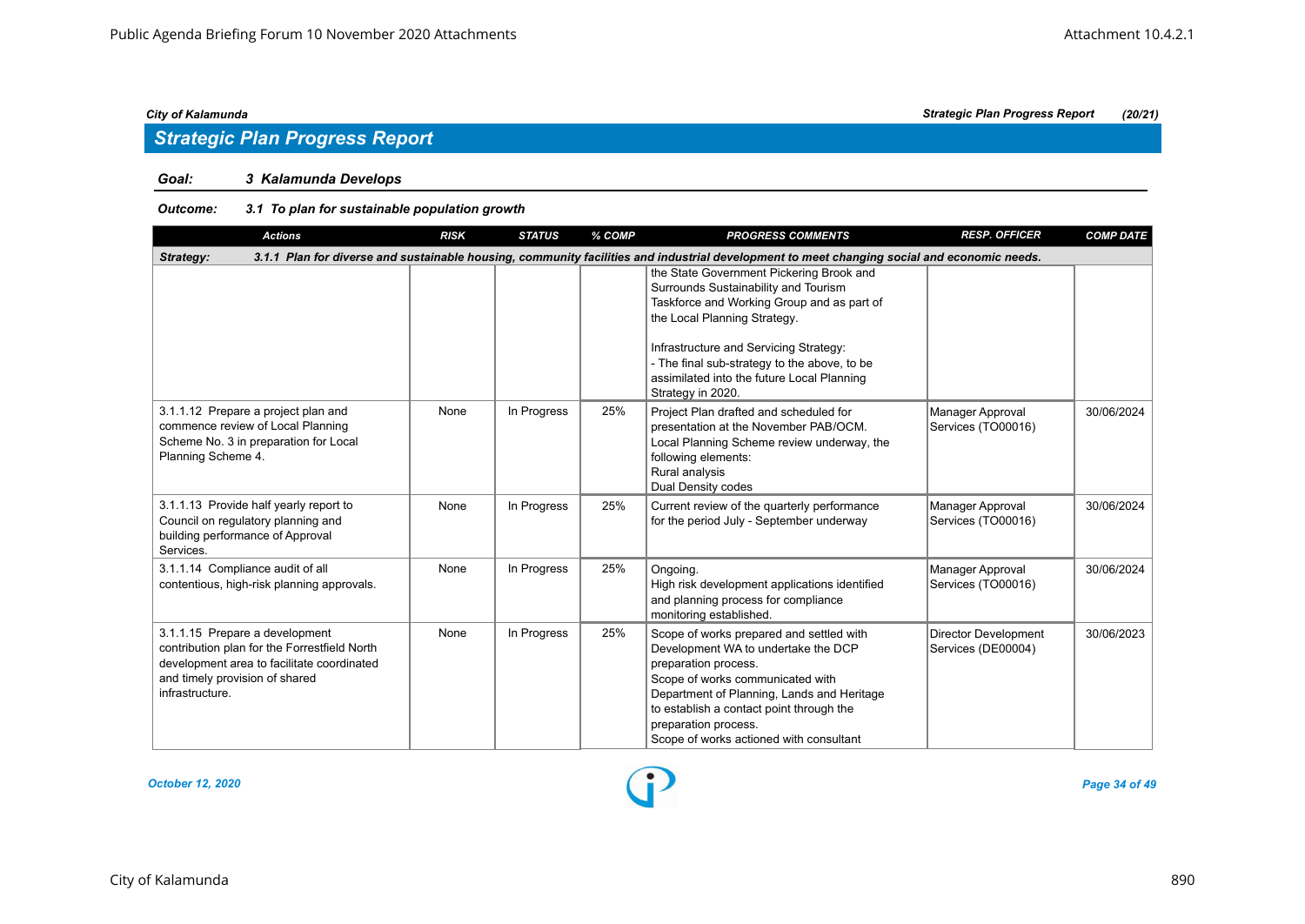### *Goal: 3 Kalamunda Develops*

| <b>Actions</b>                                                                                                                                                                                                                                                                                                                                               | <b>RISK</b> | <b>STATUS</b> | % COMP | <b>PROGRESS COMMENTS</b>                                                                                                                                                                                                                                                                                                                                                                                                                                                                                                                                                                                            | <b>RESP. OFFICER</b>                     | <b>COMP DATE</b> |
|--------------------------------------------------------------------------------------------------------------------------------------------------------------------------------------------------------------------------------------------------------------------------------------------------------------------------------------------------------------|-------------|---------------|--------|---------------------------------------------------------------------------------------------------------------------------------------------------------------------------------------------------------------------------------------------------------------------------------------------------------------------------------------------------------------------------------------------------------------------------------------------------------------------------------------------------------------------------------------------------------------------------------------------------------------------|------------------------------------------|------------------|
| Strategy:                                                                                                                                                                                                                                                                                                                                                    |             |               |        | 3.1.1 Plan for diverse and sustainable housing, community facilities and industrial development to meet changing social and economic needs.                                                                                                                                                                                                                                                                                                                                                                                                                                                                         |                                          |                  |
|                                                                                                                                                                                                                                                                                                                                                              |             |               |        | team and works currently being undertaken<br>externally and internally.                                                                                                                                                                                                                                                                                                                                                                                                                                                                                                                                             |                                          |                  |
| 3.1.1.16 Facilitate rezoning of the<br>remaining Special Rural zoned areas of<br>the 'Kalamunda Wedge' of the<br>Maddington Kenwick Strategic<br>Employment Area (MKSEA) to ensure<br>consistency with the Metropolitan Region<br>Scheme Industrial zoning and finalise the<br>Development Contribution Plan for<br>MKSEA.                                   | None        | In Progress   | 25%    | Area north-west of Coldwell Road requires<br>finalisation of DCP in liaison with the City of<br>Gosnells, this is underway. Flora and fauna<br>surveys were undertaken in Spring 2019 for<br>area between Coldwell and Brook Road.<br>- Hydrological investigations in this area are<br>underway as part of Environmental Review of<br>Scheme amendments adjoining this area in<br>City of Gosnells. City of Kalamunda will<br>receive summary report in this regard.<br>Private landowner is preparing a LWMS for<br>the precinct with a view of commencing<br>rezoning. Likely to be progressed by early<br>2021. | Principal Strategic<br>Planner (TO00038) | 30/06/2022       |
| 3.1.1.17 Operational Strategic Planning<br>* Review and respond to Government<br>policy at strategic level as required.<br>* Initiate policy review at strategic level<br>and implement innovative strategic<br>planning practices.<br>* Monitor and influence City projects to<br>facilitate consistency with the City's<br>strategic plans and objectives. | None        | In Progress   | 25%    | Provided written submissions for:<br>- Development Control Policy - School Sites<br>(WAPC) October 2020.<br>- Forrestfield North MRS Amendment<br>Conservation Areas Late 2020.<br>- PIA award submissions August 2020<br>- AUD award submissions August 2020<br>- Hillview Golf Course submission to WAPC -<br>August 2020<br>- Midland Road Review submission to City of<br>Swan June 2020<br>- Perth Airport MDP July 2020.<br>- Kelvin Road Operations Centre May 2020<br>and September 2020.                                                                                                                   | Principal Strategic<br>Planner (TO00038) | 30/06/2024       |

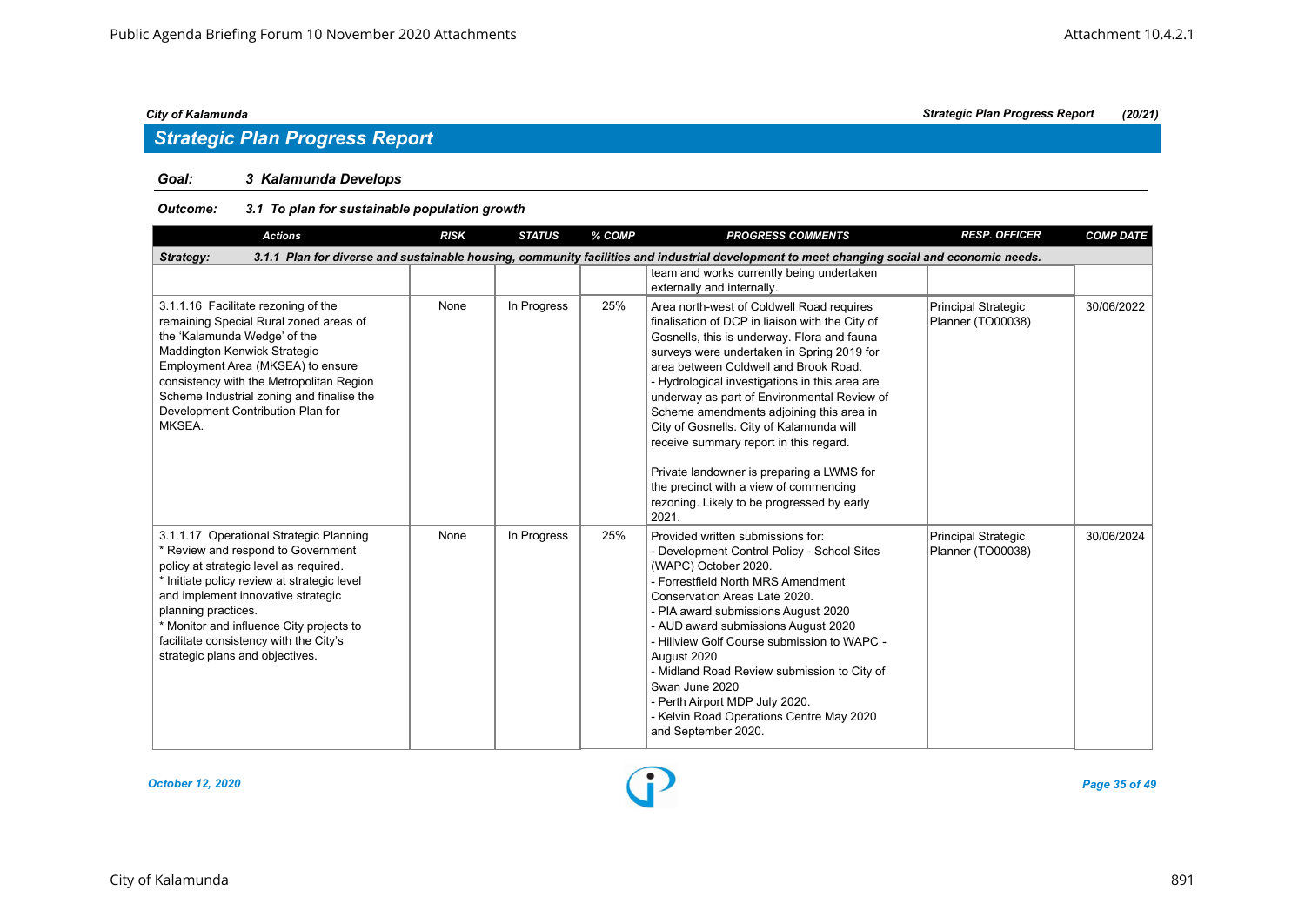### *Goal: 3 Kalamunda Develops*

|           | <b>Actions</b> | <b>RISK</b> | <b>STATUS</b> | % COMP | <b>PROGRESS COMMENTS</b>                                                                                                                    | <b>RESP. OFFICER</b> | <b>COMP DATE</b> |
|-----------|----------------|-------------|---------------|--------|---------------------------------------------------------------------------------------------------------------------------------------------|----------------------|------------------|
| Strategy: |                |             |               |        | 3.1.1 Plan for diverse and sustainable housing, community facilities and industrial development to meet changing social and economic needs. |                      |                  |
|           |                |             |               |        | - Bushmead / Sadler MRS amendment May                                                                                                       |                      |                  |
|           |                |             |               |        | 2020                                                                                                                                        |                      |                  |
|           |                |             |               |        | - Draft Community Titles position statement                                                                                                 |                      |                  |
|           |                |             |               |        | March 2020.                                                                                                                                 |                      |                  |
|           |                |             |               |        | - Compilation of material to support                                                                                                        |                      |                  |
|           |                |             |               |        | Heidelberg Park and other reserves for                                                                                                      |                      |                  |
|           |                |             |               |        | consideration of aged care. January 2020                                                                                                    |                      |                  |
|           |                |             |               |        | - Draft SPP3.6 Infrastructure Contributions                                                                                                 |                      |                  |
|           |                |             |               |        | completed in September 2019.                                                                                                                |                      |                  |
|           |                |             |               |        | - Draft Perth Airport Masterplan 2020                                                                                                       |                      |                  |
|           |                |             |               |        | completed in October 2019.                                                                                                                  |                      |                  |
|           |                |             |               |        | - Draft Perth Airport West (South) Major                                                                                                    |                      |                  |
|           |                |             |               |        | Development Plan completed in September                                                                                                     |                      |                  |
|           |                |             |               |        | 2019.                                                                                                                                       |                      |                  |
|           |                |             |               |        | - Design WA Precinct Design Planning                                                                                                        |                      |                  |
|           |                |             |               |        | Framework submission completed in October                                                                                                   |                      |                  |
|           |                |             |               |        | 2019.                                                                                                                                       |                      |                  |
|           |                |             |               |        | - Action Plan for Planning Reform (August                                                                                                   |                      |                  |
|           |                |             |               |        | 2019) submission completed in September                                                                                                     |                      |                  |
|           |                |             |               |        | 2019.                                                                                                                                       |                      |                  |
|           |                |             |               |        | - WAPC Aged Care Position Statement                                                                                                         |                      |                  |
|           |                |             |               |        | submission completed in February 2019.                                                                                                      |                      |                  |

| Outcome: | 3.2 To connect the community to quality amenities |  |
|----------|---------------------------------------------------|--|
|----------|---------------------------------------------------|--|

| Actions                                                               | <b>RISK</b> | <b>STATUS</b> | % COMP | <b>PROGRESS COMMENTS</b>                                                                         | <b>RESP. OFFICER</b>                | <b>COMP DATE</b> |
|-----------------------------------------------------------------------|-------------|---------------|--------|--------------------------------------------------------------------------------------------------|-------------------------------------|------------------|
| Strategy:<br>3.2.1 Optimal management of all assets.                  |             |               |        |                                                                                                  |                                     |                  |
| 3.2.1.3 Undertake a major review of the<br>Asset Management Strategy. | None        | Not Started   | 0%     | A Project Plan is to be prepared to address<br>this review, during the December 2020<br>quarter. | Manager Asset<br>Planning (TO00018) | 30/06/2021       |
|                                                                       |             |               |        |                                                                                                  |                                     |                  |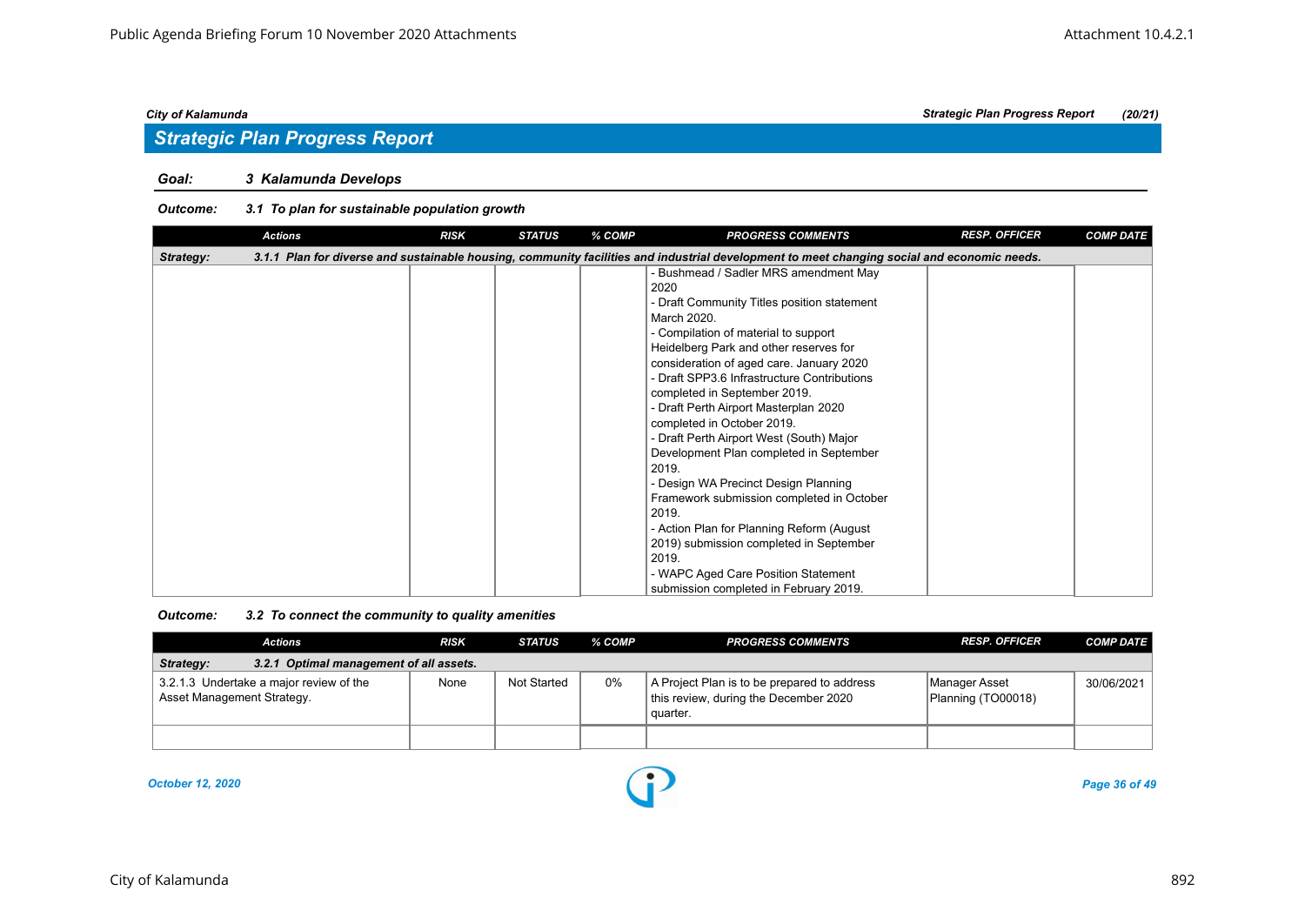# *Strategic Plan Progress Report*

### *Goal: 3 Kalamunda Develops*

### *Outcome: 3.2 To connect the community to quality amenities*

| <b>Actions</b>                                                                                                                                                                               | <b>RISK</b> | <b>STATUS</b> | % COMP | <b>PROGRESS COMMENTS</b>                                                                                                                                                                                                      | <b>RESP. OFFICER</b>                                          | <b>COMP DATE</b> |
|----------------------------------------------------------------------------------------------------------------------------------------------------------------------------------------------|-------------|---------------|--------|-------------------------------------------------------------------------------------------------------------------------------------------------------------------------------------------------------------------------------|---------------------------------------------------------------|------------------|
| 3.2.1 Optimal management of all assets.<br>Strategy:                                                                                                                                         |             |               |        |                                                                                                                                                                                                                               |                                                               |                  |
| 3.2.1.5 Develop area specific verge<br>landscaping guidelines.                                                                                                                               | None        | In Progress   | 30%    | Draft completed.<br>Being reviewed by City Parks &<br><b>Environmental Services and Website</b><br>Development staff prior to escalation for roll-<br>out                                                                     | Manager Parks &<br>Environmental Services<br>(TO00019)        | 30/06/2024       |
| 3.2.1.7 Prepare the drainage strategy<br>'Kalamunda Flowing, A Drainage and<br>Waterways Strategy' as per the project<br>plan.                                                               | None        | In Progress   | 10%    | With the Senior Drainage Engineer on board,<br>a framework and timeline has been prepared<br>to work on the strategy. These are due to be<br>presented to the Kalamunda Flowing<br>Reference Group in October.                | Manager Asset<br>Planning (TO00018)                           | 30/06/2023       |
| 3.2.1.8 Develop a 10-year plan for<br>targeted tree planting in road reserves.                                                                                                               | None        | In Progress   | 25%    | UFS draft to be presented for consideration at<br>Council in November. Operational component<br>will be street tree masterplan to directly<br>address this. Current year tree planting and<br>maintenance program on schedule | Manager Parks &<br><b>Environmental Services</b><br>(TO00019) | 30/06/2024       |
| 3.2.1.9 Develop and implement Building<br>Asset Plans for ZZCC and Hartfield Park<br>Rec Centre to ensure ongoing<br>maintenance and required renewal works<br>are programmed and delivered. | None        | Not Started   | $0\%$  | Anticipated start for the Zig Zag Cultural<br>Centre is January 2021.                                                                                                                                                         | Manager Asset<br>Planning (TO00018)                           | 30/06/2023       |
|                                                                                                                                                                                              |             |               |        |                                                                                                                                                                                                                               |                                                               |                  |

*October 12, 2020 Page 37 of 49*

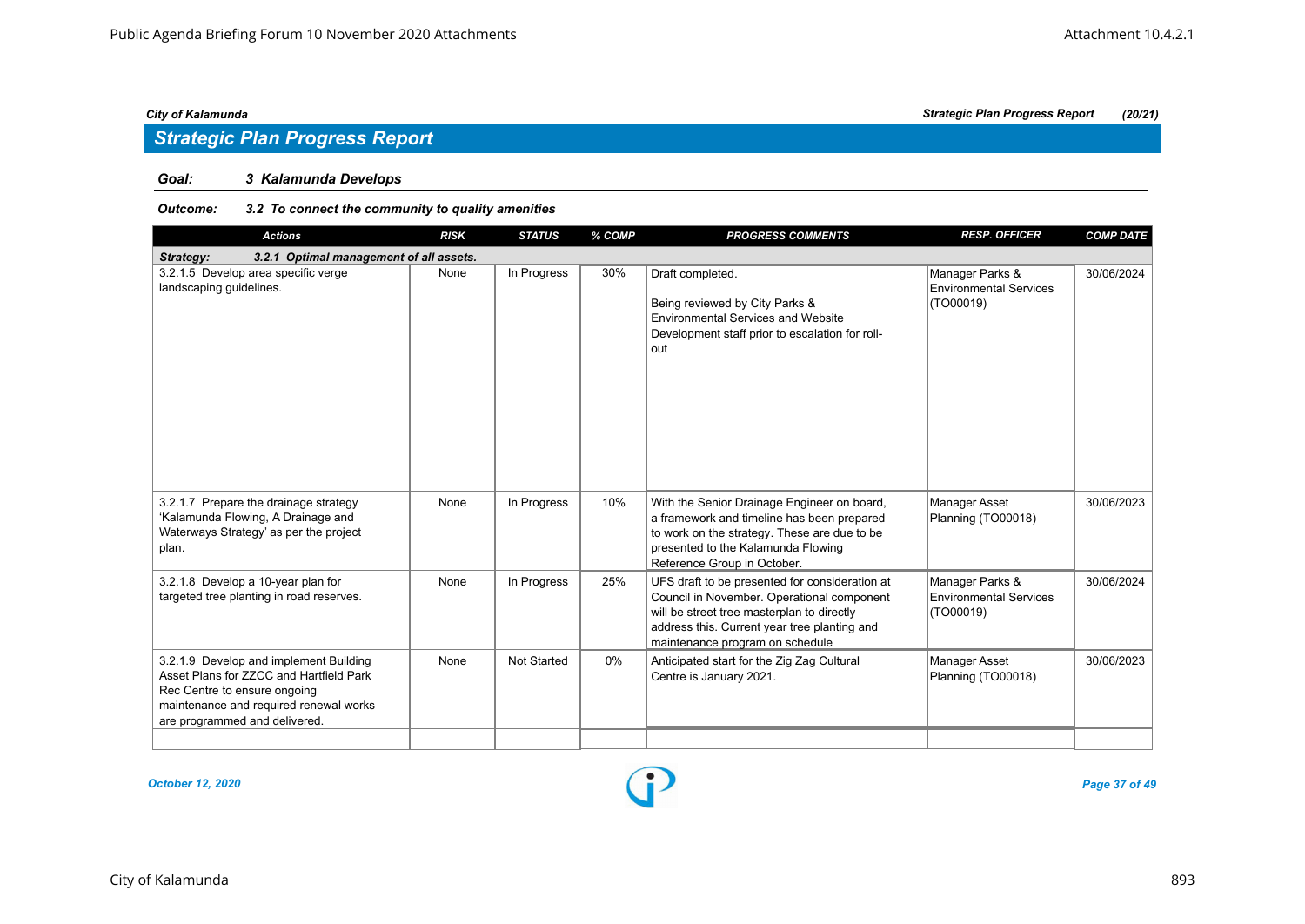# *Strategic Plan Progress Report*

### *Goal: 3 Kalamunda Develops*

### *Outcome: 3.2 To connect the community to quality amenities*

| <b>Actions</b>                                                                                                                                                                                                                                                                                                                              | <b>RISK</b> | <b>STATUS</b> | % COMP | <b>PROGRESS COMMENTS</b>                                                                                                                                                                                                                            | <b>RESP. OFFICER</b>                                          | <b>COMP DATE</b> |
|---------------------------------------------------------------------------------------------------------------------------------------------------------------------------------------------------------------------------------------------------------------------------------------------------------------------------------------------|-------------|---------------|--------|-----------------------------------------------------------------------------------------------------------------------------------------------------------------------------------------------------------------------------------------------------|---------------------------------------------------------------|------------------|
| 3.2.1 Optimal management of all assets.<br>Strategy:                                                                                                                                                                                                                                                                                        |             |               |        |                                                                                                                                                                                                                                                     |                                                               |                  |
| 3.2.1.11 Provide engineering advice,<br>design management and oversight for<br>Development Contribution Plan<br>infrastructure for existing and proposed<br>DCPs:<br>a) Forrestfield / High Wycombe<br>Industrial Area (existing).<br>b) Cell 9 Wattle Grove (existing).<br>MKSEA (proposed).<br>C)<br>Forrestfield North (proposed).<br>d) | None        | In Progress   | 45%    | Manager Asset Delivery is delivering<br>designs for FFN & Cell 9.<br>Both projects are in hand                                                                                                                                                      | <b>Manager Asset Delivery</b><br>(PD00004)                    | 30/06/2024       |
| 3.2.1.12 Manage the cost estimation,<br>design and delivery of City delivered<br>Development Contribution Plan<br>infrastructure:<br>a) Forrestfield / High Wycombe<br>Industrial Area (existing).<br>b) Cell 9 Wattle Grove (existing).<br>MKSEA (proposed).<br>C)<br>Forrestfield North (proposed).<br>d)                                 | None        | In Progress   | 10%    | A request for quotation has been issued for<br>the detailed design of civil infrastructure for<br>the MKSEA Precinct 3A Central area                                                                                                                | Manager Asset<br>Planning (TO00018)                           | 30/06/2024       |
| 3.2.1.13 Assess and prioritise City parks<br>leading to development of Park<br>Improvement Plans.                                                                                                                                                                                                                                           | None        | In Progress   | 25%    | Assessment of Environmental reserves<br>completed for LBS. In progress                                                                                                                                                                              | Manager Parks &<br><b>Environmental Services</b><br>(TO00019) | 30/06/2021       |
| <b>Actions</b>                                                                                                                                                                                                                                                                                                                              | <b>RISK</b> | <b>STATUS</b> | % COMP | <b>PROGRESS COMMENTS</b>                                                                                                                                                                                                                            | <b>RESP. OFFICER</b>                                          | <b>COMP DATE</b> |
| Strategy:                                                                                                                                                                                                                                                                                                                                   |             |               |        | 3.2.2 Provide and advocate for improved transport solutions and better connectivity through integrated transport planning.                                                                                                                          |                                                               |                  |
| 3.2.2.1 Prepare the transport strategy<br>'Kalamunda Moving, A Transport and<br>Road Safety Strategy' as per the project<br>plan.                                                                                                                                                                                                           | None        | In Progress   | 5%     | The new Senior Traffic Engineer has reviewed<br>the Project Plan and will now drive the delivery<br>of the strategy. A timeline and set of actions<br>will be provided for the Kalamunda Moving<br>Reference Group in the December 2020<br>quarter. | Manager Asset<br>Planning (TO00018)                           | 30/06/2023       |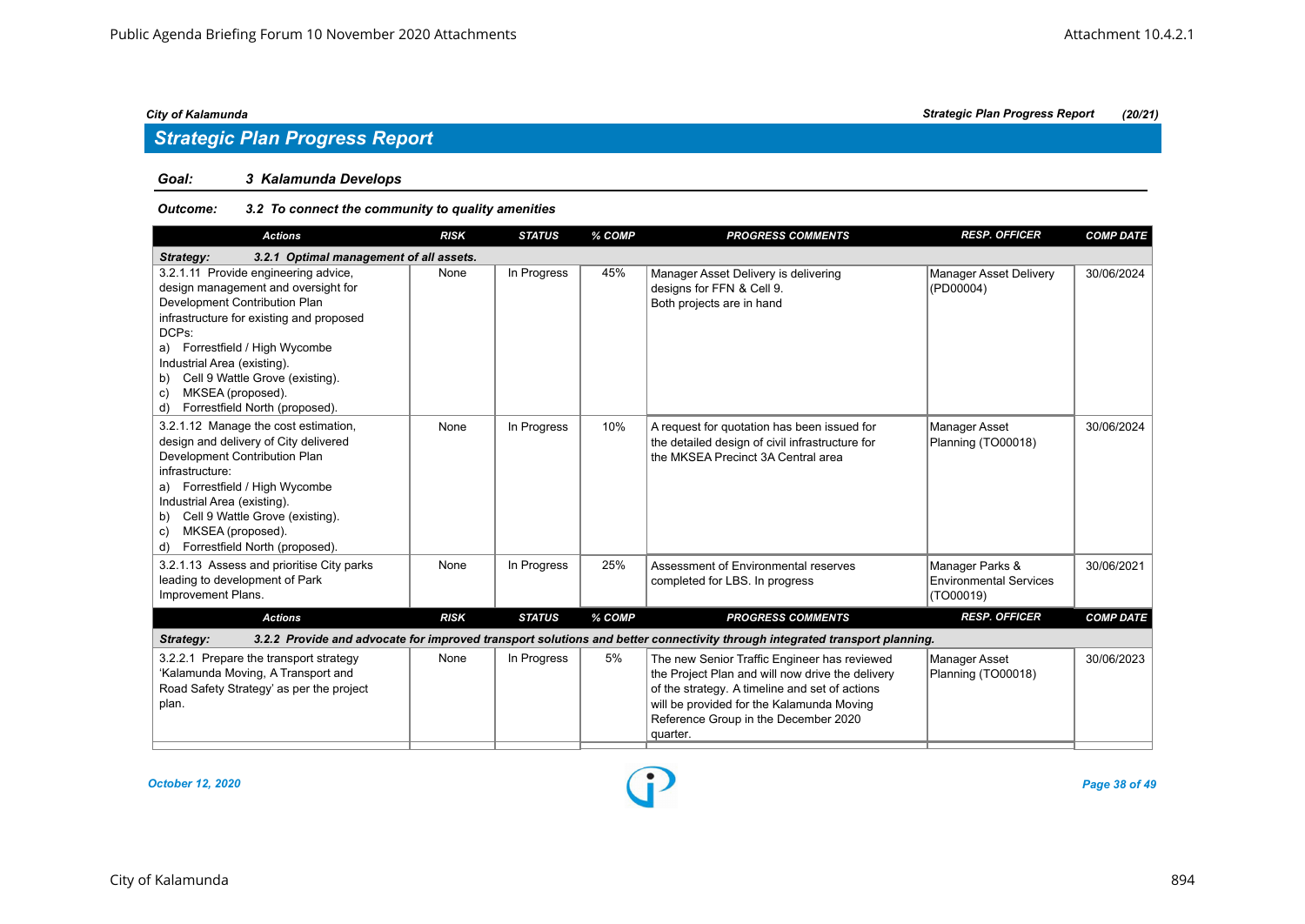# *Strategic Plan Progress Report*

#### *Goal: 3 Kalamunda Develops*

#### *Outcome: 3.2 To connect the community to quality amenities*

| <b>Actions</b>                                                                                                                          | <b>RISK</b> | STATUS      | % COMP | <b>PROGRESS COMMENTS</b>                                                                  | <b>RESP. OFFICER</b>                | <b>COMP DATE</b> |  |  |  |
|-----------------------------------------------------------------------------------------------------------------------------------------|-------------|-------------|--------|-------------------------------------------------------------------------------------------|-------------------------------------|------------------|--|--|--|
| 3.2.2 Provide and advocate for improved transport solutions and better connectivity through integrated transport planning.<br>Strategy: |             |             |        |                                                                                           |                                     |                  |  |  |  |
| 3.2.2.2 Implement the Bicycle Plan 2017<br>and its recommended actions and                                                              | None        | In Progress | 25%    | Projects continue to be identified, scoped,<br>budgeted and delivered as per the original | Manager Asset<br>Planning (TO00018) | 30/06/2024       |  |  |  |
| projects, to promote and improve cycling                                                                                                |             |             |        | program, subject to capital funding limits. In                                            |                                     |                  |  |  |  |
| in the City. Undertake a formal five-yearly                                                                                             |             |             |        | 2020/21 the City will be constructing the                                                 |                                     |                  |  |  |  |
| review in 2022.                                                                                                                         |             |             |        | second part of the High Wycombe Local<br>Route, and designing two projects being the      |                                     |                  |  |  |  |
|                                                                                                                                         |             |             |        | Berkshire-Dundas and Hale-Dawson Local                                                    |                                     |                  |  |  |  |
|                                                                                                                                         |             |             |        | Route. WABN funding submissions have been                                                 |                                     |                  |  |  |  |
|                                                                                                                                         |             |             |        | made for cycling routes along Kiandra Way                                                 |                                     |                  |  |  |  |
|                                                                                                                                         |             |             |        | High Wycombe, and Sussex Road                                                             |                                     |                  |  |  |  |
|                                                                                                                                         |             |             |        | Forrestfield.                                                                             |                                     |                  |  |  |  |

### *Outcome: 3.3 To develop and enhance the City's economy*

| Actions                                                                                                                  | <b>RISK</b> | <b>STATUS</b> | % COMP | <b>PROGRESS COMMENTS</b>                                                                                                                                                                                                                                                                                                                                                                                                                                                                                                                                                            | <b>RESP. OFFICER</b>                         | <b>COMP DATE</b> |
|--------------------------------------------------------------------------------------------------------------------------|-------------|---------------|--------|-------------------------------------------------------------------------------------------------------------------------------------------------------------------------------------------------------------------------------------------------------------------------------------------------------------------------------------------------------------------------------------------------------------------------------------------------------------------------------------------------------------------------------------------------------------------------------------|----------------------------------------------|------------------|
| 3.3.1 Facilitate and support the success and growth of industry and businesses.<br>Strategy:                             |             |               |        |                                                                                                                                                                                                                                                                                                                                                                                                                                                                                                                                                                                     |                                              |                  |
| 3.3.1.1 Deliver the initiatives and targets<br>from the Economic Development Strategy<br>(2017-22) for the current year. | None        | In Progress   | 25%    | - ED Operational Implementation plan<br>developed and initiatives underway including:<br>* Participation in industry networks and<br>associations (LinkWA & KCC)<br>Collaboration with Forrestfield Community<br>Bank to devise and deliver a buy local<br>campaign via an EFTPOS based 'local gift<br>program'.<br>Finalising a partnership agreement with<br>Kalamunda Chamber of Commerce, endorsed<br>by Council.<br>* rollout of the COVID19 Crisis Relief Fund<br>Program for small businesses and evaluation<br>of applicants.<br>* Exploration of participation in the SBDC | Economic Development<br>Specialist (AC00047) | 30/06/2024       |

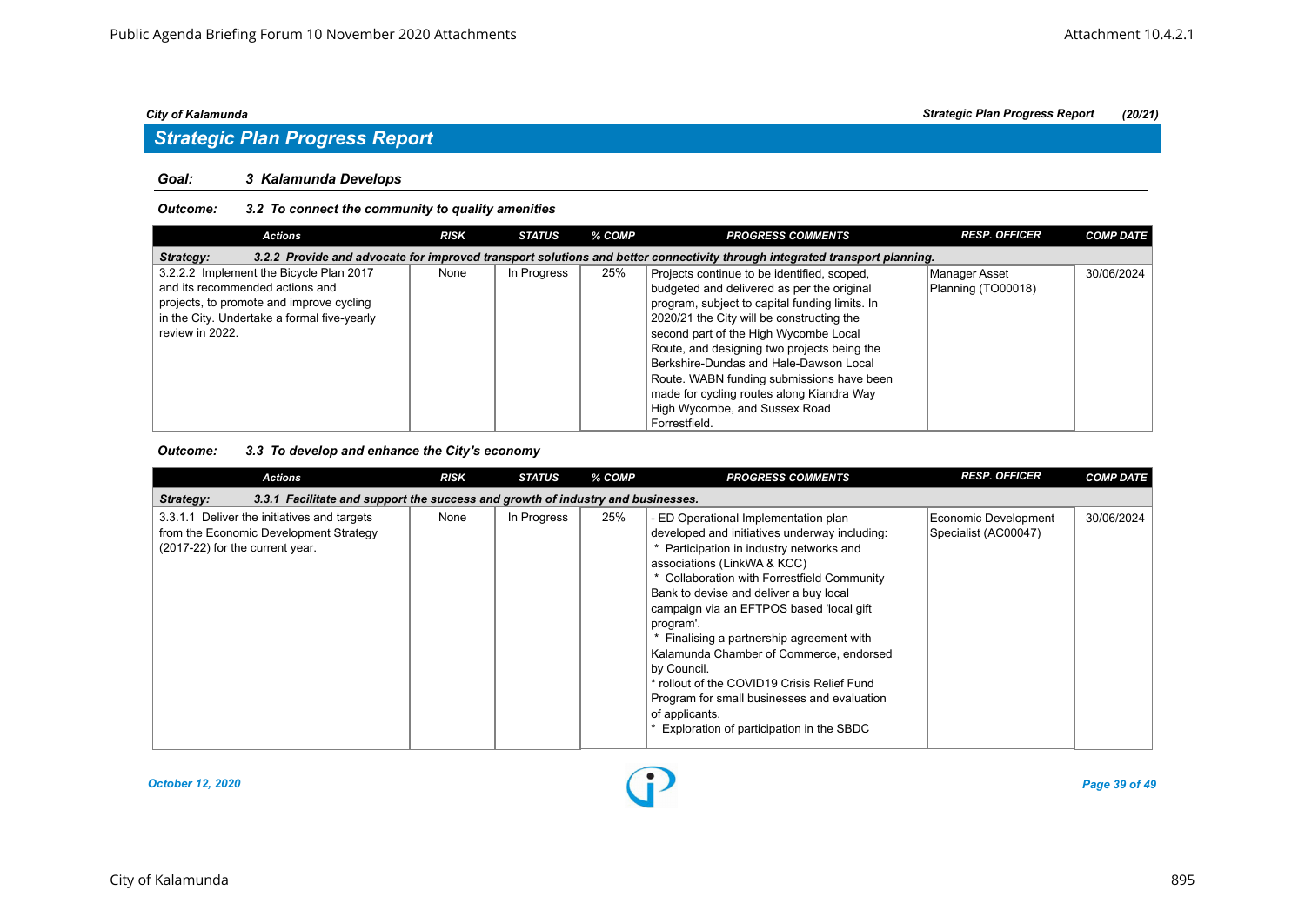# *Strategic Plan Progress Report*

### *Goal: 3 Kalamunda Develops*

### *Outcome: 3.3 To develop and enhance the City's economy*

| <b>Actions</b>                                                                                     | <b>RISK</b> | <b>STATUS</b> | % COMP | <b>PROGRESS COMMENTS</b>                                                                                                                                                                                                                                        | <b>RESP. OFFICER</b>                         | <b>COMP DATE</b> |
|----------------------------------------------------------------------------------------------------|-------------|---------------|--------|-----------------------------------------------------------------------------------------------------------------------------------------------------------------------------------------------------------------------------------------------------------------|----------------------------------------------|------------------|
| 3.3.1 Facilitate and support the success and growth of industry and businesses.<br>Strategy:       |             |               |        |                                                                                                                                                                                                                                                                 |                                              |                  |
|                                                                                                    |             |               |        | <b>Small Business Friendly Initiative</b><br>* Conduct the process to attract candidates to<br>participate on the soon to be formed<br>Economic Development Advisory Committee.                                                                                 |                                              |                  |
| 3.3.1.2 Finalise partnership agreement<br>with the Kalamunda Chamber of<br>Commerce.               | None        | Completed     | 100%   | Partnership Agreement endorsed by Council<br>and signed by both parties. Initiatives and<br>arrangements underway.                                                                                                                                              | Economic Development<br>Specialist (AC00047) | 31/10/2020       |
| 3.3.1.3 Build local business capacity and<br>sustainability.                                       | None        | In Progress   | 25%    | Economic Development C-19 Recovery<br>coordinated and underway.                                                                                                                                                                                                 | Economic Development<br>Specialist (AC00047) | 30/06/2024       |
|                                                                                                    |             |               |        | Collaboration with SBDC, Hawaiian Group and<br>KCC to deliver targeted business development<br>programs locally.                                                                                                                                                |                                              |                  |
|                                                                                                    |             |               |        | Rolled out the COVID 19 Crisis Relief Fund<br>program for local small businesses. Currently<br>evaluating applications.                                                                                                                                         |                                              |                  |
| <b>Actions</b>                                                                                     | <b>RISK</b> | <b>STATUS</b> | % COMP | <b>PROGRESS COMMENTS</b>                                                                                                                                                                                                                                        | <b>RESP. OFFICER</b>                         | <b>COMP DATE</b> |
| 3.3.2 Attract new investment opportunities and businesses with a focus on innovation.<br>Strategy: |             |               |        |                                                                                                                                                                                                                                                                 |                                              |                  |
| 3.3.2.2 Support and participate in LINK<br>WA Freight & Logistics Alliance.                        | None        | In Progress   | 25%    | City of Kalamunda hosted recent Project<br>Team meeting and Steering Group meeting to<br>be hosted 1/10/2020.<br>City's ED S coordinated combined response<br>to Infrastructure WA Draft Paper and is in<br>process of coordinating response to HDRR<br>survey. | Economic Development<br>Specialist (AC00047) | 30/06/2024       |
| 3.3.2.3 Investment prospectus &<br>collateral to target and attract new<br>opportunities.          | None        | In Progress   | 50%    | Working group established. Draft scope<br>developed and approved for development.<br>Text nearly completed for review by internal<br>working group. Awaiting input from PR team in                                                                              | Economic Development<br>Specialist (AC00047) | 30/06/2024       |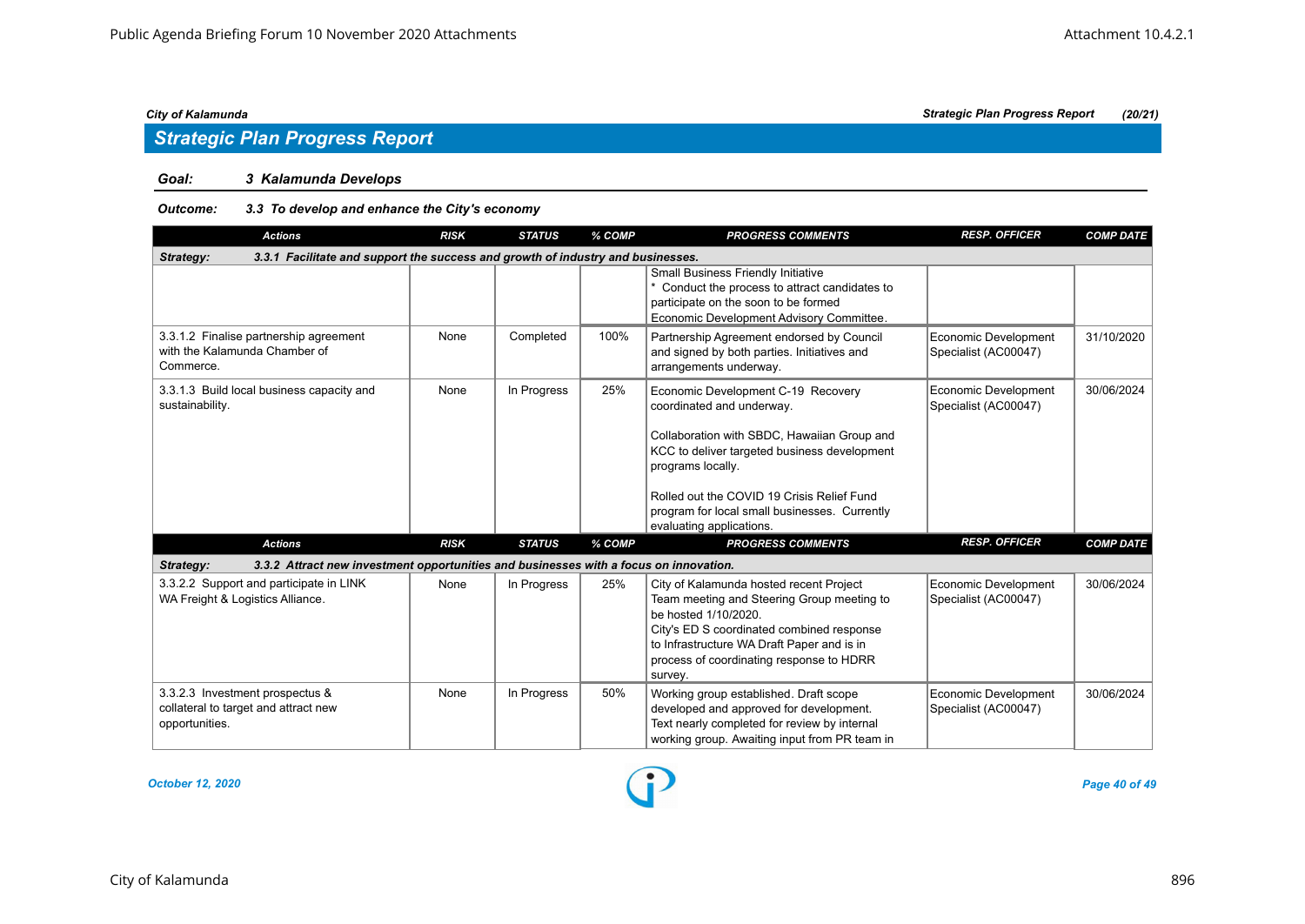# *Strategic Plan Progress Report*

#### *Goal: 3 Kalamunda Develops*

### *Outcome: 3.3 To develop and enhance the City's economy*

| <b>Actions</b>                                                                                     | <b>RISK</b> | STATUS      | % COMP | <b>PROGRESS COMMENTS</b>                                                                                                                                                         | <b>RESP. OFFICER</b>                                      | <b>COMP DATE</b> |  |  |  |  |
|----------------------------------------------------------------------------------------------------|-------------|-------------|--------|----------------------------------------------------------------------------------------------------------------------------------------------------------------------------------|-----------------------------------------------------------|------------------|--|--|--|--|
| 3.3.2 Attract new investment opportunities and businesses with a focus on innovation.<br>Strategy: |             |             |        |                                                                                                                                                                                  |                                                           |                  |  |  |  |  |
|                                                                                                    |             |             |        | respect to graphic design.                                                                                                                                                       |                                                           |                  |  |  |  |  |
| 3.3.2.4 Establish and administer the<br>Kalamunda Economic Development<br>Advisory Committee.      | None        | In Progress | 33%    | Call for nominations closed 4 August. Evaluation<br>of candidates and report to Council finalised.<br>Candidate nominations to be considered and<br>endorsed at the October OCM. | Manager Commercial &<br>Cultural Services<br>$ $ (CSS001) | 30/06/2024       |  |  |  |  |

#### *Outcome: 3.4 To be recognised as a preferred tourism destination*

| <b>Actions</b>                                                                                                          | <b>RISK</b> | <b>STATUS</b> | % COMP | <b>PROGRESS COMMENTS</b>                                                                                                                                                                                                                                                                                                                                                                                                                                                                                                                                                                                                                                                                                                                                                                                                   | <b>RESP. OFFICER</b>                            | <b>COMP DATE</b> |  |  |  |  |
|-------------------------------------------------------------------------------------------------------------------------|-------------|---------------|--------|----------------------------------------------------------------------------------------------------------------------------------------------------------------------------------------------------------------------------------------------------------------------------------------------------------------------------------------------------------------------------------------------------------------------------------------------------------------------------------------------------------------------------------------------------------------------------------------------------------------------------------------------------------------------------------------------------------------------------------------------------------------------------------------------------------------------------|-------------------------------------------------|------------------|--|--|--|--|
| 3.4.1 Facilitate, support and promote activities and places to visit.<br><b>Strategy:</b>                               |             |               |        |                                                                                                                                                                                                                                                                                                                                                                                                                                                                                                                                                                                                                                                                                                                                                                                                                            |                                                 |                  |  |  |  |  |
| 3.4.1.1 Deliver the initiatives and targets<br>from the Tourism Development Strategy<br>(2019-25) for the current year. | None        | In Progress   | 30%    | Completed various actions from the Tourism<br>Development Strategy including:<br>Fostered strong awareness of the<br>Experience Perth Hills - awarded Gold Award<br>for Excellence in Government Tourism<br>Strong partnerships developed with key<br>tourism stakeholders and industry bodies<br>Signage - locations identified area for<br>entry stacks signage<br>Developed/completed new self-drive<br>maps to improve visitor access and<br>navigation.<br>Promoted key attractions in Kalamunda,<br>securing reputation as a premier tourist<br>destination through Experience Perth Hills and<br>collaboration with Destination Perth.<br>Worked with 4 other LGA's on cohesive<br>and connected branding and marketing<br>including integrated maps of the region<br>Worked with The West to promote the<br>region | Coordinator Tourism<br>Development<br>(AC00017) | 30/06/2024       |  |  |  |  |

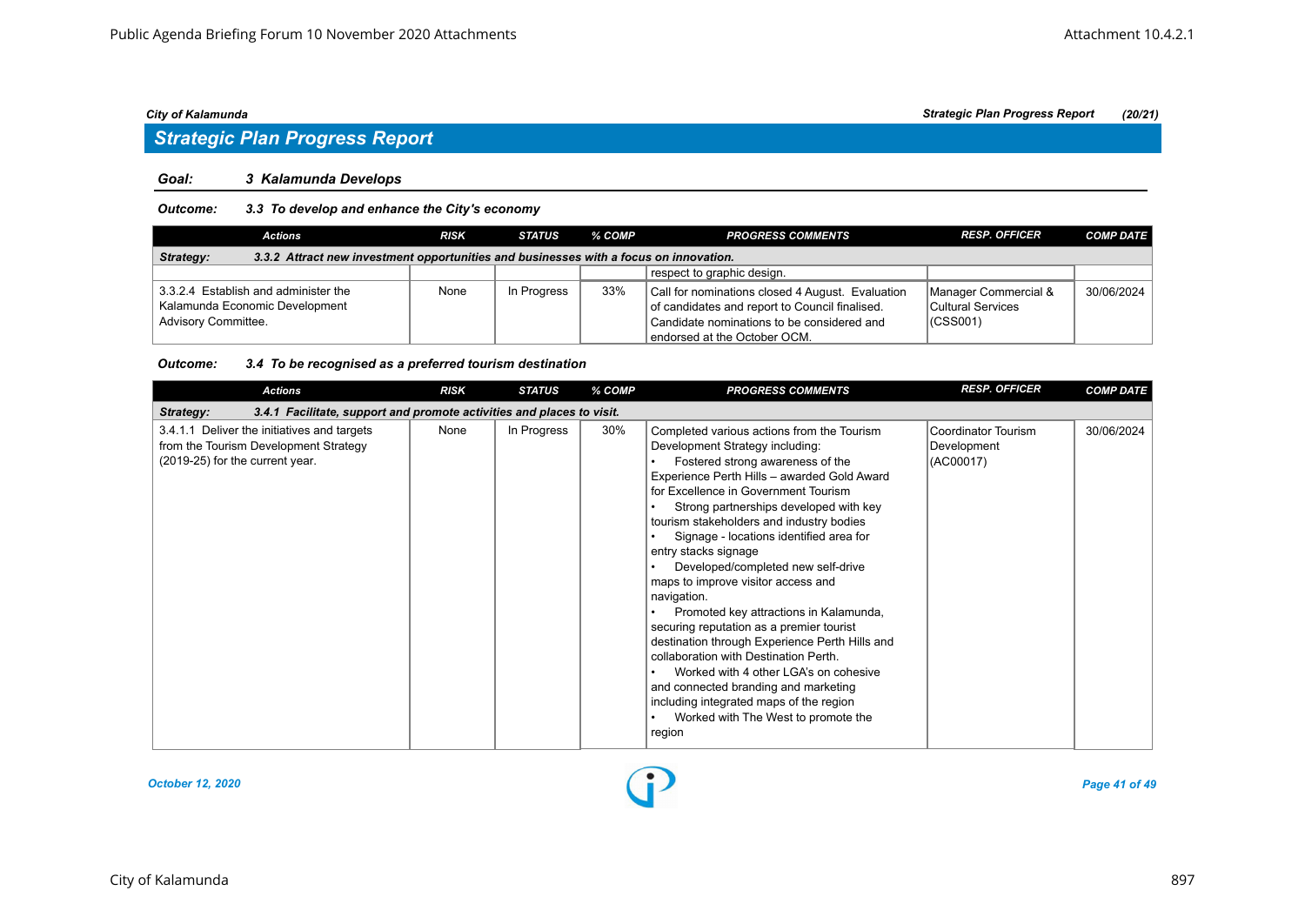### *Goal: 3 Kalamunda Develops*

### *Outcome: 3.4 To be recognised as a preferred tourism destination*

| <b>Actions</b>                                                                                       | <b>RISK</b> | <b>STATUS</b> | % COMP | <b>PROGRESS COMMENTS</b>                                                                                                                                                                                                                                                                                                                                                                                                                                                                                                                                                                                                                                                                                                                                                                                                                                                                                                                                                                 | <b>RESP. OFFICER</b>                              | <b>COMP DATE</b> |  |  |  |  |  |
|------------------------------------------------------------------------------------------------------|-------------|---------------|--------|------------------------------------------------------------------------------------------------------------------------------------------------------------------------------------------------------------------------------------------------------------------------------------------------------------------------------------------------------------------------------------------------------------------------------------------------------------------------------------------------------------------------------------------------------------------------------------------------------------------------------------------------------------------------------------------------------------------------------------------------------------------------------------------------------------------------------------------------------------------------------------------------------------------------------------------------------------------------------------------|---------------------------------------------------|------------------|--|--|--|--|--|
| 3.4.1 Facilitate, support and promote activities and places to visit.<br>Strategy:                   |             |               |        |                                                                                                                                                                                                                                                                                                                                                                                                                                                                                                                                                                                                                                                                                                                                                                                                                                                                                                                                                                                          |                                                   |                  |  |  |  |  |  |
|                                                                                                      |             |               |        | Tourism Advisory Committee activity to<br>provide quidance and direction on the actions<br>arising out of the Tourism Strategy<br>Worked with Sunrise to promote the region<br>Finalist State Heritage Awards 2020<br>Worked with Tourism businesses on stand<br>up following COVID19<br>Created a new Facebook presence for<br>Perth Hills Takeaway, encouraging all local<br>businesses to post about their offerings.<br>Worked with Health and Comms Team to<br>produce a printed guide of Takeaway Food<br>Venues for local residents and visitors during<br>the COVID19 Crisis.<br>- Experience Perth Hills adopted as the<br>Regional Brand by the Perth Hills Tourism<br>Alliance.<br>Branding complete<br>Best ever social media campaign reaching<br>over 100k people.<br>- Working on landing page for website.<br>- Held quarterly Tourism Advisory Committee<br>meeting, committee tasked with suggested<br>initiatives to be then worked up for budgetary<br>requirements. |                                                   |                  |  |  |  |  |  |
| <b>Actions</b>                                                                                       | <b>RISK</b> | <b>STATUS</b> | % COMP | <b>PROGRESS COMMENTS</b>                                                                                                                                                                                                                                                                                                                                                                                                                                                                                                                                                                                                                                                                                                                                                                                                                                                                                                                                                                 | <b>RESP. OFFICER</b>                              | <b>COMP DATE</b> |  |  |  |  |  |
| 3.4.2 Advocate and facilitate diversification options for rural properties to flourish.<br>Strategy: |             |               |        |                                                                                                                                                                                                                                                                                                                                                                                                                                                                                                                                                                                                                                                                                                                                                                                                                                                                                                                                                                                          |                                                   |                  |  |  |  |  |  |
| 3.4.2.2 Partner with the State through the<br>Pickering Brook & surrounds working<br>group.          | None        | In Progress   | 50%    | Townsite expansion report (Part 1) finalised<br>and issued to the Taskforce for<br>recommendation. The City is awaiting the                                                                                                                                                                                                                                                                                                                                                                                                                                                                                                                                                                                                                                                                                                                                                                                                                                                              | <b>Director Development</b><br>Services (DE00004) | 30/06/2024       |  |  |  |  |  |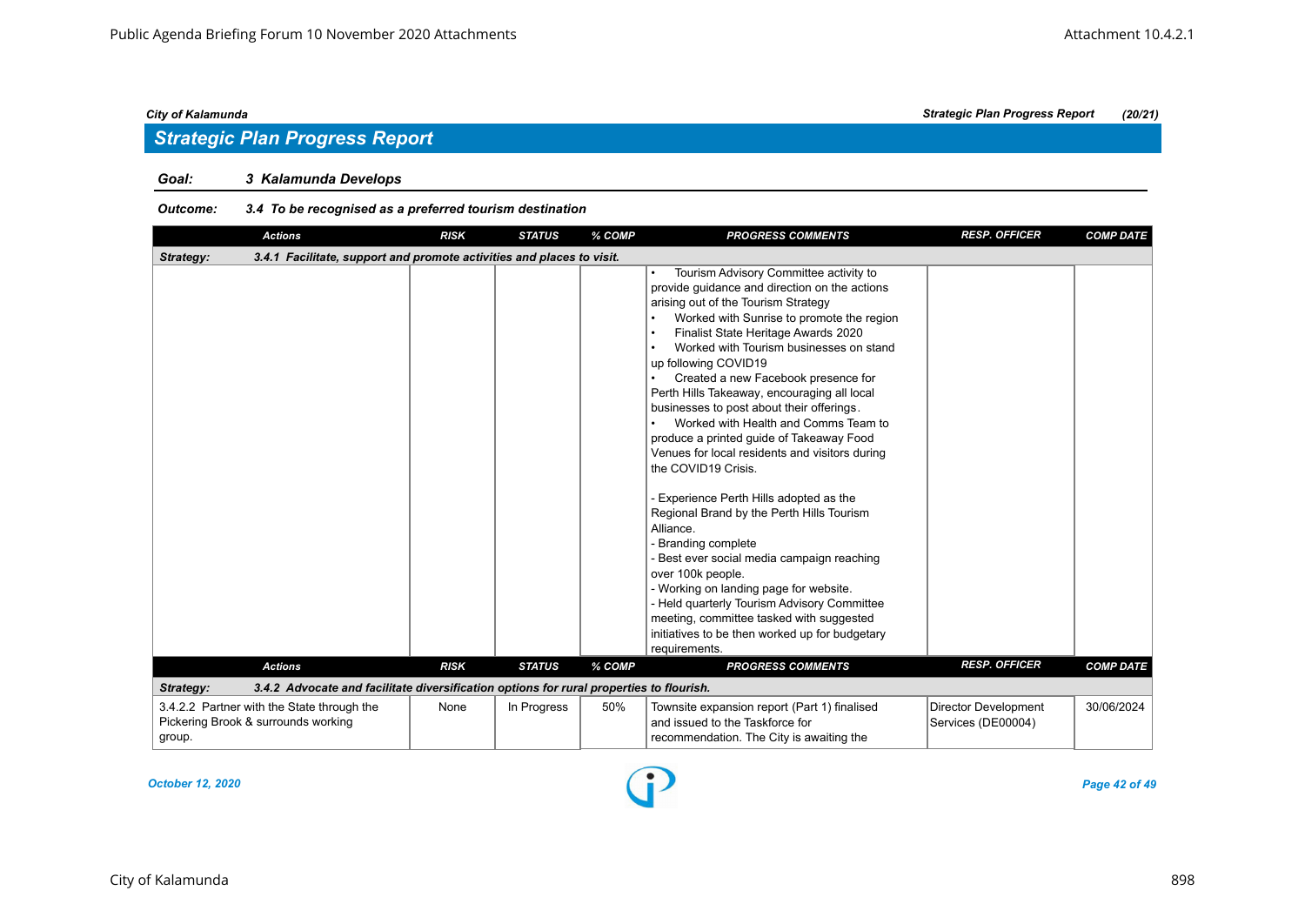# *Strategic Plan Progress Report*

### *Goal: 3 Kalamunda Develops*

### *Outcome: 3.4 To be recognised as a preferred tourism destination*

| <b>Actions</b>                                                                                                                                                                                                                                                                                                                                           | <b>RISK</b> | <b>STATUS</b>      | % COMP | <b>PROGRESS COMMENTS</b>                                                                                                                                                                                                    | <b>RESP. OFFICER</b>                              | <b>COMP DATE</b> |  |  |  |  |
|----------------------------------------------------------------------------------------------------------------------------------------------------------------------------------------------------------------------------------------------------------------------------------------------------------------------------------------------------------|-------------|--------------------|--------|-----------------------------------------------------------------------------------------------------------------------------------------------------------------------------------------------------------------------------|---------------------------------------------------|------------------|--|--|--|--|
| 3.4.2 Advocate and facilitate diversification options for rural properties to flourish.<br>Strategy:                                                                                                                                                                                                                                                     |             |                    |        |                                                                                                                                                                                                                             |                                                   |                  |  |  |  |  |
|                                                                                                                                                                                                                                                                                                                                                          |             |                    |        | recommendation to action a potential<br>Metropolitan Region Scheme amendment<br>request.<br>Part 2 of the working group and taskforce<br>recommendations being progressed by<br>Department of Planning, Lands and Heritage. |                                                   |                  |  |  |  |  |
| 3.4.2.3 Having regard to the findings and<br>recommendations of the Pickering Brook<br>and Surrounds Working Group and<br>Taskforce, progress the Metropolitan<br>Region Scheme amendment request and<br>Local Planning Scheme No. 3<br>amendment to the Western Australian<br>Planning Commission to support the<br>Pickering Brook townsite expansion. | None        | In Progress        | 50%    | Townsite expansion report (Part 1) finalised<br>and issued to the Taskforce for<br>recommendation. The City is awaiting the<br>recommendation to action a potential<br>Metropolitan Region Scheme amendment<br>request.     | <b>Director Development</b><br>Services (DE00004) | 30/06/2022       |  |  |  |  |
| 3.4.2.4 Having regard to the Hills Rural<br>Study 2015, prepare a new Rural Strategy<br>to inform advocacy programs and<br>amendments to the Local and State<br>planning framework.                                                                                                                                                                      | None        | <b>Not Started</b> | $0\%$  |                                                                                                                                                                                                                             | Director Development<br>Services (DE00004)        | 30/06/2024       |  |  |  |  |

*October 12, 2020 Page 43 of 49*

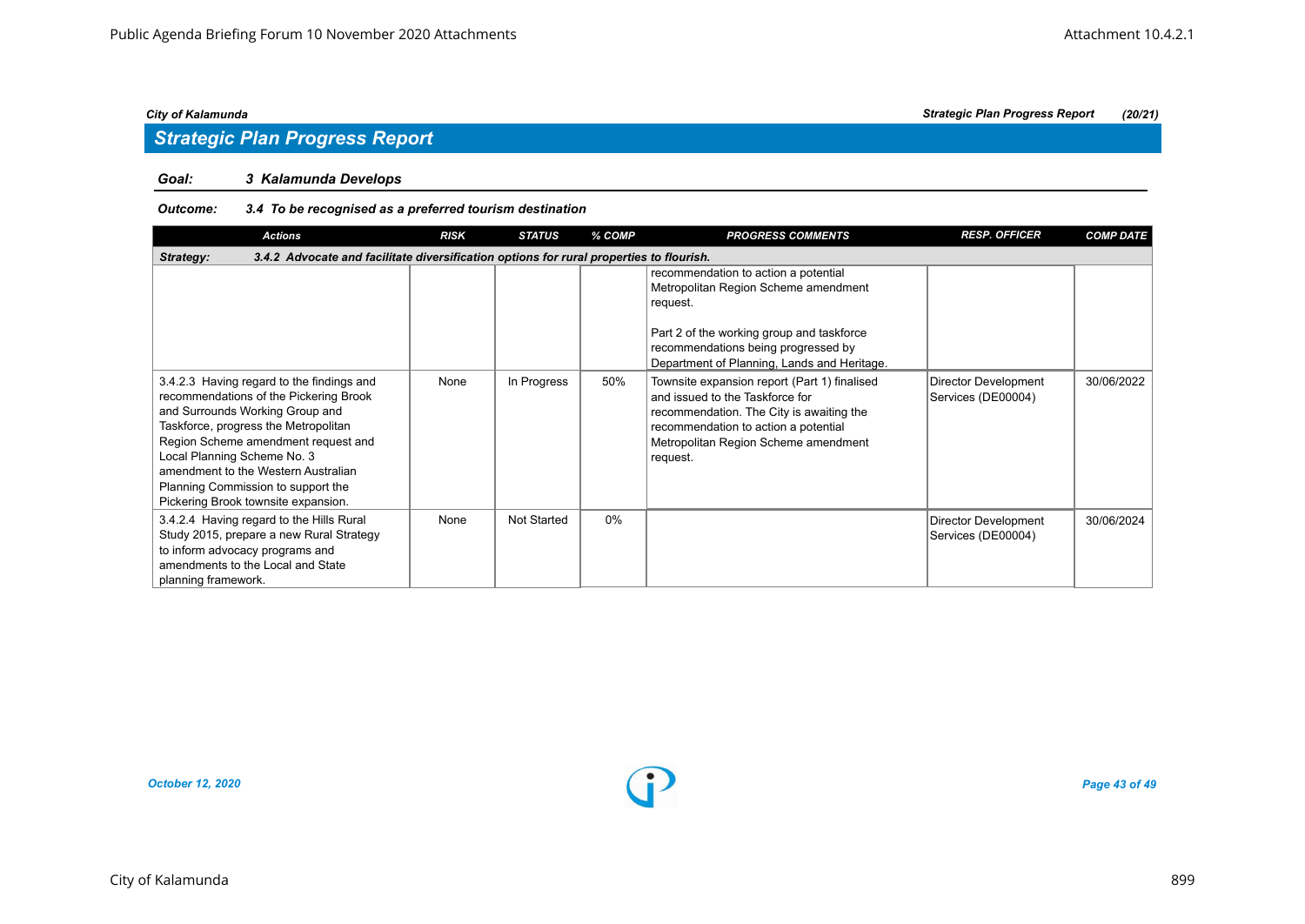# *Strategic Plan Progress Report*

### *Goal: 4 Kalamunda Leads*

### *Outcome: 4.1 To provide leadership through transparent governance*

| <b>Actions</b>                                                                                                                                                                       | <b>RISK</b> | <b>STATUS</b> | % COMP | <b>PROGRESS COMMENTS</b>                                                                                                                                                                                                                                    | <b>RESP. OFFICER</b>                                | <b>COMP DATE</b> |  |  |  |  |  |
|--------------------------------------------------------------------------------------------------------------------------------------------------------------------------------------|-------------|---------------|--------|-------------------------------------------------------------------------------------------------------------------------------------------------------------------------------------------------------------------------------------------------------------|-----------------------------------------------------|------------------|--|--|--|--|--|
| 4.1.1 Provide good governance.<br>Strategy:                                                                                                                                          |             |               |        |                                                                                                                                                                                                                                                             |                                                     |                  |  |  |  |  |  |
| 4.1.1.1 Demonstrate compliance with the<br>Integrated Planning & Reporting<br>Framework<br>Review Strategic Community Plan<br>Annual review of the Corporate<br><b>Business Plan</b> | None        | In Progress   | 31%    | The goal for 2020 will be to undertake<br>community engagement on the review of the<br>Strategic Community Plan. An online survey<br>and promotion was released in September<br>and workshops will occur during October<br>2020.                            | Chief Executive Officer<br>(DE00001)                | 30/06/2024       |  |  |  |  |  |
| 4.1.1.3 Develop and review the long-term<br>financial plan.                                                                                                                          | None        | In Progress   | 25%    | Commenced discussion with the Kalamunda<br>Leadership Team around direction for LTFP                                                                                                                                                                        | Manager Financial<br>Services (FS00009)             | 30/06/2024       |  |  |  |  |  |
| 4.1.1.4 Undertake Strategic Risk Review<br>to inform the Risk Register.                                                                                                              | None        | In Progress   | 35%    | A Strategic Risk Workshop was undertaken<br>with the Council and Leadership Team<br>resulting in an update to the Risk Register.<br>Risk Management Training Program has been<br>developed, to be rolled out to staff during the<br>second quarter of 2020. | Director Corporate<br>Services (DE00003)            | 30/06/2024       |  |  |  |  |  |
| 4.1.1.5 Review and update the<br>Governance & Policy Framework, Council<br>Policies and Local Laws.                                                                                  | None        | In Progress   | 30%    | The Governance and Policy Framework has<br>been reviewed and updated in readiness for<br>the Councillor Induction program. The<br>Council Policy manual was adopted by<br>Council in August 2019.                                                           | Governance Advisor<br>(DE00006)                     | 30/06/2024       |  |  |  |  |  |
| 4.1.1.9 Conduct annual review of the<br>Delegated Authority Manual.                                                                                                                  | None        | In Progress   | 32%    | The review will occur in fourth quarter 2021.                                                                                                                                                                                                               | Chief Executive Officer<br>(DE00001)                | 30/06/2024       |  |  |  |  |  |
| 4.1.1.10 Compliance Audit Return is<br>completed in accordance with Regulation<br>14 and 15 of the LG (Audit) Regulations.                                                           | None        | In Progress   | 54%    | The Compliance Audit return will be<br>undertaken & completed in March 2021.                                                                                                                                                                                | Chief Executive Officer<br>(DE00001)                | 30/06/2024       |  |  |  |  |  |
| 4.1.1.11 Prepare Annual Report to<br>demonstrate achievements.                                                                                                                       | None        | In Progress   | 40%    | Front end of report is under development, with<br>the financials to be provided following the<br>completion of the Audit process. Date is still to                                                                                                          | Manager Customer &<br>Public Relations<br>(DE00008) | 30/06/2024       |  |  |  |  |  |

*October 12, 2020 Page 44 of 49*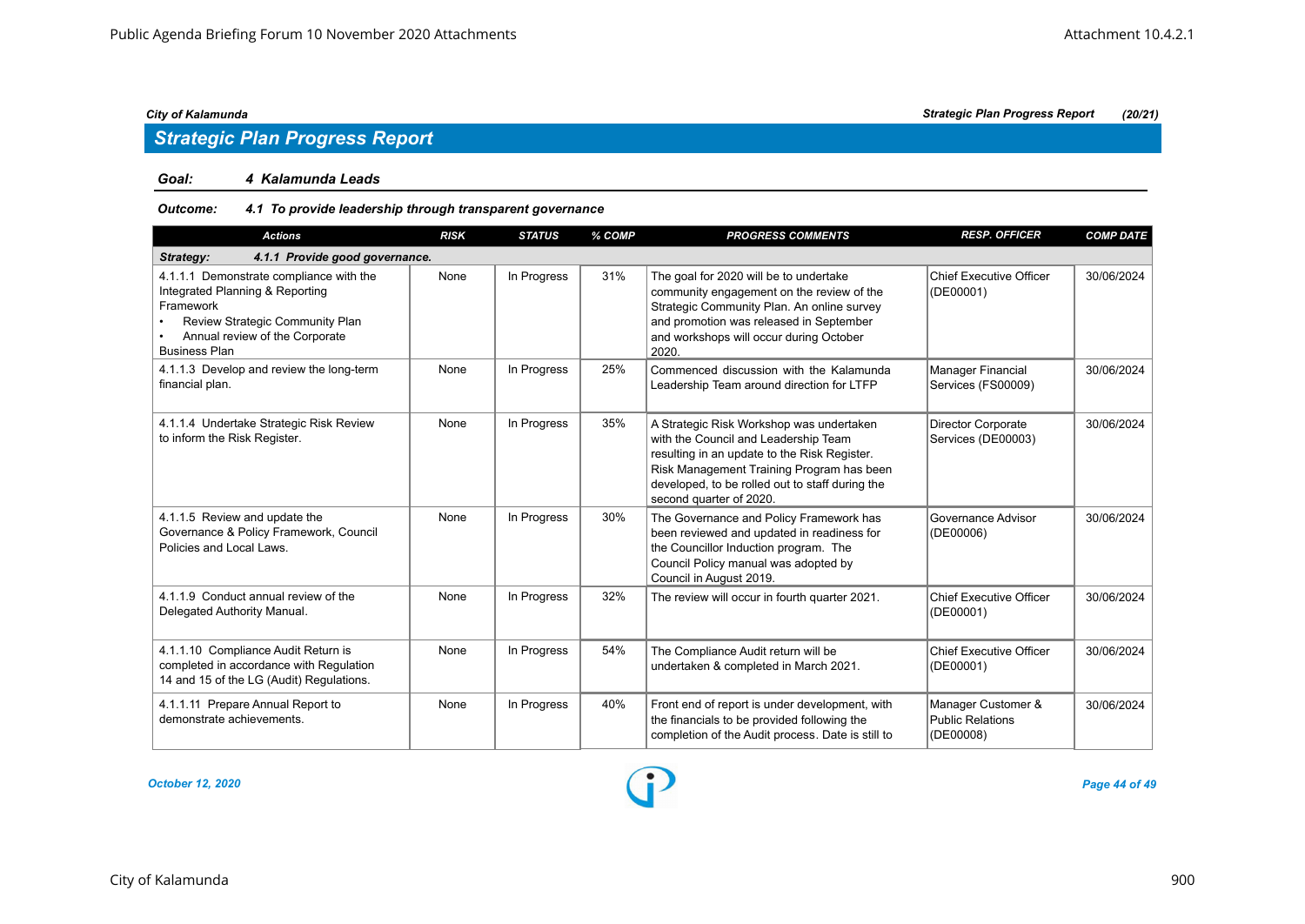# *Strategic Plan Progress Report*

### *Goal: 4 Kalamunda Leads*

### *Outcome: 4.1 To provide leadership through transparent governance*

| <b>Actions</b>                                                                                                | <b>RISK</b> | <b>STATUS</b> | % COMP | <b>PROGRESS COMMENTS</b>                                                                                                                                                                                                                                                                                                                       | <b>RESP. OFFICER</b>                            | <b>COMP DATE</b> |  |  |  |  |  |
|---------------------------------------------------------------------------------------------------------------|-------------|---------------|--------|------------------------------------------------------------------------------------------------------------------------------------------------------------------------------------------------------------------------------------------------------------------------------------------------------------------------------------------------|-------------------------------------------------|------------------|--|--|--|--|--|
| 4.1.1 Provide good governance.<br>Strategy:                                                                   |             |               |        |                                                                                                                                                                                                                                                                                                                                                |                                                 |                  |  |  |  |  |  |
|                                                                                                               |             |               |        | be confirmed in this regard.                                                                                                                                                                                                                                                                                                                   |                                                 |                  |  |  |  |  |  |
| 4.1.1.12 Convene Audit & Risk<br>Committee quarterly.                                                         | None        | In Progress   | 35%    | The Audit and RIsk Committee was convened<br>in July 2020. During this meeting, the results<br>of the Interim Audit performed by the Auditor<br>General's Office, the Internal Audit program<br>and the Local Government Regulations<br>Review were received by Council.                                                                       | <b>Director Corporate</b><br>Services (DE00003) | 30/06/2024       |  |  |  |  |  |
| 4.1.1.13 Develop and adopt an Annual<br>Budget.                                                               | None        | In Progress   | 25%    | First term budget review underway, this<br>will help quide for future budget setting.                                                                                                                                                                                                                                                          | Manager Financial<br>Services (FS00009)         | 30/06/2024       |  |  |  |  |  |
| 4.1.1.14 Prepare the Annual Financial<br>Statement and facilitate the Office of the<br>Auditor General audit. | None        | In Progress   | 50%    | Statutory deadline for providing annual<br>financial statement to auditors by 30<br>September 2020 achieved.                                                                                                                                                                                                                                   | <b>Manager Financial</b><br>Services (FS00009)  | 30/06/2024       |  |  |  |  |  |
| 4.1.1.15 Conduct external cyber<br>penetration testing twice a year.                                          | None        | In Progress   | 25%    | External penetration testing was undertaken in<br>May 2020, and will be scheduled to be<br>completed again late this year.<br>Next penetration test is due in November<br>2020. The previous penetration test<br>conducted in July 2020 didn't highlight any<br>high risk issues.                                                              | Manager Information<br>Technology (IT00008)     | 30/06/2024       |  |  |  |  |  |
| 4.1.1.16 Test Disaster Recovery and<br>Business Continuity annually.                                          | None        | In Progress   | 25%    | Disaster Recovery scenario has been<br>developed with support from the Records<br>Officer and GIS Specialist. Implementation of<br>the scenario will be scheduled in the later part<br>of this year.<br>Two disaster recovery scenarios have been<br>completed with the majority of the team<br>participating and learning from the exercises. | Manager Information<br>Technology (IT00008)     | 30/06/2024       |  |  |  |  |  |

*October 12, 2020 Page 45 of 49*

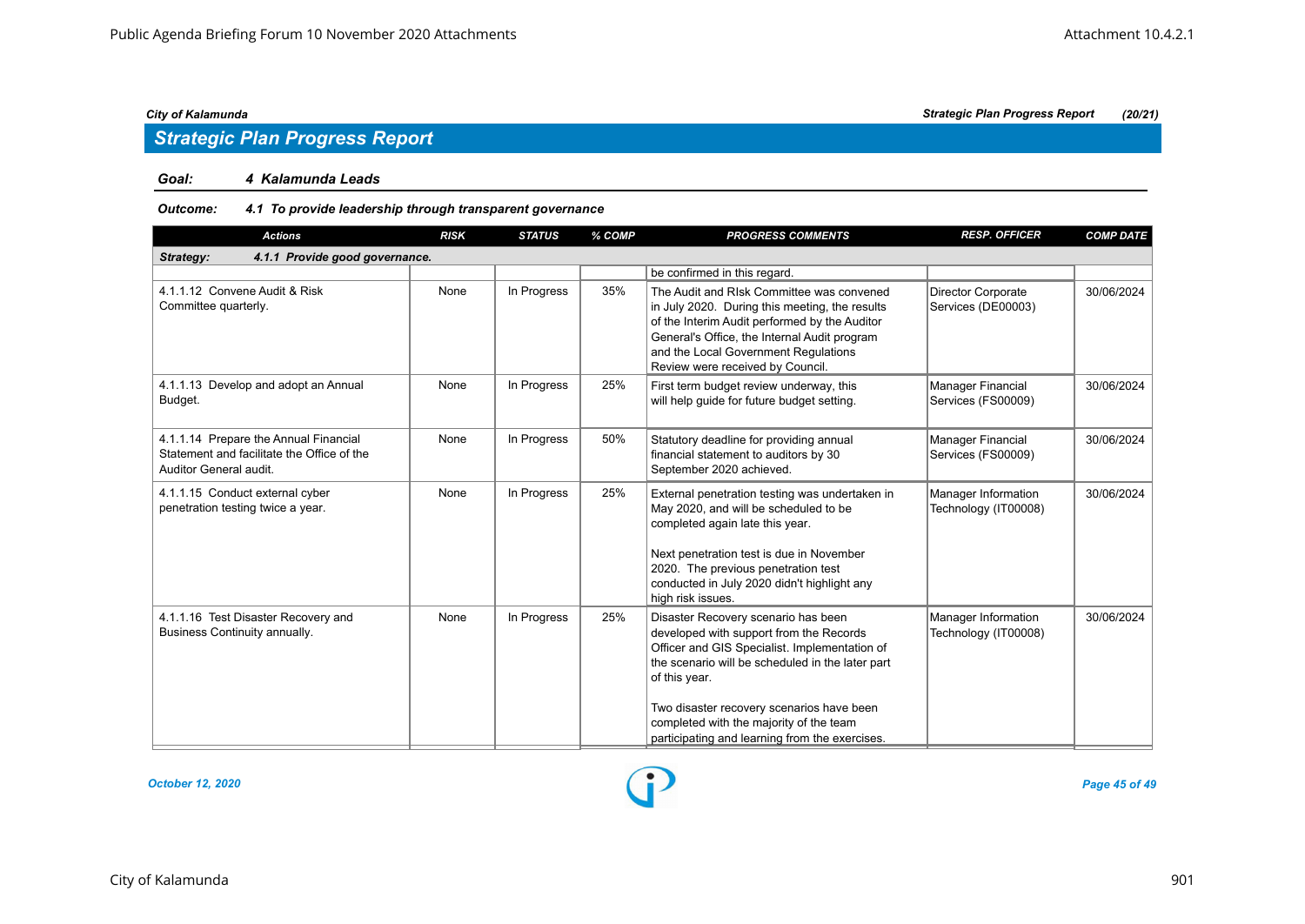#### *Goal: 4 Kalamunda Leads*

### *Outcome: 4.1 To provide leadership through transparent governance*

| <b>Actions</b>                                                                                                                                                        | <b>RISK</b> | <b>STATUS</b> | % COMP | <b>PROGRESS COMMENTS</b>                                                                                                                                                                                                                                                                                                                                                                                                                                                      | <b>RESP. OFFICER</b>                        | <b>COMP DATE</b> |
|-----------------------------------------------------------------------------------------------------------------------------------------------------------------------|-------------|---------------|--------|-------------------------------------------------------------------------------------------------------------------------------------------------------------------------------------------------------------------------------------------------------------------------------------------------------------------------------------------------------------------------------------------------------------------------------------------------------------------------------|---------------------------------------------|------------------|
| 4.1.1 Provide good governance.<br>Strategy:                                                                                                                           |             |               |        |                                                                                                                                                                                                                                                                                                                                                                                                                                                                               |                                             |                  |
| 4.1.1.17 Whole of City<br>Telecommunications Review.                                                                                                                  | None        | In Progress   | 50%    | Telecommunications EOI and Tender have<br>been reviewed. Final recommendation to be<br>provided in the coming months.<br>Telecommunications Review Expression of<br>Interest has been to market. Tender Request<br>package has been created to be released to<br>market by the end of October 2020. The<br>focus of the Tender Request package is to<br>achieve higher bandwidth speeds for a<br>reduced cost, and to provide better disaster<br>recovery opportunities.      | Manager Information<br>Technology (IT00008) | 30/06/2024       |
| 4.1.1.18 Datacentre Contract Review to<br>reduce costs and increase Disaster<br>Recovery and Business Continuity.                                                     | None        | In Progress   | 35%    | EOI review for the Datacentre has been<br>completed, and completion of the Tender<br>Review to be completed in October. At that<br>point a recommendation will be provided.                                                                                                                                                                                                                                                                                                   | Manager Information<br>Technology (IT00008) | 30/06/2021       |
| 4.1.1.19 Investigate and develop digital<br>citizenship opportunities to enable<br>improved communication and<br>engagement between council and<br>community members. | None        | In Progress   | 35%    | CRM Tender will be released in late<br>October/November. This will provide a large<br>plank for the digital citizenship and<br>collaboration with residents, as it will greatly<br>improve feedback loops to residents, and<br>allow the City to collate information about a<br>resident in one place, allowing for greater<br>customer service.<br>The Smart Cities Strategic Plan is being<br>developed, and will form another part of the<br>base for digital citizenship. | Manager Information<br>Technology (IT00008) | 30/06/2024       |
| 4.1.1.20 Continue to map business<br>processes, and focus on optimising<br>current mapped processes.                                                                  | None        | In Progress   | 25%    | The Corporate Systems Specialist has been<br>providing training on Promapp with all<br>Business Units. Greater emphasis has been                                                                                                                                                                                                                                                                                                                                              | Manager Information<br>Technology (IT00008) | 30/06/2024       |

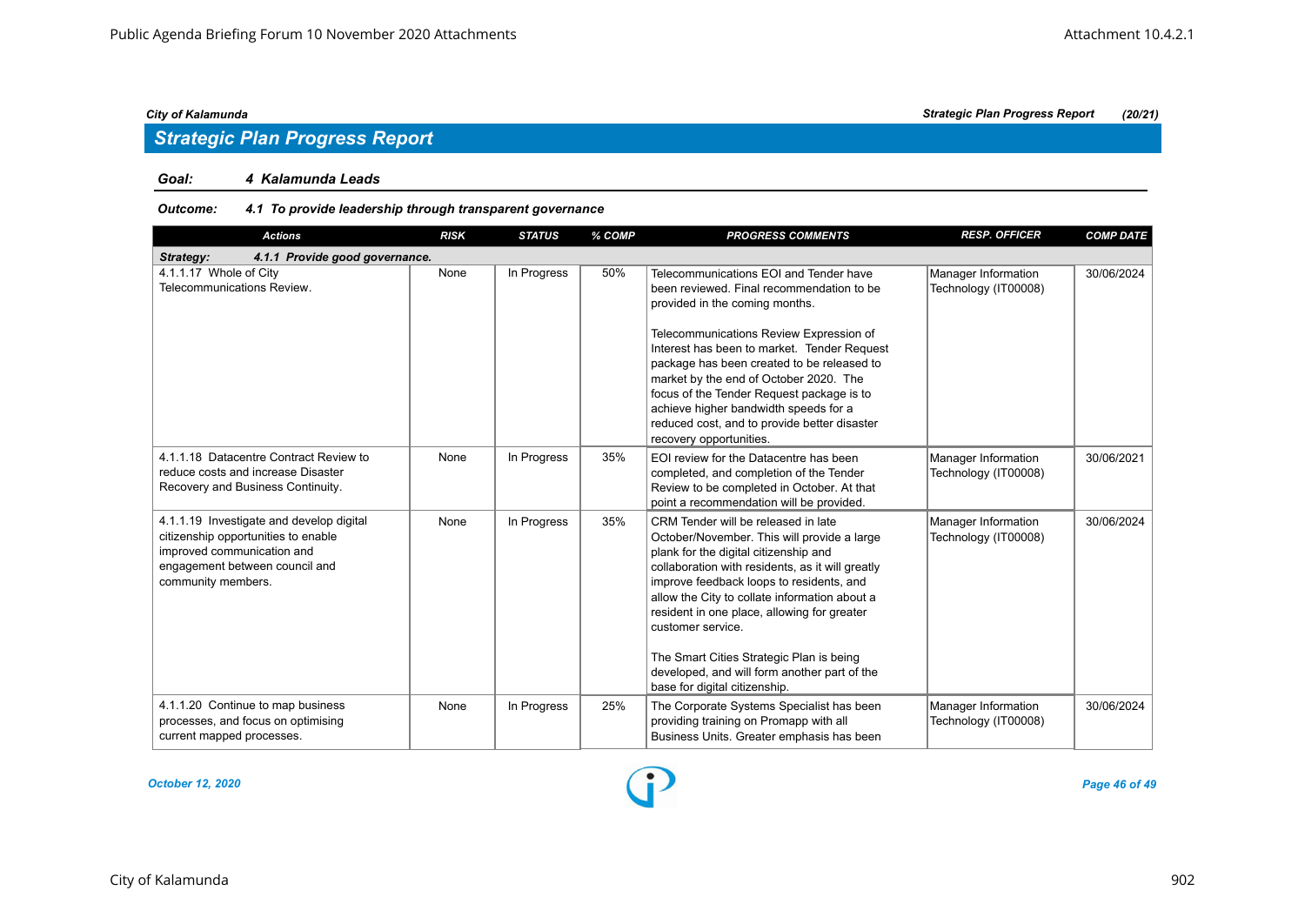# *Strategic Plan Progress Report*

#### *Goal: 4 Kalamunda Leads*

### *Outcome: 4.1 To provide leadership through transparent governance*

| <b>Actions</b>                                                                                                                              | <b>RISK</b> | <b>STATUS</b> | % COMP | <b>PROGRESS COMMENTS</b>                                                                                                                                                                                                                                                | <b>RESP. OFFICER</b>                            | <b>COMP DATE</b> |
|---------------------------------------------------------------------------------------------------------------------------------------------|-------------|---------------|--------|-------------------------------------------------------------------------------------------------------------------------------------------------------------------------------------------------------------------------------------------------------------------------|-------------------------------------------------|------------------|
| 4.1.1 Provide good governance.<br>Strategy:                                                                                                 |             |               |        |                                                                                                                                                                                                                                                                         |                                                 |                  |
|                                                                                                                                             |             |               |        | put on reviewing the Process Maps. The<br>Senior Business Analyst has been working<br>with the Environmental and Community Safety<br>Business Unit on their processes, identifying<br>gaps and capability for improvement.                                              |                                                 |                  |
| 4.1.1.21 Identify and optimise business<br>requirements for new Enterprise<br>Resource Planning system.                                     | None        | In Progress   | 35%    | Requirements have been gathered for the<br>various parts of the ERP. The Planning and<br>Building System is being considered<br>separately, as a module that will able to be<br>integrated with any system decided on for the<br>Finance and other parts of the system. | Manager Information<br>Technology (IT00008)     | 30/06/2024       |
| <b>Actions</b>                                                                                                                              | <b>RISK</b> | <b>STATUS</b> | % COMP | <b>PROGRESS COMMENTS</b>                                                                                                                                                                                                                                                | <b>RESP. OFFICER</b>                            | <b>COMP DATE</b> |
| 4.1.2 Build an effective and efficient service based organisation.<br>Strategy:                                                             |             |               |        |                                                                                                                                                                                                                                                                         |                                                 |                  |
| 4.1.2.1 Develop and annually review the<br>Workforce Plan.                                                                                  | None        | In Progress   | 29%    | Workforce plan has been reviewed and<br>updated for 2020-21. This will be reviewed in<br>the October quarter.                                                                                                                                                           | Manager People<br>Services (DE00009)            | 30/06/2024       |
| 4.1.2.2 Develop, annually review and<br>implement the GROW Organisational<br>Culture Plan.                                                  | None        | In Progress   | 27%    | Staff now have greater access to training<br>opportunities through an increase of in-house<br>programs, internal nominations and open<br>access to online training. In-house program<br>for 2020-21 has been developed and was<br>launched on 1 October 2020.           | Manager People<br>Services (DE00009)            | 30/06/2024       |
| 4.1.2.17 Participate in the Local<br>Government Performance Excellence<br>Program to track and benchmark<br>performance against the sector. | None        | In Progress   | 35%    | The City has maintained its Local Government<br>Performance Excellence Program using data<br>as a benchmark in a number of core areas.                                                                                                                                  | <b>Director Corporate</b><br>Services (DE00003) | 30/06/2024       |

| Outcome: | 4.2 To proactively engage and partner for the benefit of the community |
|----------|------------------------------------------------------------------------|
|----------|------------------------------------------------------------------------|

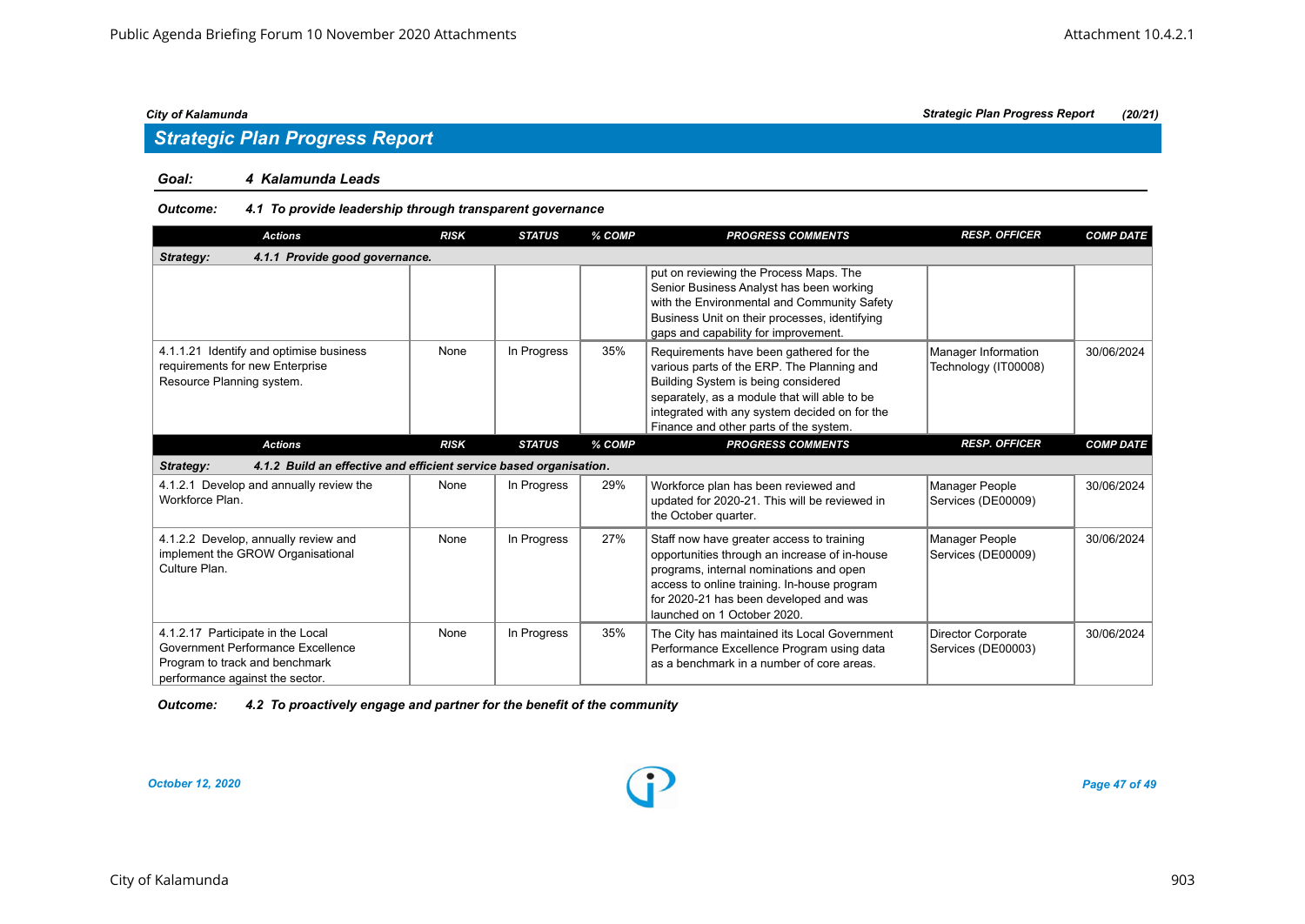#### *Goal: 4 Kalamunda Leads*

### *Outcome: 4.2 To proactively engage and partner for the benefit of the community*

| <b>Actions</b>                                                                                                               | <b>RISK</b> | <b>STATUS</b> | % COMP | <b>PROGRESS COMMENTS</b>                                                                                                                                                                                                                                                                                                                                                                                                                                                                                                                                                                                                                                                                                                                                                                                    | <b>RESP. OFFICER</b>                                       | <b>COMP DATE</b> |  |  |  |  |  |
|------------------------------------------------------------------------------------------------------------------------------|-------------|---------------|--------|-------------------------------------------------------------------------------------------------------------------------------------------------------------------------------------------------------------------------------------------------------------------------------------------------------------------------------------------------------------------------------------------------------------------------------------------------------------------------------------------------------------------------------------------------------------------------------------------------------------------------------------------------------------------------------------------------------------------------------------------------------------------------------------------------------------|------------------------------------------------------------|------------------|--|--|--|--|--|
| 4.2.1 Actively engage with the community in innovative ways.<br>Strategy:                                                    |             |               |        |                                                                                                                                                                                                                                                                                                                                                                                                                                                                                                                                                                                                                                                                                                                                                                                                             |                                                            |                  |  |  |  |  |  |
| 4.2.1.1 Implement the Customer Service<br>Strategy.                                                                          | None        | In Progress   | 80%    | The City of Kalamunda's customer service<br>strategy implementation has to date been an<br>immense success.<br>The key objectives of the Strategy are:<br>- Strive to achieve a new customer service<br>ethos and deliver on the customer service<br>promise and principles<br>- Culturally optimise the organisation to<br>achieve best practice customer service<br>outcomes<br>- Support and train staff to feel empowered,<br>be proactive and work collaboratively toward<br>business objectives and customer service<br>excellence<br>Effectively communicate with our customers,<br>internally and externally<br>Customer Service results have continued to<br>demonstrate all KPIs are being met. City is<br>currently progressing works for its Customer<br>Relationship Management system tender. | Manager Customer &<br><b>Public Relations</b><br>(DE00008) | 30/06/2021       |  |  |  |  |  |
| 4.2.1.4 Develop, review and implement<br>communications plans and Public<br>Relations responses.                             | None        | In Progress   | 35%    |                                                                                                                                                                                                                                                                                                                                                                                                                                                                                                                                                                                                                                                                                                                                                                                                             | Manager Customer &<br><b>Public Relations</b><br>(DE00008) | 30/06/2024       |  |  |  |  |  |
| <b>Actions</b>                                                                                                               | <b>RISK</b> | <b>STATUS</b> | % COMP | <b>PROGRESS COMMENTS</b>                                                                                                                                                                                                                                                                                                                                                                                                                                                                                                                                                                                                                                                                                                                                                                                    | <b>RESP. OFFICER</b>                                       | <b>COMP DATE</b> |  |  |  |  |  |
| 4.2.2 Increase advocacy activities and develop partnerships to support growth and reputation.<br>Strategy:                   |             |               |        |                                                                                                                                                                                                                                                                                                                                                                                                                                                                                                                                                                                                                                                                                                                                                                                                             |                                                            |                  |  |  |  |  |  |
| 4.2.2.1 Establish the annual advocacy<br>program and target audience plans in line<br>with the Kalamunda Advocates Strategy. | None        | In Progress   | 46%    | The focus for advocacy has been the<br>development of posters and distribution to<br>local state members and candidates in                                                                                                                                                                                                                                                                                                                                                                                                                                                                                                                                                                                                                                                                                  | <b>Chief Executive Officer</b><br>(DE00001)                | 30/06/2024       |  |  |  |  |  |